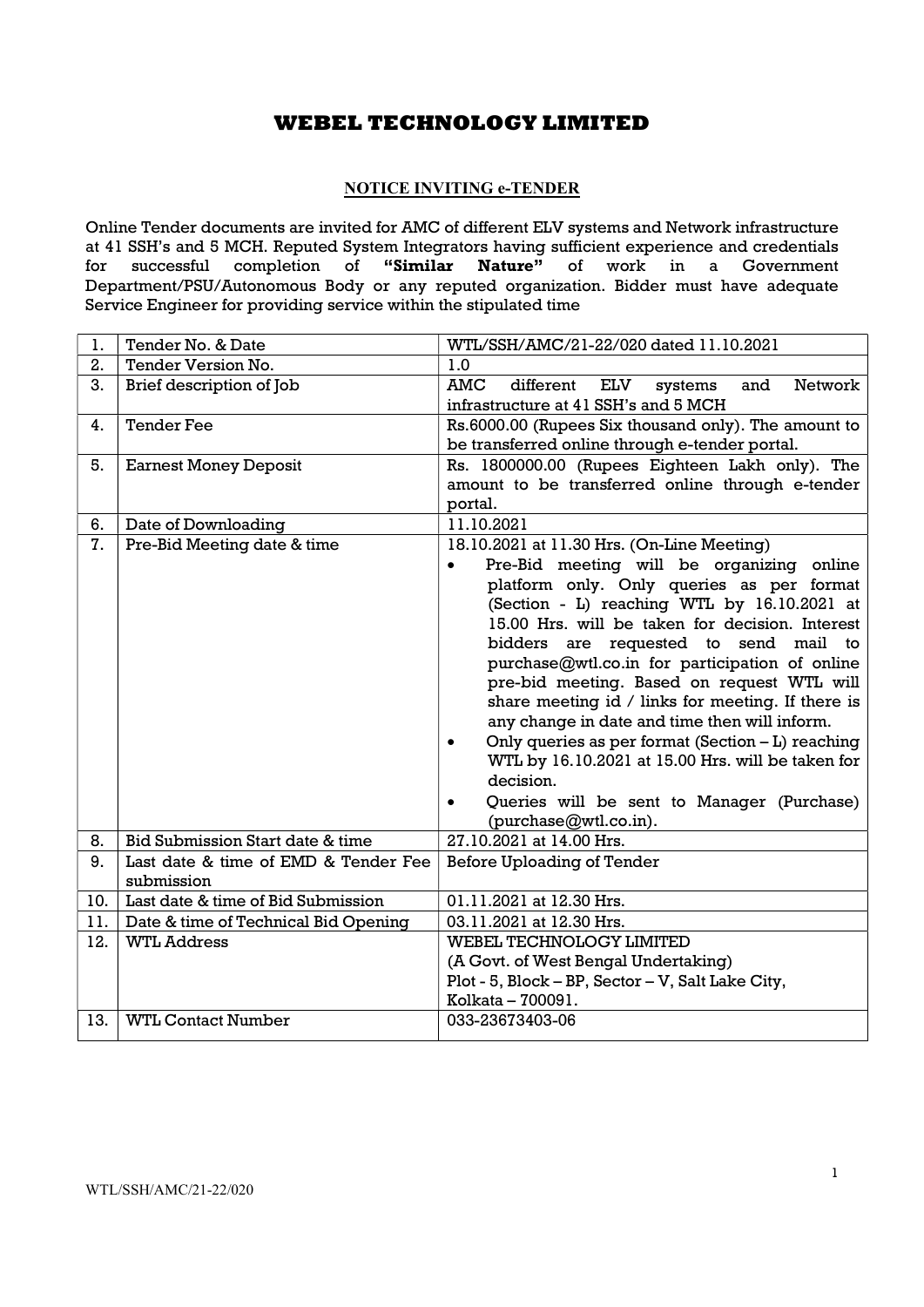- 1. Intending bidder may download the tender documents from the website https://wbtenders.gov.in directly with the help of Digital Signature Certificate. Necessary Tender fee may be remitted electronically through e-tender portal in favour of "Webel Technology Limited" and also to be documented through e-filling. Necessary Earnest Money Deposit (EMD) may be remitted electronically through e-tender portal in favour of "Webel Technology Limited" and also to be documented through e-filling.
- 2. Both Techno Commercial Bid and Financial Bid are to be submitted concurrently duly digitally signed in the website https://wbtenders.gov.in
- 3. Tender documents may be downloaded from website and submission of Techno Commercial Bid and Financial Bid will be done as per Time Schedule stated in Section – C of this Tender Document.
- 4. The Financial Bid of the prospective Bidder will be considered only if the Techno Commercial Bid of the bidder is found qualified by the Tender Committee. The decision of the 'Tender Committee' will be final and absolute in this respect. The list of Qualified Bidders will be displayed in the website.
- 5. All clarifications/ corrigenda will be published only on the WTL / https://www.wbtenders.gov.in website.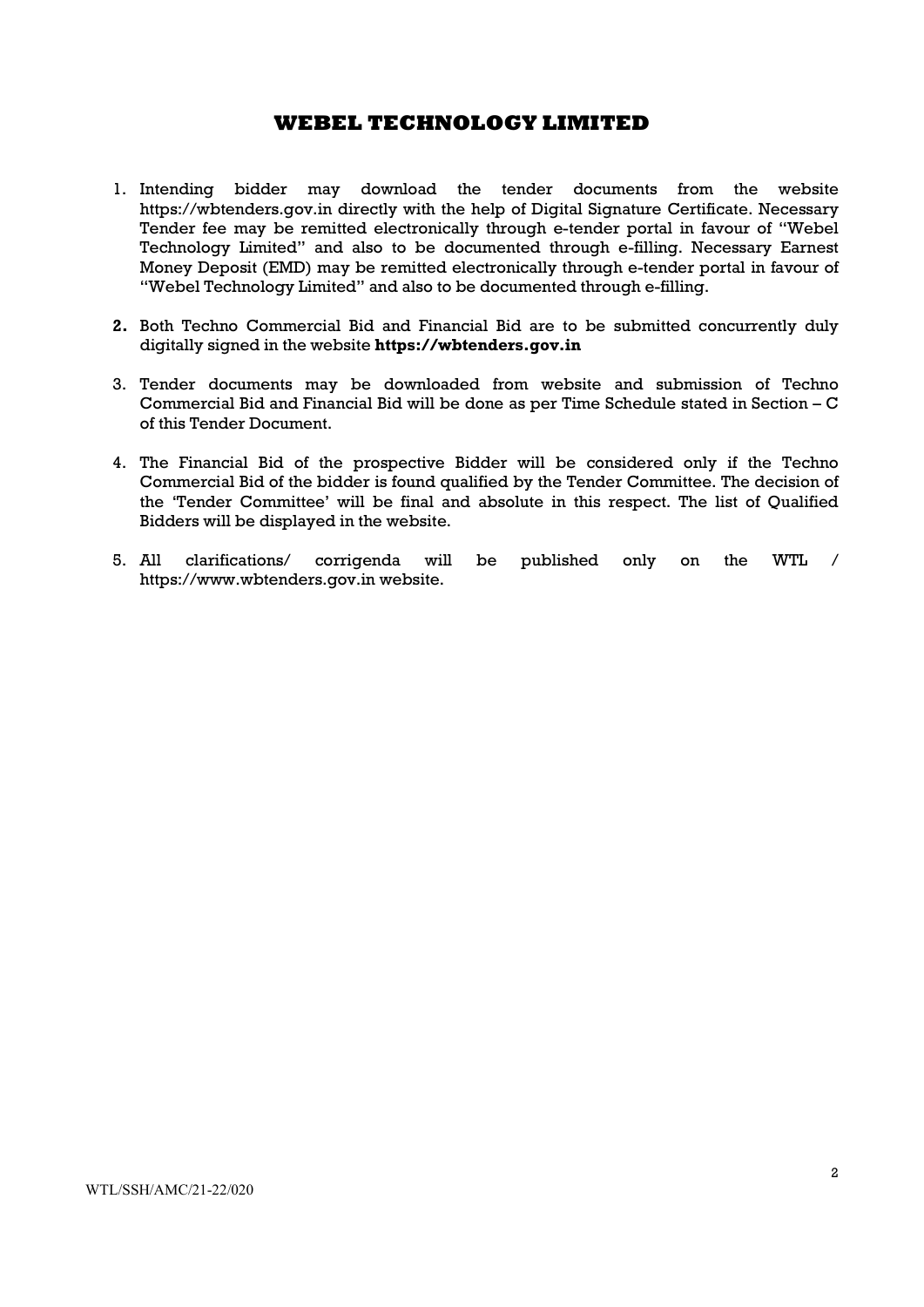#### CONTENTS OF THE TENDER DOCUMENT

The Tender document comprises of the following:

- SECTION A SCOPE OF WORK & RESPONSIBILITY
- SECTION B ELIGIBILITY CRITERIA
- SECTION C DATE AND TIME SCHEDULE
- SECTION D INSTRUCTION TO BIDDER
- SECTION E BID FORM
- SECTION F EVALUATION & AWARDING OF CONTRACT
- SECTION G GUIDANCE FOR E-TENDERING
- SECTION H BILL OF MATERIALS AND LOCATIONS WISE BILL OF MATERIALS & LOCATIONS WISE BILL OF MATERIALS
- SECTION I DETAILS OF ORDERS EXECUTED BY BIDDER
- SECTION J FINANCIAL CAPABILITY OF BIDDER
- SECTION K BIDDER'S DETAILS
- SECTION L PRE-BID MEETING QUERY
- SECTION M LIST OF CLIENTS OF SIMILAR ORDERS
- SECTION N NIT DECLARATION FOR BIDDER
- SECTION O PROFORMA FOR PERFORMANCE BANK GUARANTEE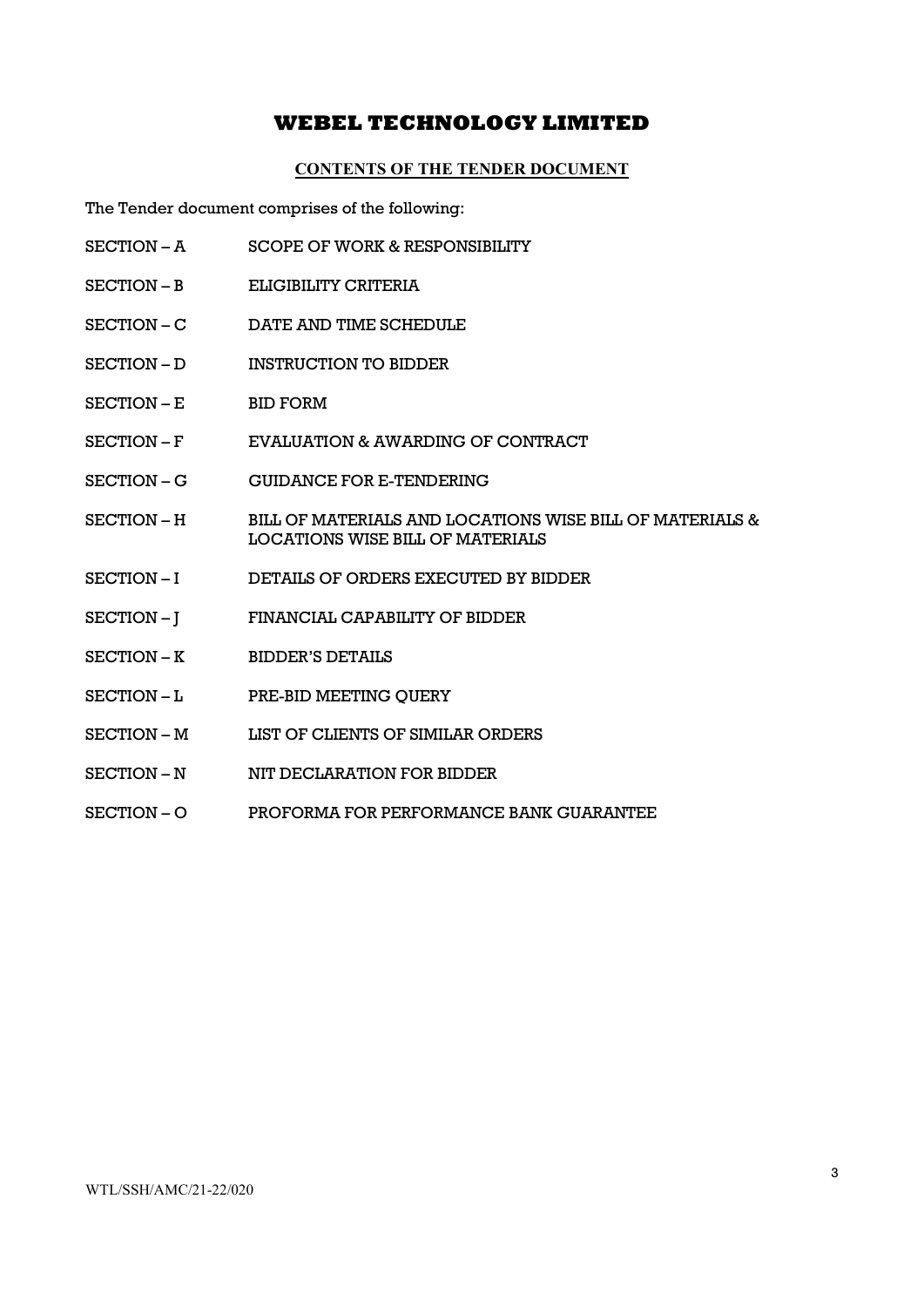# SECTION – A

## SCOPE OF WORK & RESPONSIBILITY

### Introduction

Annual Maintenance Contract including Operation and Maintenance of different ELV systems and Network infrastructure at 41 SSH's and 5 MCH.

- a) Server System for HMIS, SMIS and various online software's provided by H&FW Dept.
- b) EPBAX System (IP and Analogue)
- c) Networking System (consists L2 & L3 switches) active and passive components
- d) CCTV System (IP and Analogue including Digital Display)
- e) Public Address System
- f) ÉTBS system (Emergency Talk back system)
- g) Wi-Fi System with Hardware Controller
- h) Router & Firewall

#### For Bidder

- 1) Annual Maintenance Contract (AMC) : AMC will be governed by the stated quidelines and associated standards & in line with the scope of work defined in this document. The Repairing / Replacement of the materials done by successful Bidder at respective location only.
- 2) O&M / FMS service for ELV system should be aware of activities necessary to ensure the continued safe operation of the system and what action should be taken in case of emergency

#### Routine activities

Monitoring and supervision of different ELV components like server, EPBAX, Network infrastructure (Active and Passive), CCTV, PA system, Wi-Fi system, Router, Firewall etc.

Maintaining different breakdown logs of the above mentioned system

Daily checkup of different components

Registering timely breakdown calls to the OEM's and keeping track to the repair service

Ensure optimum uptime of ELV system all over the SSH, Classification of criticality level is given below

| Parts affected | Criticality<br>Level<br>$-1$  | Criticality Level $-2$ (Which | Criticality Level - 3    |
|----------------|-------------------------------|-------------------------------|--------------------------|
|                | (Which<br>affects<br>large    | affects individual users)     | includes<br>(Which       |
|                | 0f<br>number<br>users         |                               | Primary<br>/Basic        |
|                | Prioritized users)            |                               | problem)                 |
| Server         | booting,<br>Server<br>not     | $\mathbf x$                   | Server upgrades, bug     |
|                | Cannot login to server,       |                               | fixed,<br>patch          |
|                | Database stopped              |                               | installation, preventive |
|                |                               |                               | maintenance              |
| Network        | Failure of Core Switches,   X |                               | Configuration changes    |
|                | switches, Routers,<br>L2-L3   |                               | οf<br>Routers<br>and     |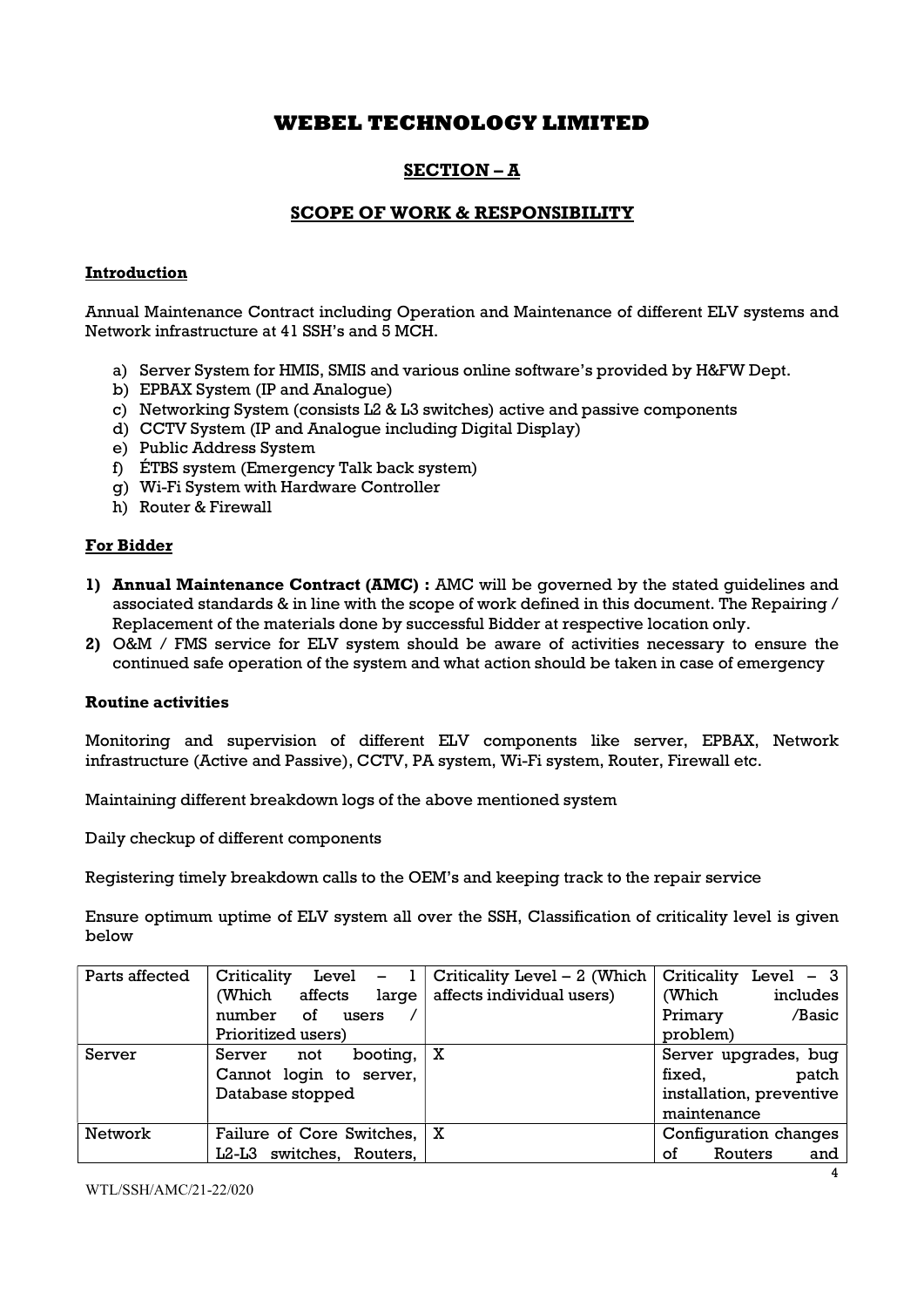|                                  | Floor switches and other<br>switches          |                                                                                                                              | switches                                                                                                                                             |
|----------------------------------|-----------------------------------------------|------------------------------------------------------------------------------------------------------------------------------|------------------------------------------------------------------------------------------------------------------------------------------------------|
| PC<br>Desktop<br>and Laptop      | Laptop<br>Desktop<br>and<br>Prioritized users | Down of PC, no display, not<br>able to boot, not able to<br>login, Operating system<br>and other related software<br>problem | Hardware<br>software<br>installation<br>and<br>upgrades,<br>new<br>software<br>installation,<br>changes,<br>moves,<br>profile<br>maintenance<br>etc. |
| IT Network<br>Security           | Failure of UTM / Firewall                     | Failure of Prioritized users                                                                                                 | Failure not mentioned<br>in Criticality $-1$ & II                                                                                                    |
| Software                         | OS problem on server<br>and OS corruption     | Performance<br>tuning<br>response time                                                                                       | New<br>Software<br>installation                                                                                                                      |
| <b>CCTV</b>                      | Failure of NVR/DVR                            | X                                                                                                                            | $\sigma$ f<br><b>CCTV</b><br>Failure<br>Camera                                                                                                       |
| IT Peripherals                   | Wi-Fi Controller / Passive<br>Network         | X                                                                                                                            | Access point / UTP and<br>FC cable / patch panel<br>etc.                                                                                             |
| &<br><b>ETBS</b><br>PA<br>system | Failure of<br>Amplifier<br>Controller         | $\mathbf{x}$                                                                                                                 | Failure of MIC and<br>Speaker                                                                                                                        |
| <b>EPABX</b>                     | Failure of EPBAX system                       | $\mathbf X$                                                                                                                  | of<br>Failure<br>IP<br>Analogue and Digital<br>phones                                                                                                |
| competent authority              |                                               | Quarterly preventive maintenance should be done along with PM Certificates issued by                                         |                                                                                                                                                      |

## Response and Resolution time

|                 | Criticality Level  |                                              |                          |  |
|-----------------|--------------------|----------------------------------------------|--------------------------|--|
|                 |                    |                                              | ш                        |  |
| Response Time   |                    | Within half an hour Within one hour from     | Within one hour from     |  |
|                 | from fault booking | fault booking                                | fault booking            |  |
| Resolution time |                    | Within four hour from   Within six hour from | Within<br>four<br>twenty |  |
|                 | fault booking      | fault booking                                | fault<br>from<br>hour    |  |
|                 |                    |                                              | booking                  |  |

The penalty shall be charged on the following scale:

| Sl.            | Penalty per faulty unit of                     | Penalty for one unit or part thereof delay |
|----------------|------------------------------------------------|--------------------------------------------|
| No.            |                                                | in resolution time as per defined          |
|                |                                                | criticality level (In Rupees)              |
| -1             | Server                                         | Rs. 2000.00                                |
| $\overline{a}$ | Desktop PC or any other components thereof     | Rs. 500.00                                 |
| $\mathbf{3}$   | Printers (Dot Matrix or laser jet) UPS and any | Rs. 500.00                                 |
|                | other components thereof                       |                                            |
| $\overline{4}$ | Cable (UTP, Fiber)                             | Rs. 200.00 x (No. of nodes effected)       |
| l 5            | EPBAX (IP, Analogue, Digital phone)            | Rs. 200.00 x (No. of nodes effected)       |
| 6              | PA system                                      | Rs. 500.00                                 |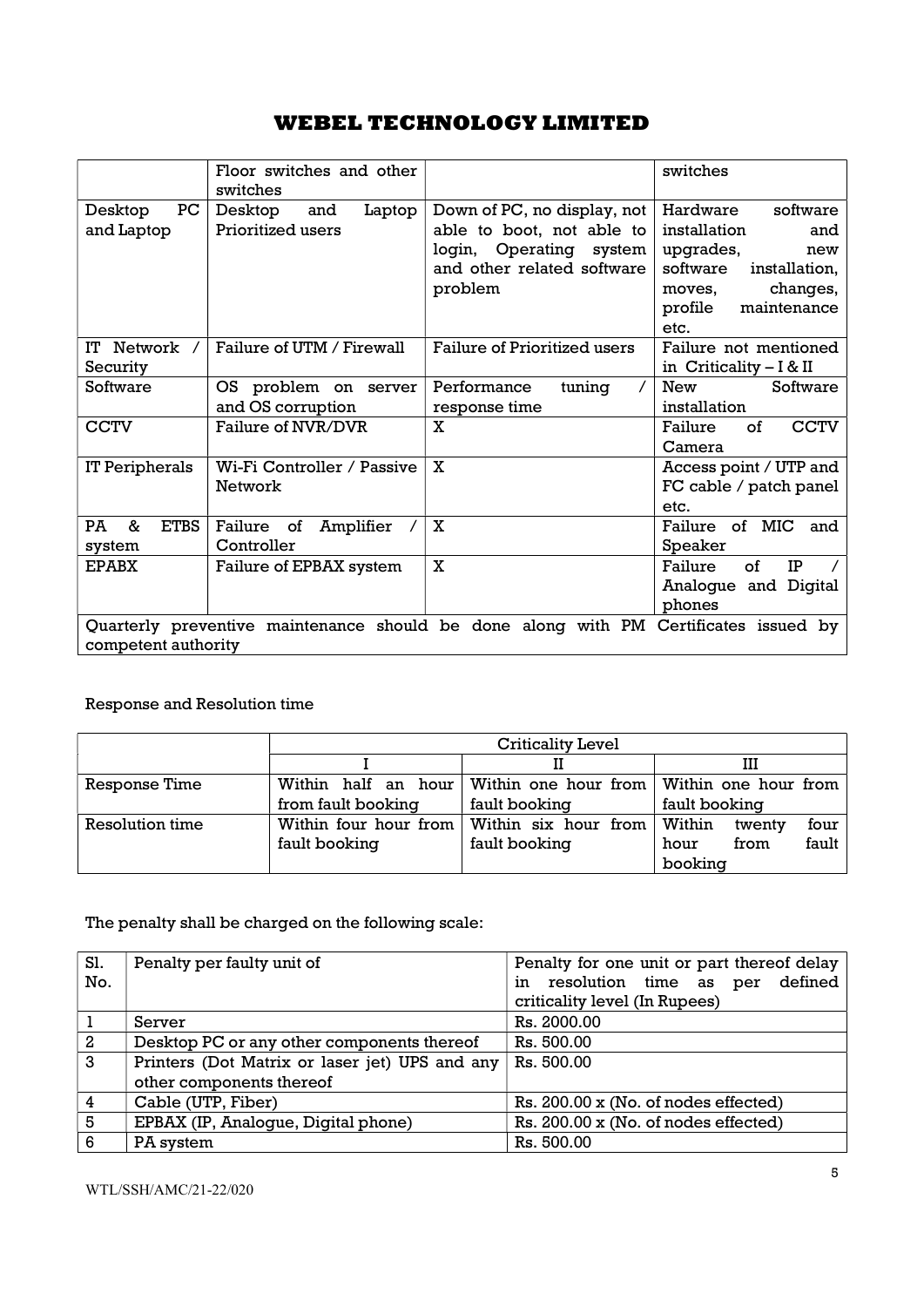| 7  | Network L3 Switches               | Rs. 2000.00 |
|----|-----------------------------------|-------------|
| 8  | CCTV /Digital Display             | Rs. 500.00  |
| 9  | Network Switches L2 and others    | Rs. 200.00  |
| 10 | <b>ETBS</b>                       | Rs. 500.00  |
|    | Firewall, Router and Wi-Fi system | Rs. 200.00  |

The responsibility matrix included in this identifies at a high level the responsibilities of supplier during the term of the agreement.

The complete inventory of IT hardware resources includes Servers, desktops & UPS and printers, switches, RACKs, CCTV system including allied accessories, PA System, cables (both optical fibre & CAT V/VI type), EPABX/IP-EPABX, Wi-Fi, Router, Firewall & other network equipment situated over Kolkata, 41 SSH's and 5 MCH in the state of West Bengal.

All SSH and MCH is connected through leased line up to all district headquarters with last mile connectivity by radio link to all the district hospitals are in working conditions on  $24x7$  basis, the datalinks are up & running, Anti-virus patches are loaded properly either by console management or by individual client updating method to combat the virus problem, taking daily data back-up, asset management, server management, health mail upgradation & management.

## IT Facility Management Services:

- $\checkmark$  The list of IT hardware equipment includes up keeping, maintenance, preventive maintenance and service of Servers, Storages, Desktops, Networking active/passive devices like managed and unmanaged switches, media converters, passive devices like fibre terminations, fibre splicing, rack fans, RJ45 connectors, patch chord, EPBAX system, Windows Operating System, Microsoft Office, Antivirus Software, DM printers, UPS, scanners and all equipment related to the IT infrastructure and different software applications of the H&FW, GOVT. OF WEST BENGAL.
- $\checkmark$  The work includes keeping all the computers OS in ready state, i.e., the computer must boot with properly installed OS, Antivirus software.
- $\checkmark$  All components like monitor, keyboard, mouse, hard disk, and UPS are functioning properly.
- $\checkmark$  Network Card configured with IP specifications so that the computer must be accessible in the LAN, All the nodes should communicate with the server from windows desktop ("ping" command should execute successfully) and the H&FW, GOVT. OF WEST BENGAL web site must be accessible from all nodes.
- $\checkmark$  Nodes which are provided with internet facility must be able to access the internet.
- $\checkmark$  Ensure optimum uptime of ELV system all over the SSH.

| $-$<br>- -<br><u>in the company of the company of the company of the company of the company of the company of the company of the company of the company of the company of the company of the company of the company of the company of the comp</u><br><u>kef.</u> | <u>Services</u> | cope |
|-------------------------------------------------------------------------------------------------------------------------------------------------------------------------------------------------------------------------------------------------------------------|-----------------|------|
| No.                                                                                                                                                                                                                                                               |                 |      |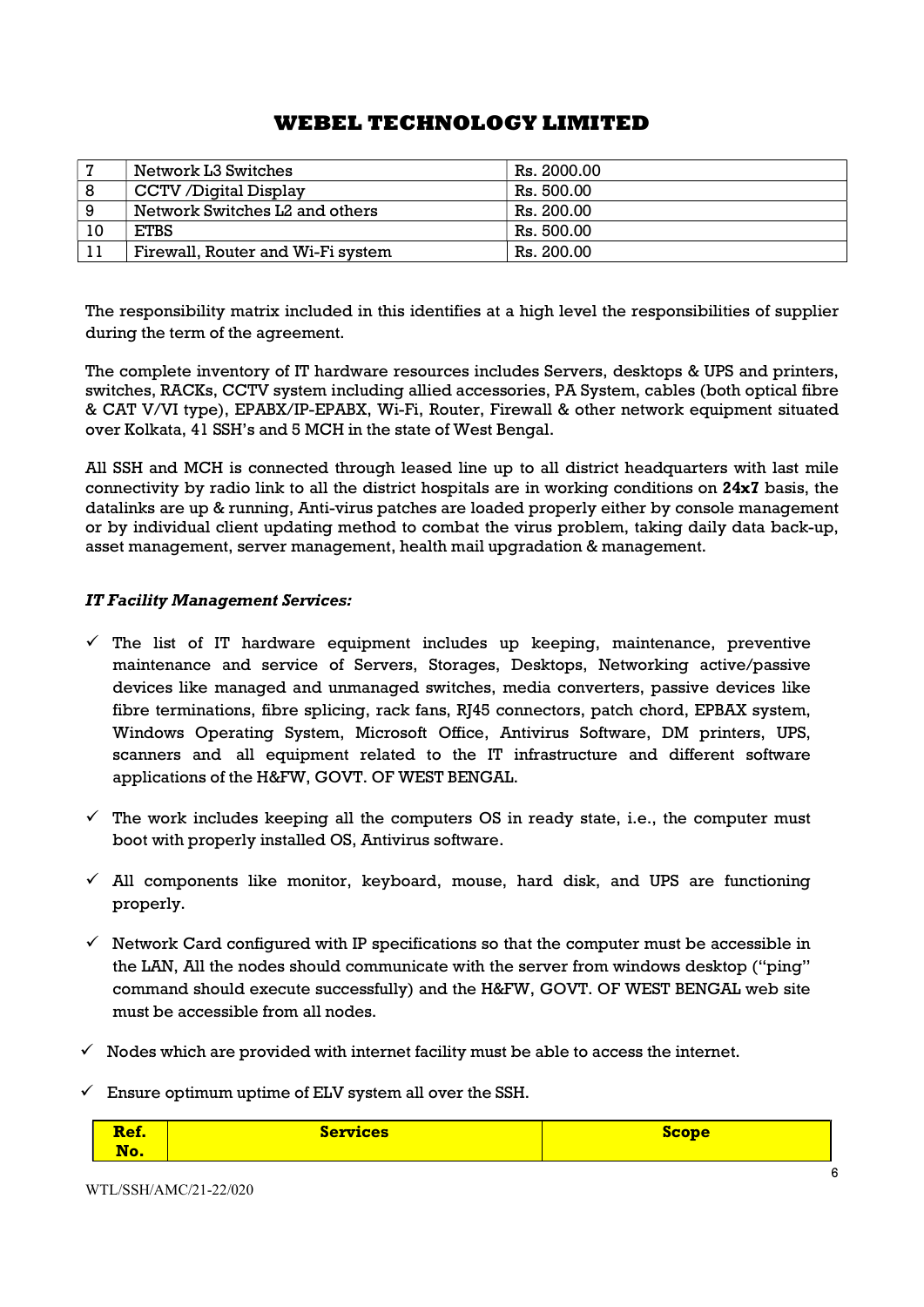| 2.4.1 | <b>Technical Support Services</b>    | In Scope |
|-------|--------------------------------------|----------|
| 2.4.2 | <b>Microsoft Patch Management</b>    | In Scope |
| 2.4.3 | <b>Antivirus Management</b>          | In Scope |
| 2.4.4 | <b>System Management</b>             | In Scope |
| 2.4.5 | Network Management                   | In Scope |
| 2.4.6 | Reporting (MIS)                      | In Scope |
| 2.4.7 | <b>Backup &amp; Restore Services</b> | In Scope |
| 2.4.8 | <b>Helpdesk Management</b>           | In Scope |
| 2.4.9 | <b>Preventive Maintenance</b>        | In Scope |

#### Annual Maintenance Contract:

- $\checkmark$  All types of spare parts which include electronic components & metallic/plastic made mechanical components except only the consumables (toner/cartridge/ribbon for printers only) will come under the coverage of Annual Maintenance Contract.
- $\checkmark$  There will be no concept of irreparable items. The vendor must replace the defective item(s) under the annual maintenance contract to make it in working condition unconditionally.
- $\checkmark$  No portions of the server are excluded from the scope of this AMC. If any parts need to be replaced the defective parts would be replaced and would be the property of the vendor. Certificate of replacement must be taken in this regard from the competent authority and to be submitted with quarterly bill.
- $\checkmark$  Undertake maintenance & service of all network active- passive devices except CAT-V/VI or Fibre Optic cable as per distribution of clients at all locations under coverage of AMC in the State of West Bengal. Under AMC of LAN, bidder must take into consideration of adding CAT V/VI cabling with fitting & fixing for additional nodes up to 10% of the total no of LAN nodes in the concerned site per year.
- $\checkmark$  Registering timely break down calls to the OEMs and keeping track of the repair services.
- $\checkmark$  If any spare within the scope of AMC is/are unavailable, then the bidder must replace the same with higher configuration.
- $\checkmark$  Only physical damages caused by mishandling, theft, or natural calamity such as flood, earthquake to be determined as per the discretion of the competent health authority shall be excluded from the purview of this maintenance contract.

#### IT Facility Management Services:

#### Technical Support Services

- $\checkmark$  Operating System & HW troubleshooting
- $\checkmark$  Layered software like office suites & other Business Applications
- $\checkmark$  Software installation / reinstallation / fixes
- $\checkmark$  Total desktop/laptop in scope Applications support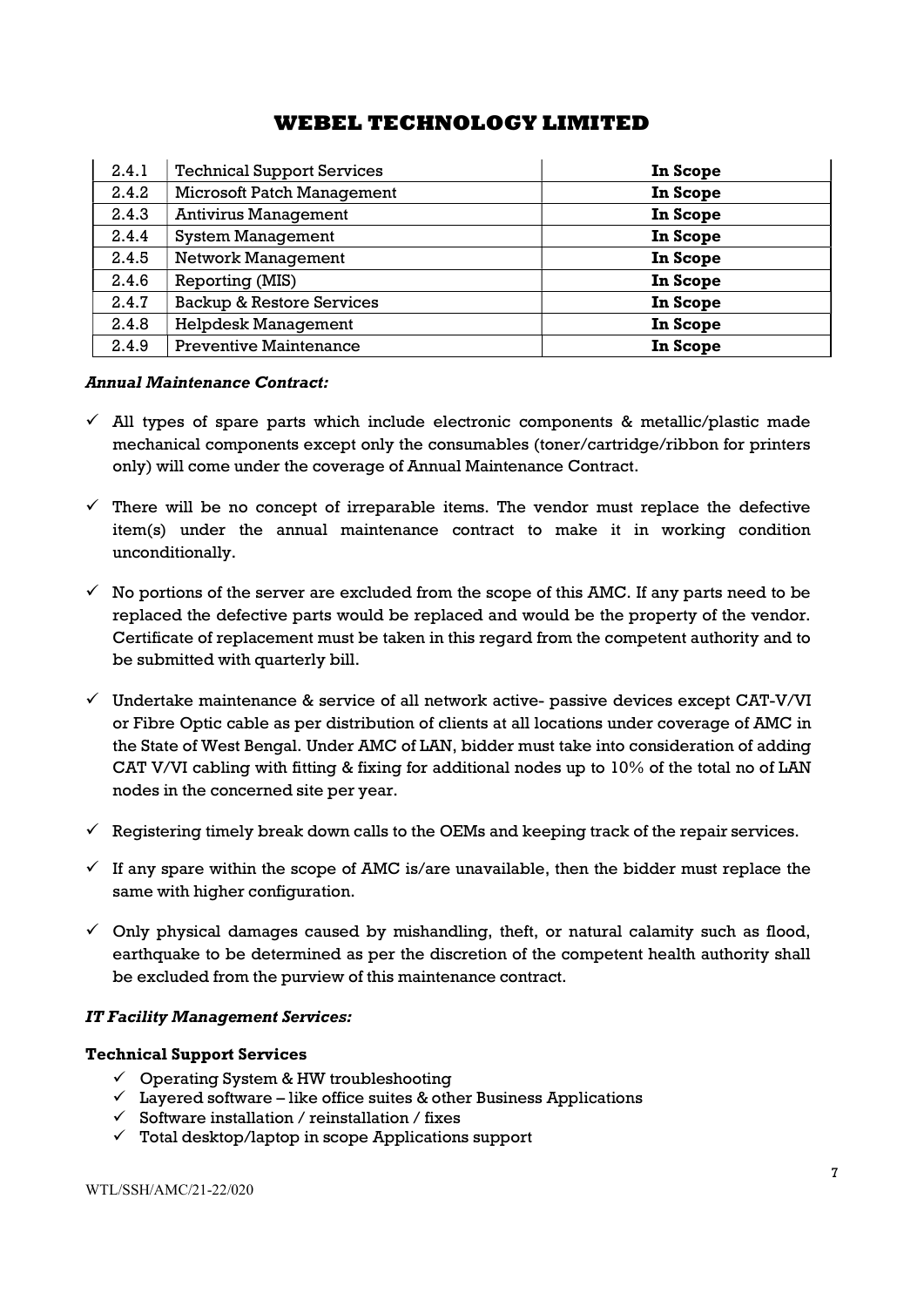- $\checkmark$  Desk side Application Support and Network Hands Feet Support Wherever Required.
- $\checkmark$  This includes level 1 support for all the Customer Specific at the site. Installation, configuration, troubleshooting and support to the client applications through coordination with central and local Application team.

## Patch Management

- $\checkmark$  Desktop / laptop patch updating
- $\checkmark$  Windows patch management/WSUS Server, VA Hole closure.

## Anti-Virus Management

- $\checkmark$  Install Anti-Virus client on Desktops & Laptops.
- $\checkmark$  Monitor and manage on regular basis client updates.
- $\checkmark$  Scanning PCs in case of possible virus attacks. Auto scan shall be configured during antivirus agent installation and manual scanning shall be done on need basis.
- $\checkmark$  If there are any missing signature on clients, find out reason for anti-virus not getting updated and troubleshoot and reinstall AV agents if required.
- Verify latest Version running on clients once in a month.
- $\checkmark$  Get AV client installed & updated whenever gap is identified through unmanaged scanning
- $\checkmark$  Manually update AV client on systems which not on business network.

## System Management

- $\checkmark$  Maintenance of orderly system start-up and shutdown
- $\checkmark$  Monitor & CPU utilization, disk space usage etc.
- $\checkmark$  Health check-up for all the Servers
- $\checkmark$  Installation of OS upgrades and patches as and when required
- $\checkmark$  Tuning of servers with Active directory.

## Network Management

- $\checkmark$  Providing day to day monitoring of the existing network
- $\checkmark$  Ensuring fast and errorless connectivity between all the locations
- $\checkmark$  Ensure the first level support for the entire WAN and internet architecture
- $\checkmark$  Need based configuration of the WAN, internet, and security devices.

## Backup & Restore Services

- $\checkmark$  Taking back up and perform backup operations for required Active directory services and useful user documents as per the defined backup strategy
- $\checkmark$  Generate periodic MIS reports indicating faults logged, faults attended, faults pending with reasons, trend analysis and performance audits for different vendors including own at an interval to be fixed by the WTL

## Reporting [MIS]

Shall comply with all reporting requirements in the account as and when directed across all service lines. Some of the reports to be provided are listed below:

- a) Daily Incidents/SR calls report.
- b) Root Cause Analysis of incident
- c) Monthly Anti-Virus report
- d) Monthly Patch update report
- e) Monthly attendance of team/Shift report
- f) Monthly Performance report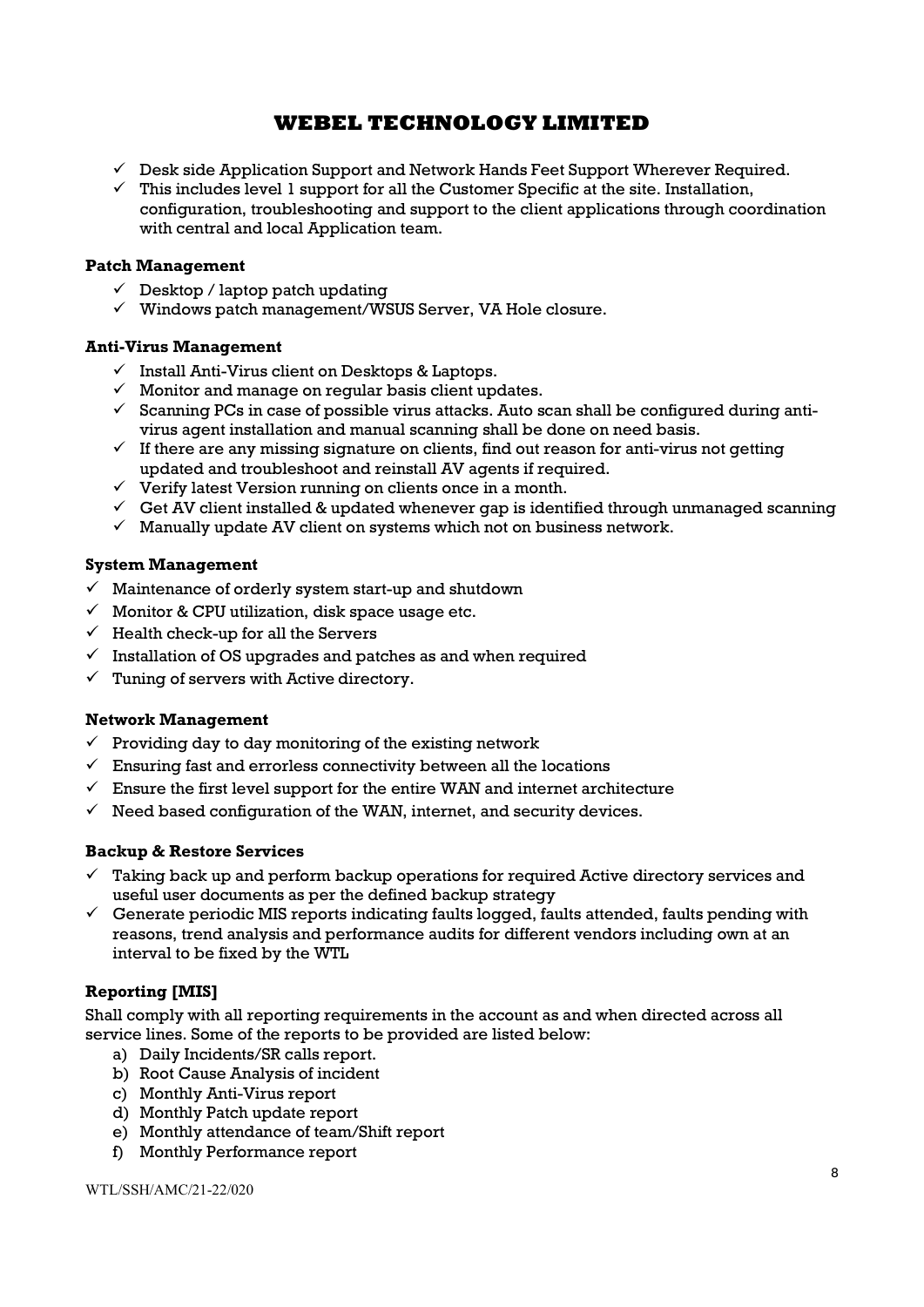### Helpdesk Management

- $\checkmark$  No call to be attended without a proper ticket number assigned by the helpdesk. In case of direct calls, resource should get a ticket number assigned with the helpdesk and then proceed to complete the call.
- $\checkmark$  Call queue management of each in-scope location and ensure fastest resolution turnaround time.
- $\checkmark$  Evaluate calls to determine if they are likely to reoccur as well as ensuring adherence to SLA's and adherence to priority/severity-based management based on impact + urgency, also ensuring call routing does not meet bottlenecks, escalation must happen as effectively as possible.
- $\checkmark$  Making recommendations for Service Improvement Plans, ensuring the Call Management process is performed as designed
- Training desk side resources on the ticketing tool, processes & procedures along with tracking and reporting.

## Preventive Maintenance

- $\checkmark$  Basic Hygiene Activity for all in-scope assets. The Service Provider shall prepare the schedule of preventive maintenance for each quarter and shall submit the same in advance.
- $\checkmark$  Schedule shall include in detail, system wise preventive maintenance activities. The preventive maintenance shall not affect the normal functioning of the system.
- $\checkmark$  Perform preventive maintenance of the complete system on monthly basis.

#### Additional Responsibilities

#### Remote Support

 $\checkmark$  Provide telephone support and remote support through tool as and when needed

#### Vendor Management

- $\checkmark$  Vendor co-ordination in terms of Call logging, tracking and closure for OEM calls pertain to hardware.
- $\checkmark$  Maintain & Follow Escalation Matrix of the vendors

#### Service Review Meeting

- $\checkmark$  Shall participate in periodic service review meetings
- $\checkmark$  Bidder Project Manager should monitor and review the service delivery with respective Spoke or Location in charge on regular basis.

#### End-User Satisfaction Surveys

 Shall endeavour continuously to improve End User Satisfaction, and would conduct regular transaction surveys on closed tickets, to capture and report End User feedback and ratings.

#### Data Recovery

- $\checkmark$  Data recovery for Desktops/ Laptops to be done as per customer's request where possible.
- $\checkmark$  Before accepting any Hard drive for data recovery Indemnity sign off to be taken from customer before performing data recovery services by self or by third party.
- $\checkmark$  This activity will be done on the basis of agreed Rate Card between two parties.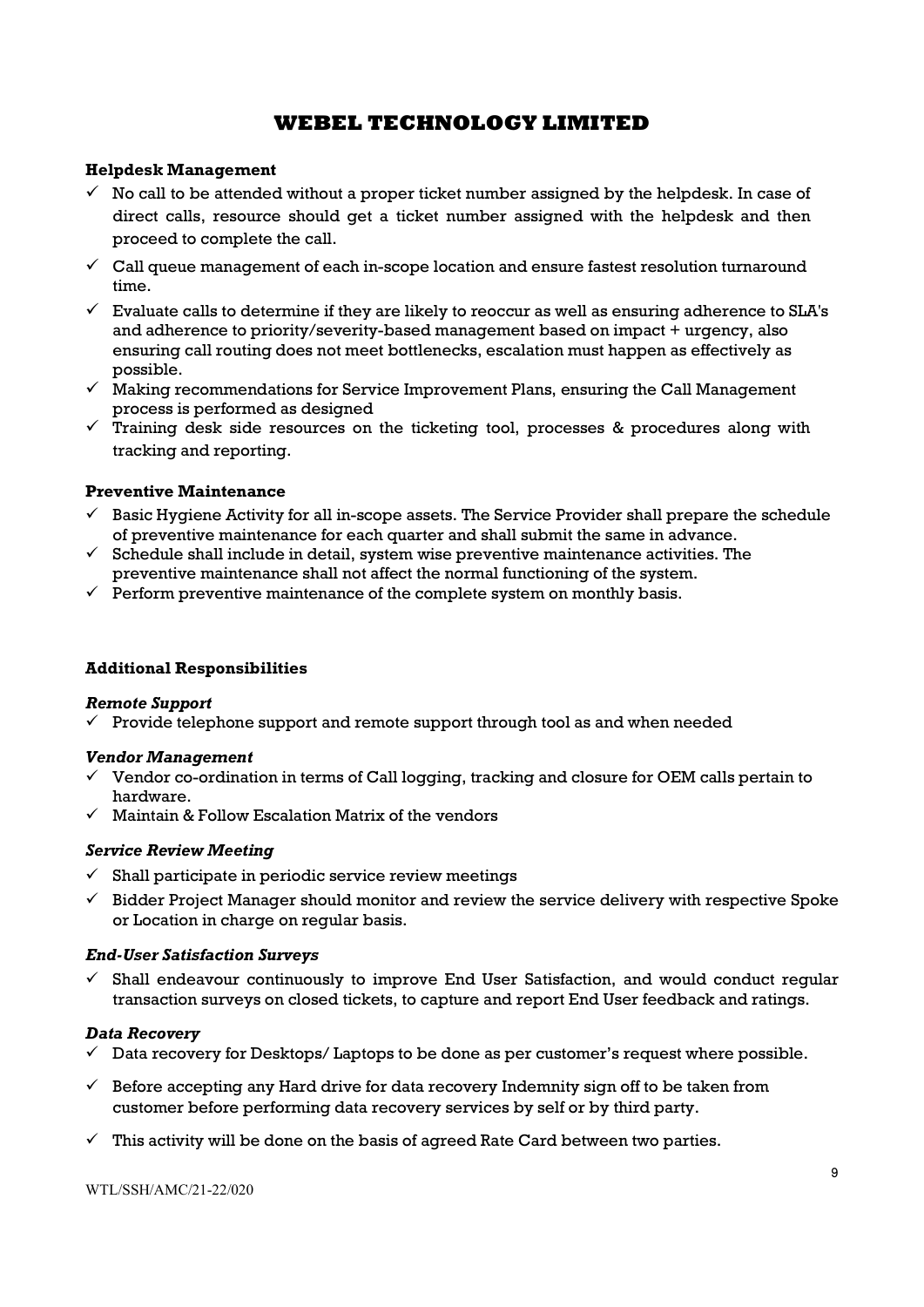### Asset Movement

- $\checkmark$  Movement of any asset or hardware across locations in intra cities to be performed by vendor with appropriate logistics and facilities.
- $\checkmark$  The cost shall be at an agreeable rate between two parties.

## Support for additional Asset

- $\overline{V}$  In case there are items/hardware spares which are not covered under the SOW clauses shall be intimated by Department.
- $\checkmark$  The cost for supporting such assets shall be at an agreeable rate between two parties.

## Web Based Helpdesk Management

- $\checkmark$  Shall implement and use the web-enabled online fault logging management system to track the faults and fast disposal of problems and submit report daily.
- $\checkmark$  Software should be capable of asset management, fault logging, analyzing, call assignment to engineers and track each call for restoration.
- $\checkmark$  In asset management, it should be able to manage hardware upgrades and maintain the track of the same and record all installation of new machines, movement within site / locations, changes in configuration of machines (IMAC)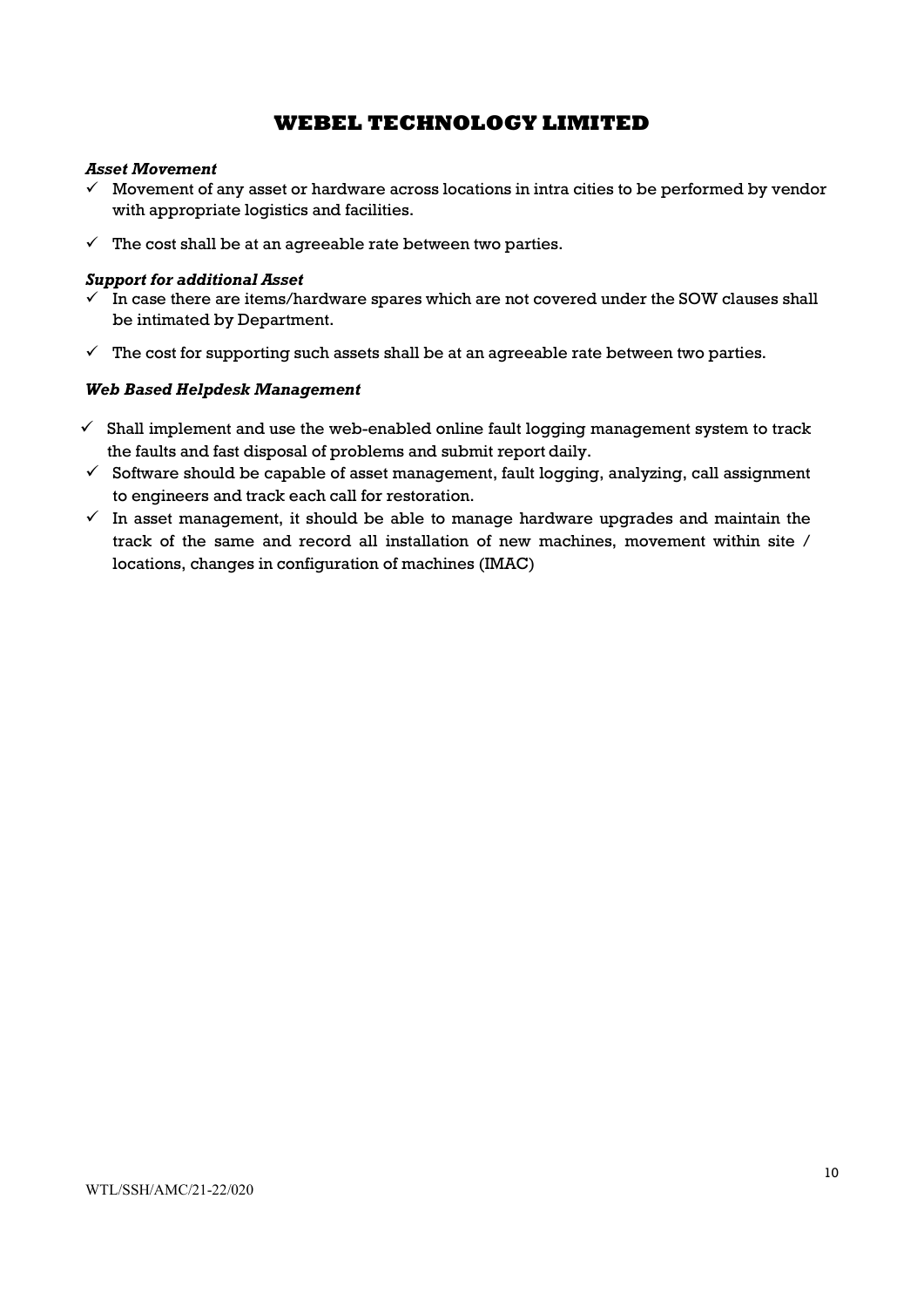## SECTION – B

## ELIGIBILITY CRITERIA

- 1. The bidder must be a company registered under Companies Act, 1956/2013 or Partnership or LLP or OPC or Proprietary Firm. Documentary (Certificate of incorporation/Relevant document) evidence to be submitted.
- 2. The bidder should have their presence in Kolkata with own office. Valid proof should be submitted along with the bid.
- 3. The bidder should have valid GST Registration Certificate & PAN. Bidder shall have to submit photocopy of the documents.
- 4. The bidder shall have executed "Similar Nature" of three orders total amount not less than Rs. 90 Lakhs in last three financial years and current financial year (considering FY - 2017- 18, 2018-19, 2019-20 & 2020-21) in Government Department/PSU/Autonomous Body any reputed organization. References order copy for the project to be provided.
- 5. Bidder should have local call center number. Call Center details for Bidder with number & detailed to be submitted.
- 6. The bidder should have an annual turnover of not less than Rs.45 Crore each year in the last three financial years (considering FY –2017-18, 2018-19, 2019-20)). Bidder shall have to submit Audited Balance Sheet / Audited Accounts / Auditor Certificate in support of their claim.
- 7. The bidder shall have Quality Certificate (ISO 9001:2015). Copy of valid Certificate to be submitted.
- 8. The bidder shall submit Bid Form (Section E) duly signed by the authorized signatory of the company as per the format enclosed. Deviation in format may not be accepted.
- 9. The bidder shall not have been blacklisted by any State/Central Government or PSU Organization or bilateral/multilateral funding agencies for breach of ethical conduct or fraudulent practices as on date of submission of the proposal. Declaration on bidder's letter head to be submitted.
- 10. The bidder shall submit NIT Declaration for Bidder (Section N) duly signed by the authorized signatory of the company as per the format enclosed. Deviation in format may not be accepted.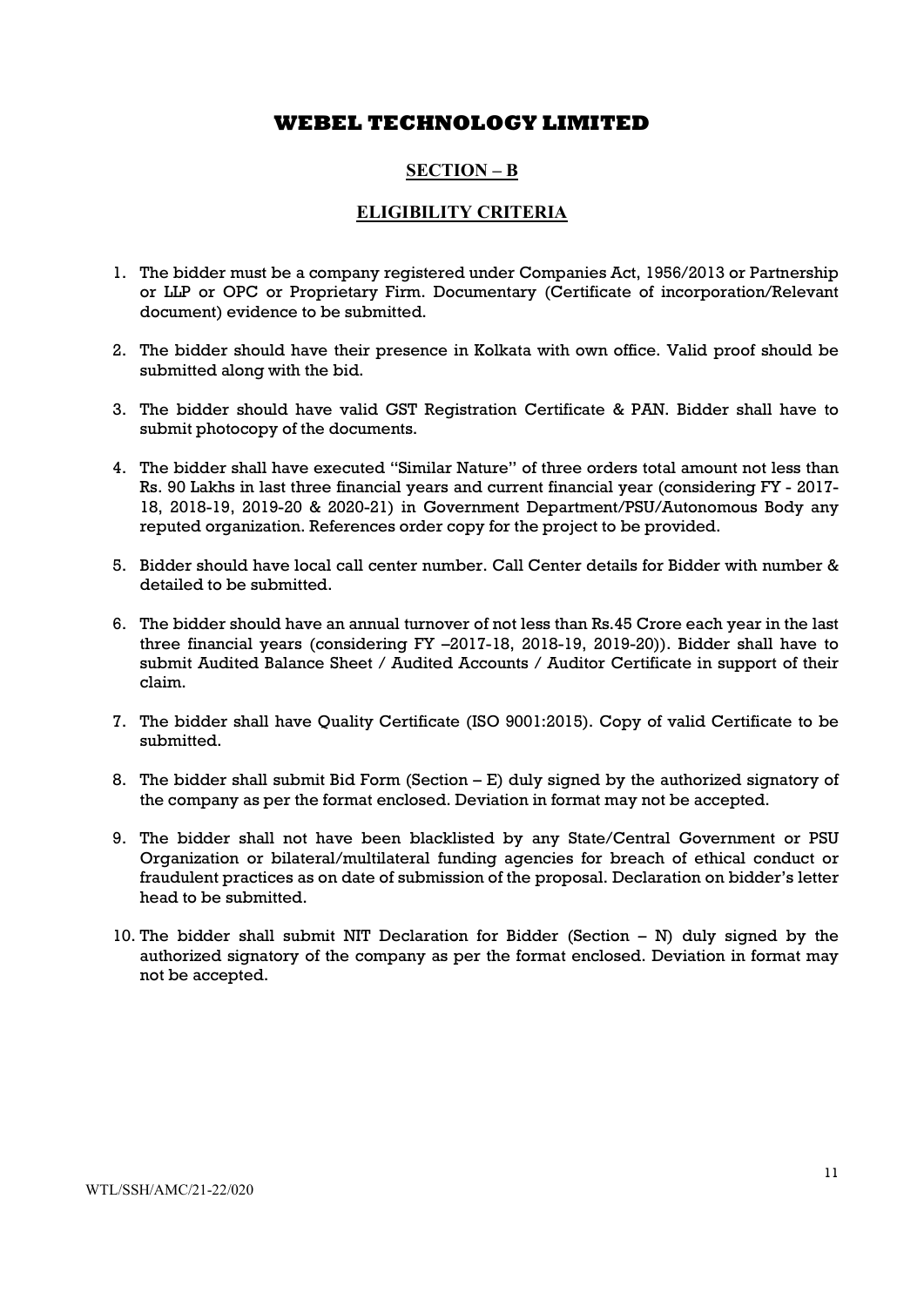## SECTION – C

# DATE AND TIME SCHEDULE

| <b>S1. No.</b> | <b>Particulars</b>                                                                                                | Date & Time                   |
|----------------|-------------------------------------------------------------------------------------------------------------------|-------------------------------|
| 1              | Date of uploading of N.I.T. & other Documents<br>(online)<br>(Publishing Date)                                    | 11.10.2021                    |
| $\overline{2}$ | Documents download/sale start date (Online)                                                                       | 11.10.2021                    |
| 3              | Last Date and time of sending the queries (Offline)                                                               | 16.10.2021 & 15.00 hrs.       |
| 4              | Pre Bid Meeting (On Line)                                                                                         | 18.10.2021 & 11.30 hrs.       |
| 5              | Corrigendum, if any will be published (On Line)                                                                   |                               |
| 6              | Bid Submission start date & time (On line)                                                                        | 27.10.2021 & 14.00 hrs.       |
| $\overline{7}$ | Last Date & time of submission of Earnest Money<br>Deposit                                                        | Before Uploading of<br>Tender |
| 8              | Last Date & time of submission of Tender Fee                                                                      | Before Uploading of<br>Tender |
| 9              | Bid Submission closing date & time (On line)                                                                      | 01.11.2021 & 12.30 hrs.       |
| 10             | Bid opening date & time for Technical Proposals (On<br>line)                                                      | 03.11.2021 & 12.30 hrs.       |
| 11             | Date of uploading the final list of Technically<br>Oualified<br>Bidder (online) after disposal of appeals, if any |                               |
| 12             | Date for opening of Financial Bid (Online)                                                                        |                               |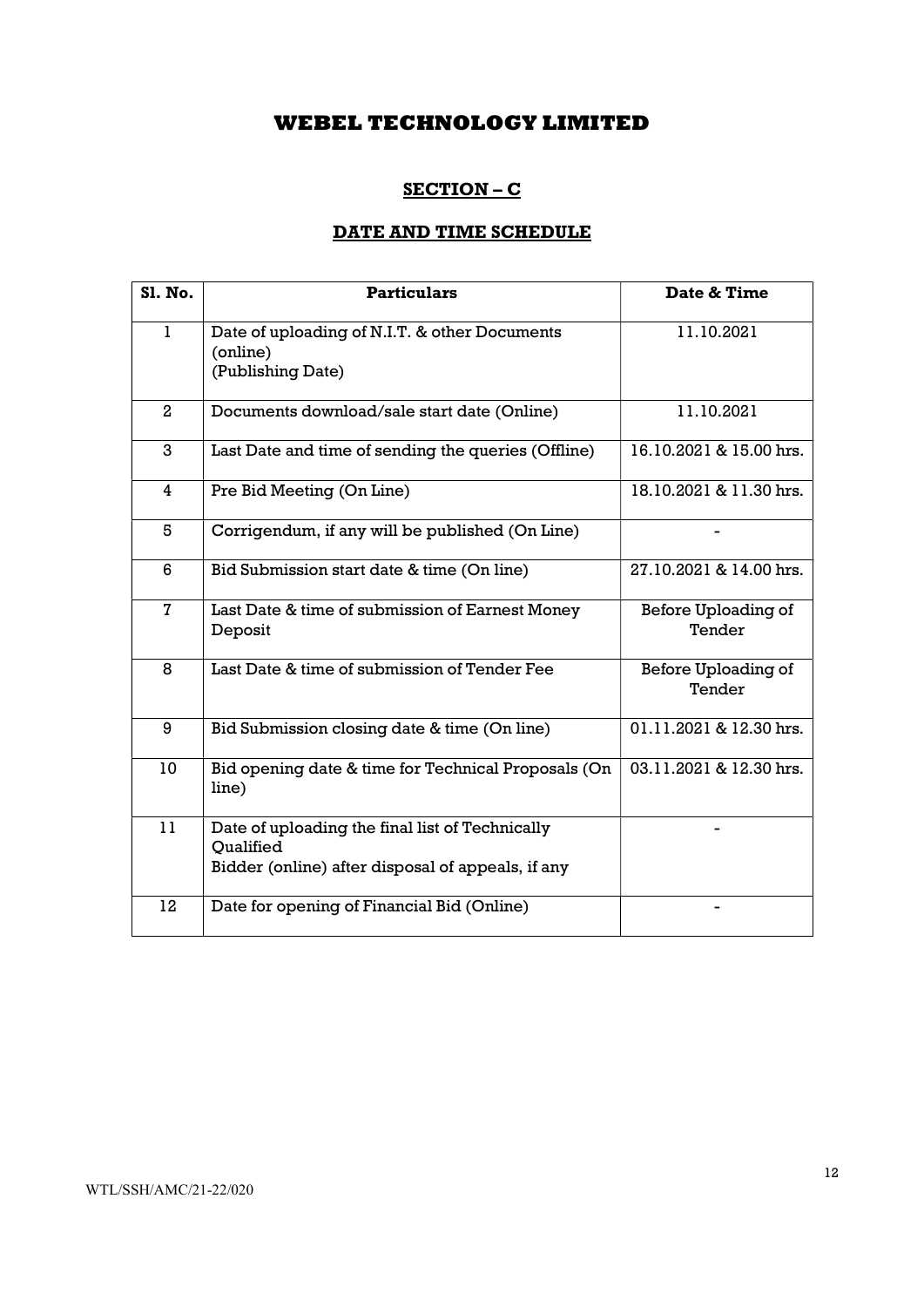## SECTION – D

## INSTRUCTION TO BIDDER

#### 1. DEFINITIONS

In this document, the following terms shall have following respective meanings:

"Acceptance Test Document" means a document, which defines procedures for testing the functioning of installed system. The document will be finalized with the contractor with in 7 days of issuance of the Letter of Award.

"Bidder" means any firm offering the solution(s), service(s) and /or materials required in the RFP. The word Bidder when used in the pre award period shall be synonymous with Bidder, and when used after award of the Contract shall mean the successful Bidder.

"Contract" is used synonymously with Agreement.

"Contract Price" means the price to be paid to the Contractor for providing the Solution, in accordance with the payment terms.

"Contractor" means the Bidder whose bid to perform the Contract has been accepted by Tender Committee and is named as such in the Letter of Award.

"Default Notice" shall mean the written notice of Default of the Agreement issued by one Party to the other.

"Installation" shall mean installation of supplied Hardware.

"Fraudulent Practice" means a misrepresentation of facts in order to influence a procurement process or the execution of a Contract and includes collusive practice among Bidders (prior to or after Bid submission) designed to establish Bid prices at artificial noncompetitive levels and to deprive the WTL and eventually Gov. of W. Bengal of the benefits of free and open competition.

"Good Industry Practice" shall mean the exercise of that degree of skill, diligence and prudence which would reasonably and ordinarily be expected from a reasonably skilled and experienced Operator engaged in the same type of undertaking under the same or similar circumstances.

"Government" / "Govt. of W. Bengal" means the Government of West Bengal.

"GoI" shall stand for the Government of India.

"GoWB" means Government of West Bengal

"Personnel" means persons hired by the Bidder as employees and assigned to the performance of the Infrastructure Solution or any part thereof.

"Similar Nature of Work" means AMC different ELV systems and Network infrastructure

"Project" means AMC of different ELV System and Network Infrastructure at different SSH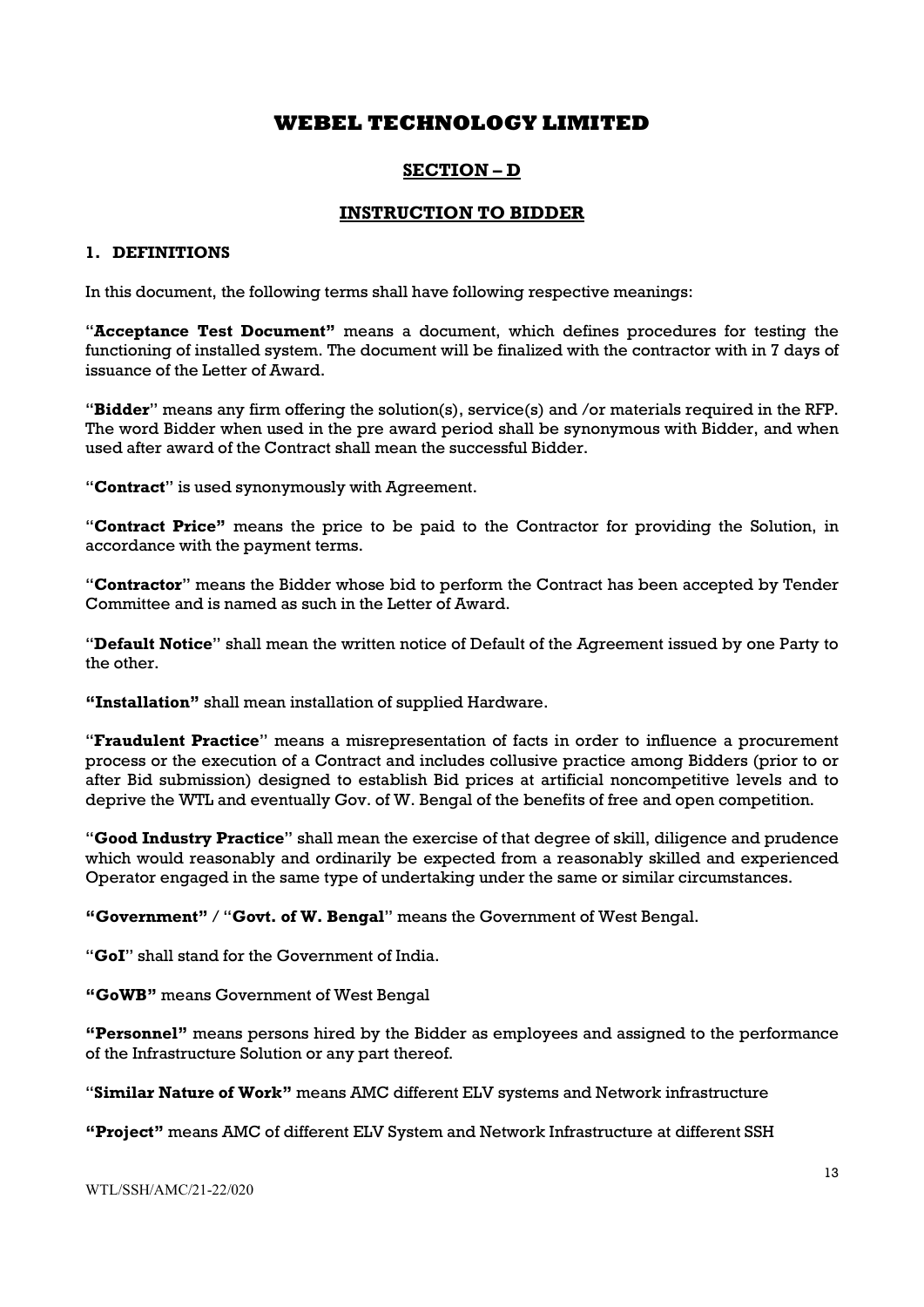"Services" means the work to be performed by the Bidder pursuant to this Contract, as described in the detailed Scope of Work.

"Interest rate" means "364 days Government of India (GoI) Treasury Bills" rate.

"Law" shall mean any Act, notification, bye law, rules and requlations, directive, ordinance, order or instruction having the force of law enacted or issued by the Central Government and/or the Government of West Bengal or any other Government or regulatory authority or political subdivision of government agency.

"LOI" means issuing of Letter of Intent shall constitute the intention of the WTL to place the Purchase Order with the successful bidder.

"Operator" means the company providing the services under Agreement.

"Requirements" shall mean and include schedules, details, description, statement of technical data, performance characteristics, standards (Indian as well as International) as applicable and specified in the Contract.

"Service" means provision of Contracted service viz., operation, maintenance and associated services for DEPLOYED SYSTEMS as per Section titled "Scope of Work"

"Termination Notice" means the written notice of termination of the Agreement issued by WTL.

"SSH" means Supper Specialty Hospital.

"WTL" means Webel Technology Limited a Govt. of W. Bengal undertaking.

#### 2. PRE BID MEETING

Pre Bid Meeting will be held on 18.10.2021 at 11.30 hrs. (On-Line Meeting). Bidder can send their queries as per format (Section - L) to Manager (Purchase) (purchase@wtl.co.in). Only the queries received within the stipulated date prior to the Pre Bid Meeting will be answered. Interest bidders are requested to send mail to (purchase@wtl.co.in) for participation of online pre-bid meeting Based on request WTL will share meeting id / links for meeting. If there is any change in date and time then will inform.

## 3. COST OF BIDDING

The bidder shall bear all costs associated with the preparation and submission of the bid and WTL will no case be responsible for those costs regardless of the conduct or outcome of the bidding process.

#### 4. BID DOCUMENT

Bidder is expected to examine all instructions, forms, terms and requirement in the bid document. The invitation to bid together with all its attachment thereto shall be considered to be read, understood and accepted by the bidder unless deviations are specifically stated in the seriatim by the bidder. Failure to furnish all information required by the bid document or a bid not substantially responsive to the bid document in every respect may result of the bid.

#### 5. AMENDMENT OF BID DOCUMENT

At any time prior to the deadline for submission of proposals, WTL reserves the right to add/modify/delete any portion of this document by issuance of a Corrigendum, which would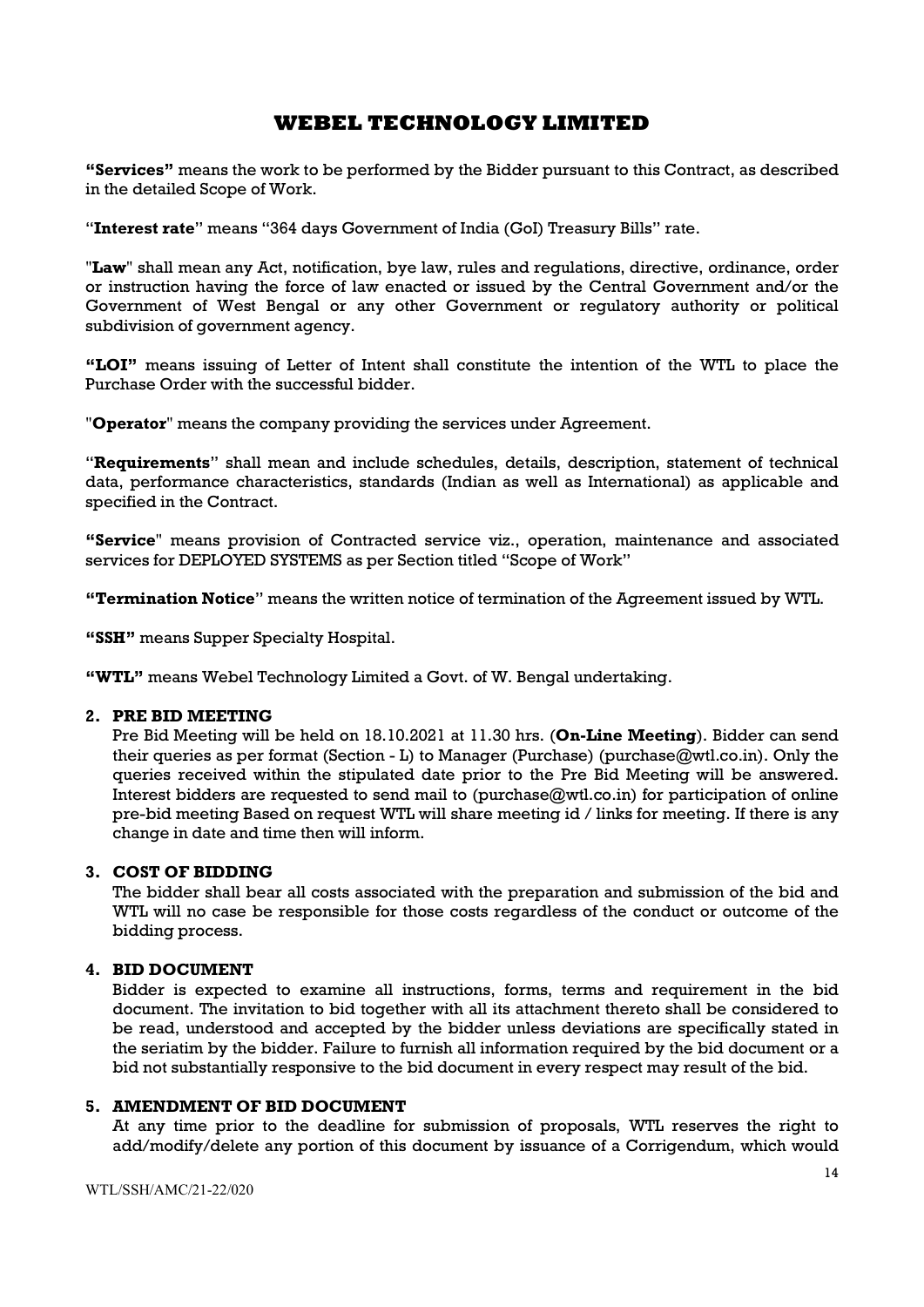be published on the website and will also be made available to the all the Bidder who have been issued the tender document. The Corrigendum shall be binding on all bidders and will form part of the bid documents.

#### 6. MODIFICATION AND WITHDRAWAL OF BIDS

As per the bidding process available in the tender. The bidder cannot modify or withdraw its bid after submission.

#### 7. LANGUAGE OF BID & CORRESPONDENCE

The proposal will be prepared by the Bidder in English language only. All the documents relating to the proposal (including brochures) supplied by the firm should also be in English, and the correspondence between the Bidder & WTL will be in English language only. The correspondence by fax/E-mail must be subsequently confirmed by a duly signed formal copy.

#### 8. BIDDER'S SOLUTION

The bidders are requested to study the Bill of Material supplied with this document carefully. While working out the solution the bidder has to work with the broad minimum specification provided in the tender documents, conforming to the model, make and Part number (wherever provided). While submitting the bid the bidder has to detail out all components needed to complete the system BOM. The bidder is required quote for each item retaining all major components/sub system detailed and specified.

## 9. EARNEST MONEY DEPOSIT (EMD) / TENDER FEE

The bidder shall furnish Online Receipt against payment of Tender Fees and Earnest Money Deposit.

#### 10. REFUND OF EMD

EMD will be refunded to the unsuccessful bidders without interest by following guidelines of circular 3975-F(Y) dated 28/07/2016 on final selection of Successful Bidders.

#### 11.FORFEITURE OF EMD

EMD made by Bidder may be forfeited under the following conditions:

If Bidder withdraws the proposal before the expiry of validity period.

During the evaluation process, if a Bidder indulges in any such activity as would jeopardize the process, the decision of WTL regarding forfeiture of EMD shall be final and shall not be called upon question under any circumstances.

If Bidder violates any of the provisions of the terms and conditions of the proposal.

In the case of a successful Bidder, if Bidder fails to:

- a) Accept the work order along with the terms and conditions.
- b) Violates any of the work conditions of this proposal or indulges in any such activities as would jeopardize the work.
- c) Submitting false/misleading information/declaration/documents/proof/etc.

The decision of WTL regarding forfeiture of EMD shall be final and shall not be called upon to question under any circumstances, besides, forfeiture of EMD even the

## 12.FORMS AND FORMATS

WTL/SSH/AMC/21-22/020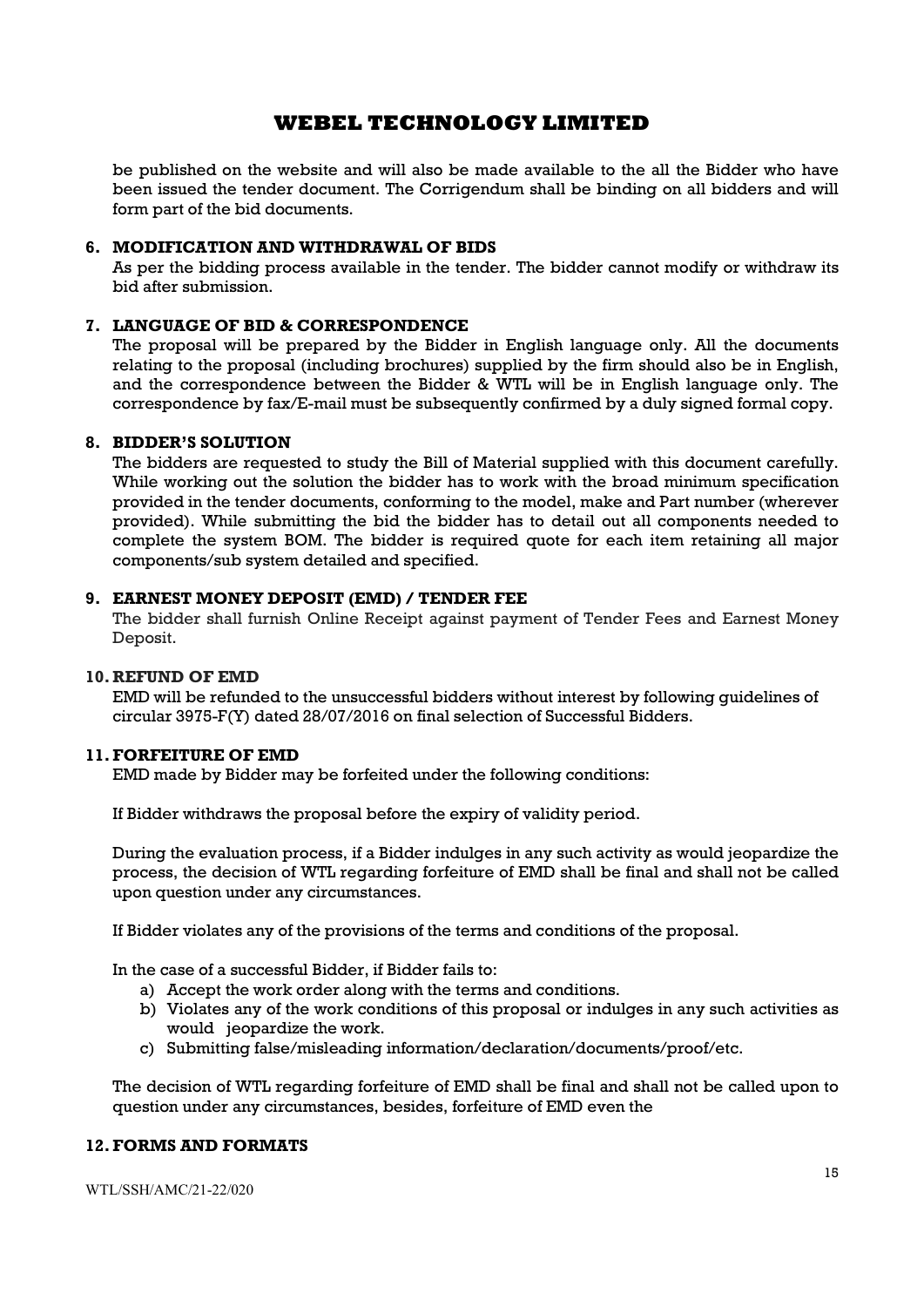The various inputs for the Techno Commercial as Financial Bids are to be submitted in the format specified. The bidder shall use the form, wherever specified, to provide relevant information. If form does not provide space for any required information, space at the end of the form or additional sheets shall be used to convey the said information. For all other cases, the bidder shall design a form to hold the required information.

#### 13.LACK OF INFORMATION TO BIDDER

The bidder shall be deemed to have carefully examined the Bid document to his entire satisfaction. Any lack of information shall not relieve the bidder of his responsibility to fulfill his obligation under the bid. If bidder has any queries relating to bid document, then he can send the queries before the Pre Bid Meeting.

#### 14.TIME SCHEDULE FOR AMC

One Year

#### 15.LIQUIDATED DAMAGE / PENALTY

As per SLA mentioned in Section - A

#### 16.LIABILITY

In case of a default on bidder's part or other liability, WTL shall be entitled to recover damages from the Contractor. In each such instance, regardless of the basis on which WTL is entitled to claim damages from the Contractor (including fundamental breach, negligence, misrepresentation, or other contract or tort claim), Contractor shall be liable for no more than:

- Payment referred to in the Patents and Copyrights clause.
- Liability for bodily injury (including death) or damage to real property and tangible personal property limited to that cause by the Contractor's negligence.
- As to any other actual damage arising in any situation involving non-performance by Contractor pursuant to or in any way related to the subject of this Agreement, the charge paid by WTL for the individual product or Service that is the subject of the Claim. However, the contractor shall not be liable for
- For any indirect, consequential loss or damage, lost profits, third party loss or damage to property or loss of or damage to data.

For any direct loss or damage that exceeds the total payment for Contract Price made or expected to be made to the Contractor hereunder.

#### 17.PATENTS & COPYRIGHT

If a third party claims that a product delivered by the Contractor to WTL infringes that party's patent or copyright, the Contractor shall defend WTL against that claim at Contractor's expense and pay all costs, damages, and attorney's fees that a court finally awards or that are included in a settlement approved by the Contractor, provided that WTL.

- Promptly notifies Contractor in writing of the claim
- Allows Contractor to control and co-operate with Contractor in the defense and any related settlement negotiations.

Remedies: If such a claim is made or appears likely to be made, WTL would permit Contractor to enable WTL to continue to use the product, or to modify it, or replace it with one that is at least functionally equivalent. If Contractor determines that none of these alternatives is reasonably available, WTL agrees to return the product to Contractor on Contractor's written request. Contractor will then give WTL a credit equal to for a machine. WTL's net book value (provided WTL has followed generally accepted accounting principles for a generally available software product produced by Contractor (Program) the amount paid by WTL or 12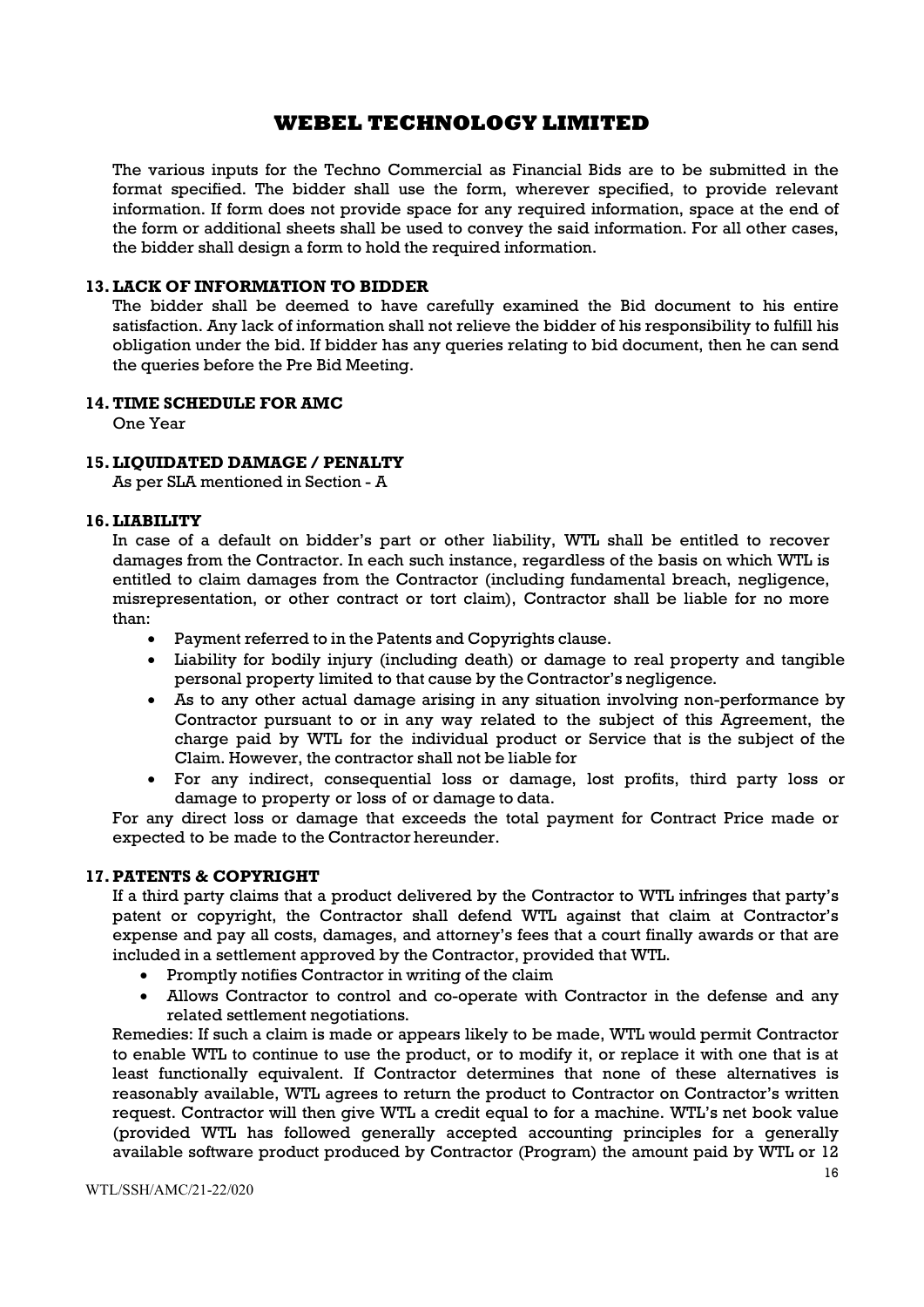months charges (which ever is lesser) and for materials the amount paid by WTL for the materials. These will be Contractor's entire obligation regarding any claim of infringement.

#### 18. SUSPENSION OF WORK

WTL shall have the power at any time and from time to time by notice to the Contractor to delay or suspend the progress of the work or any part of the work due to any other adequate reasons and on receipt of such notice the contractor shall forthwith suspend further progress of the work until further notice from WTL. The Contractor shall recommence work immediately after receiving a notice to do so from WTL. The whole or any part of the time lost for such delay or suspension shall, if WTL in its absolute discretion thinks fit, but not otherwise, be added to the time allowed for completion.

#### 19.TERMS OF PAYMENT

Payment will be process after completion of work. Payment terms will be on back-to-back basis, i.e., payment will be made only on receipt of payment from Respective customer.

#### 20.PERFORMANCE BANK GUARANTEE (PBG)

As a guarantee for timely delivery, installation and commissioning of equipment as well as performance of on-site warranty support, as mentioned in Bill of Material, from the date of final acceptance of systems and pertaining to proper running of the systems, the bidder will have to submit 3% of the contract value as security in the form of Performance Bank Guarantee from any nationalized bank as per format enclosed (Section – O).

#### 21. GOVERNING LAWS

This contract should be governed by and interpreted by Arbitration clause in accordance with Laws in force in India. The courts at Kolkata shall have exclusive jurisdiction in all matters arising under the contract. The selected vendor shall keep himself fully informed of all current national, state and municipal law and ordinances. The selected vendor shall at their own expense, obtain all necessary permits and license and pay all fees and taxes required by law. These will be selected vendor's entire obligation regarding any claim of infringement. The selected vendor hereto agrees that it shall comply with all applicable union, state and local laws, ordinances, regulations and codes in performing its obligations hereunder, including the procurement of licenses, permits certificates and payment of taxes where required. The selected vendor shall establish and maintain all proper records (particularly, but without limitation, accounting records) required by any law, code/practice of corporate policy applicable to it from time to time including records and returns as applicable under labor legislation.

#### 22. CORRUPT OR FRAUDULENT

The Tender Committee requires that the bidders under this Tender observe the highest standards of ethics during the procurement and execution of such contracts. For this purpose the definition of corrupt and fraudulent practices will follow the provisions of the relevant laws in force. The Tender Committee will reject a proposal for award if it detects that the bidder has engaged in corrupt or fraudulent practices in competing for the contract in question. The Tender Committee will declare a firm ineligible, either indefinitely or for a stated period of time, if it at any time determines that the firm has engaged in corrupt and fraudulent practices in competing for, or in executing, a contract.

#### 23.BIDING CLAUSE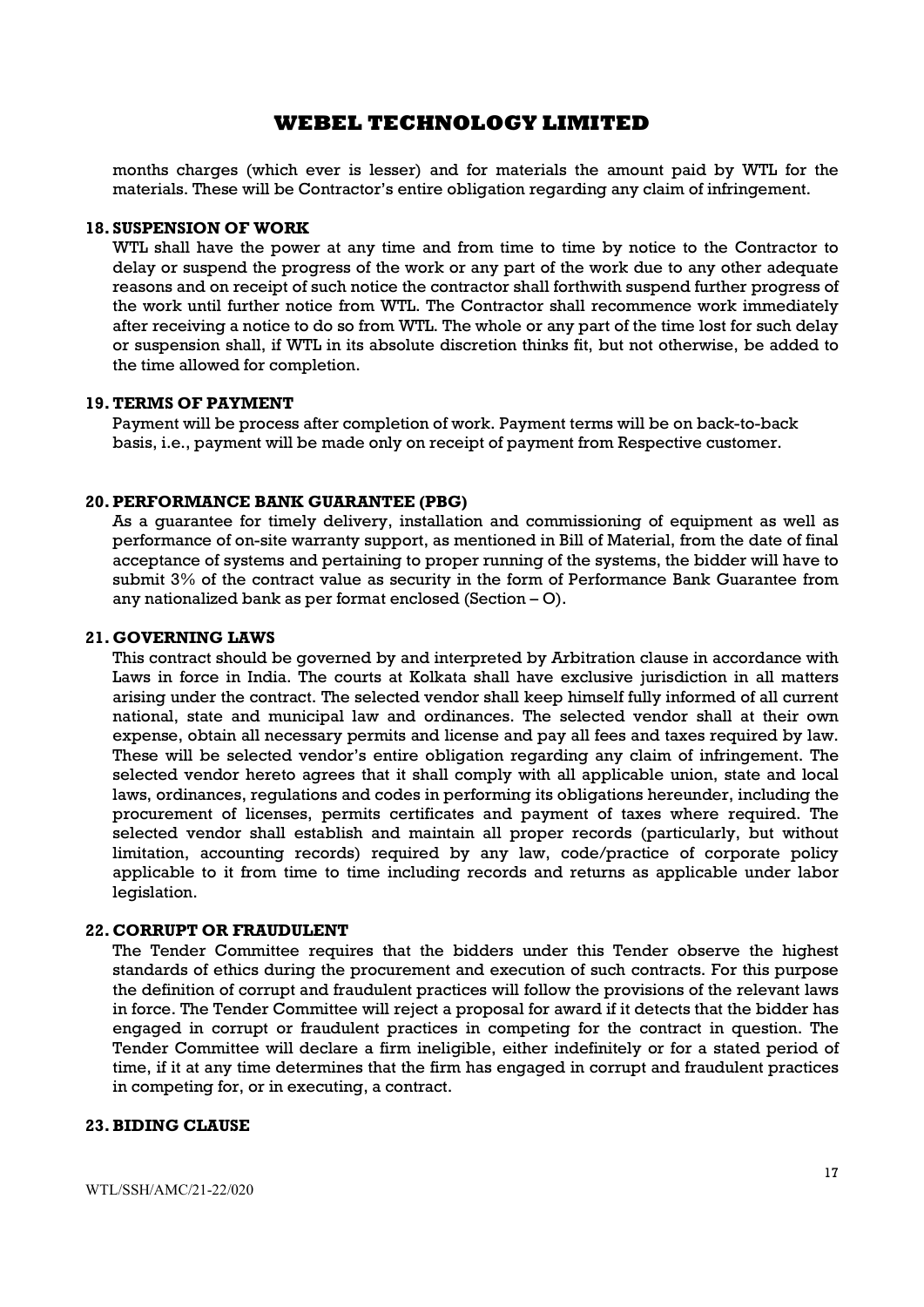All decisions taken by the Tender Committee regarding the processing of this tender and award of contract shall be final and binding on all parties concerned.

The Tender Committee reserves the right:

- To vary, modify, revise, amend or change any of the terms and conditions mentioned above and,
- To reject any or all the Tender/s without assigning any reason whatsoever thereof or to annul the bidding process and reject all bids at any time prior to award of contract, without thereby incurring any liability to the affected bidder(s) or any obligation to inform the affected bidder(s) of the grounds for such decision.

#### 24.WORKMEN'S COMPENSATION

In every case in which by virtue of the provision of the workmen's compensation Act 1923 or any other relevant acts and rules, compensation to a workmen employed by the contractor, is payable, then this should be done by the Contractor. If WTL is obliged to make any compensation under the said rules and acts, then the amount shall be recovered without prejudice, from the bills and due of the Contractor. WTL shall not be bound to contest any claim made against the Contractor in respect of workmen's compensation.

#### 25. CONTRACTOR'S EMPLOYEES

The Contractor shall comply with the provision of all labour legislation including the requirement of the payment of Wage Act 1936 and the rules framed there under and modifications thereof in respect of men employed by him in carrying out the contract. The Contractor must ensure that he complies with PF, ESI regulation for all his deployed employees. The Contractor shall see that all authorized Sub Contractors under him similarly complied with the above requirement.

#### 26. SAFETY MEASURES

The Contractor shall in the course of execution of the work take all necessary precaution for the protection of all persons and property. The Contractor shall take adequate measures to protect the work and present accident during the work. In the event of any accident to any person or persons or damage or injury of any description to any person or property due to failure on the part of the contractor in taking proper precautionary measures the contractor shall be responsible for and must make good the loss the damage at his own cost to the satisfaction of the department and employees of the department shall be indemnified from all claims or liabilities arising there from or any expenses incurred on account thereof.

#### 27.EQUIPMENT

All tools & tackles necessary for the work shall have to be procured by the contractor unless other wise specified elsewhere in these tender documents. The equipment used by the contractor for a particular work must be appropriate for the type of work. The contractor shall maintain the equipment used on the work properly so that they are in good working condition. In no case shall the contractor use defective or imperfect equipment in the work. The contractor shall arrange to replace or repair all defective equipment so that the progress of the work is not hampered. No defective equipment should be left at the site of work and the department shall not be responsible for any loss or damage to any of these equipments during the course of the execution of the work.

#### 28. SUB-CONTRACT

The purchaser (WTL) does not recognize the existence of Sub-Contractors. The Contractor's responsibility is not transferable. No consortium partner is allowed.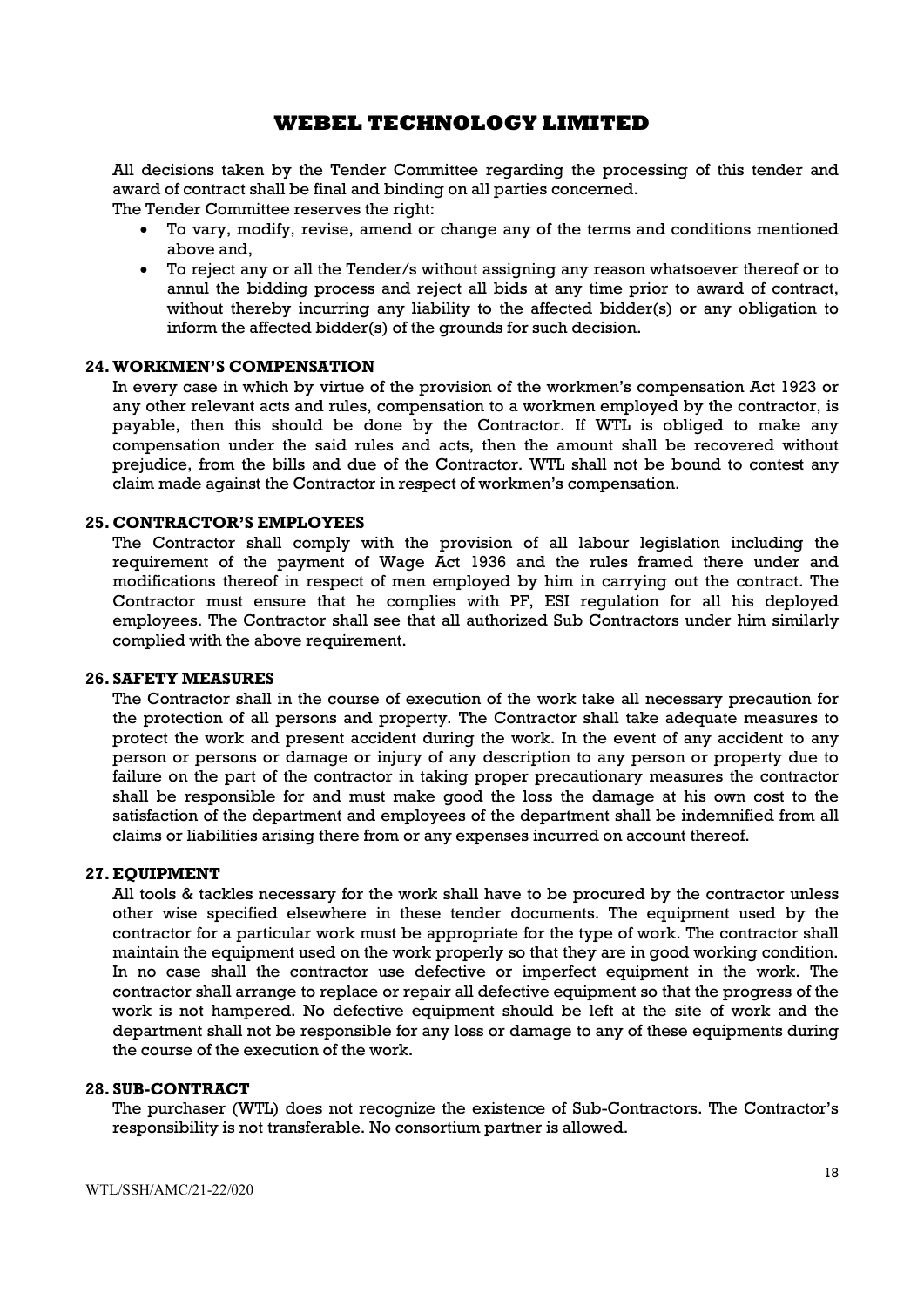#### 29.TERMINATION FOR DEFAULT

WTL may without prejudice to any other remedy or right of claim for breach of contract by giving not less than 30 days written notice of default sent to the contractor, terminate the order in whole or in part. If the contractor materially fails to render any or all the services within the time period specified in the contract or any extension thereof granted by WTL in writing and fails to remedy its failure within a period of thirty days after receipt of default notice from WTL. If the project (delivery, commissioning as well as warranty maintenance support is not carried out according to specification due to deficiency in service as per terms of the contract. In such case WTL will invoke the amount held back from the contractor as PBG.

#### 30.BANKRUPTCY

If the contractor becomes bankrupt or have a receiving order made against him or compound with his creditors or being a corporation commence to be wound up, not being a voluntary winding up for the purpose only or amalgamation or reconstruction, or carry on their business under a receiver for the benefit of their creditors or any of them, WTL shall be at liberty to terminate the engagement forthwith without any notice in writing to the contractor or to the liquidator or receiver or to any person in whom the contractor may become vested and without any compensation to give such liquidator or receiver or other person the option of carrying out the engagement subject to their providing a guarantee for the due and faithful performance of the engagement up to an amount to be determined by WTL.

#### 31.FORCE MAJEURE

It is hereby defined as any cause, which is beyond the control of the Contractor or WTL as the case may be, which such party could not foresee or with a reasonable amount of diligence could not have foreseen and which substantially affect the performance of the contract, such as

- War, Hostilities or warlike operations (whether a state of war be declared or not), invasion, act of foreign enemy and civil war.
- Rebellion, revolution, insurrection, mutiny, usurpation of civil or military, government, conspiracy, riot, civil commotion and terrorist area.
- Confiscation, nationalization, mobilization, commandeering or requisition by or under the order of any government or de facto authority or ruler, or any other act or failure to act of any local state or national government authority.
- Strike, sabotage, lockout, embargo, import restriction, port congestion, lack of usual means of public transportation and communication, industrial dispute, shipwreck, shortage of power supply epidemics, quarantine and plague.
- Earthquake, landslide, volcanic activity, fire flood or inundation, tidal wave, typhoon or cyclone, hurricane, nuclear and pressure waves or other natural or physical disaster.

If either party is prevented, hindered or delayed from or in performing any of its obligations under the Contract by an event of Force Majeure, then it shall notify the other in writing of the occurrence of such event and the circumstances of the event of Force Majeure within fourteen days after the occurrence of such event. The party who has given such notice shall be excused from the performance or punctual performance of its obligations under the Contract for so long as the relevant event of Force Majeure continues and to the extent that such party's performance is prevented, hindered or delayed.

The party or parties affected by the event of Force Majeure shall use reasonable efforts to mitigate the effect of the event of Force Majeure upto its or their performance of the Contract and to fulfill its or their obligation under the Contract but without prejudice to either party's right to terminate the Contract.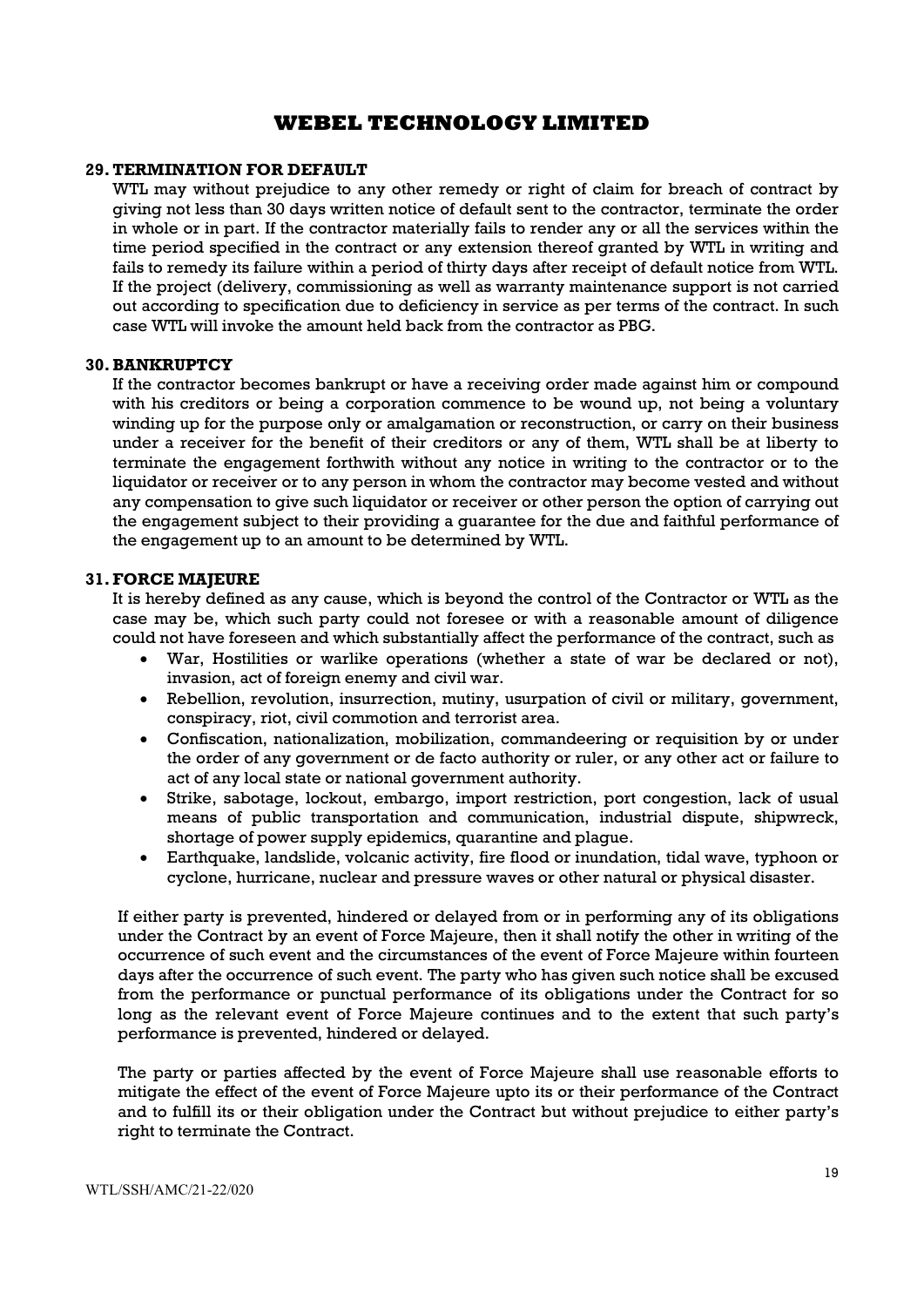No delay or nonperformance by either party to this Contract caused by the occurrence of any event of Force Majeure shall.

- Constitute a default or breach of the contract.
- Give rise to any claim fro damages or additional cost or expense occurred by the delay or nonperformance. If, and to the extent, that such delay or nonperformance is caused by the occurrence of an event of Force Majeure.

#### 32. INSURANCE COVERAGE

Appropriate insurance to cover all solution components for the transit period and until the time of its acceptance at the respective site is to be taken by the contractor. As the contractor will carry the risk for the material in his books during transit, the contractor should arrange insurance for the total system as period from the dispatch till Acceptance Test is successfully achieved. Further the contractor is to take all required insurance coverage in respect of all its personnel who shall be working on this engagement.

#### 33. SI/BIDDER/CONTRACTOR'S RESPONSIBILITIES

Refer Section – A (Scope of Work & Responsibility)

#### 34.NO WAIVER OF RIGHTS

Neither the inspection by WTL or any of their agents nor any order by WTL for payment of money or any payment for or acceptance of the whole or any part of the works by WTL, nor any extension of time, nor any possession taken by WTL shall operate as a waiver of any provision of the contract or of any power reserved to WTL, or any right to damages here in provided, nor shall any waiver of any breach in the contract be held to be a waiver of any other subsequent breach.

#### 35. GRAFTS, COMMISSIONS, GIFTS, ETC.

It is the Purchaser's policy to require that bidders, suppliers, contractors and consultants under contracts, observe the highest standard of ethics during the procurement and execution of such contracts. Any graft, commission, gift or advantage given, promised or offered by or on behalf of the contractor or his partner, agent, officers, director, employee or servant or any one on his or their behalf in relation to the obtaining or to the execution of this or any other contract with WTL shall in addition to any criminal liability which it may incur, subject the contractor to the cancellation of this and all other contracts and also to payment of any loss or damage to WTL resulting from any cancellation. WTL shall then be entitled to deduct the amount so payable from any monies otherwise due to the contractor under contract.

#### 36.ENFORCEMENT OF TERMS

The failure of either party to enforce at any time any of the provision of this contract or any rights in respect thereto or to exercise any option here in provided shall in no way be construed to be a waiver to such provisions, rights or options or in any way to affect the validity of the contract. The exercise by either party of any of its rights herein shall not preclude or prejudice either party from exercising the same or any other right it may have hereunder.

#### 37.PERIOD OF VALIDITY OF OFFER

For the purpose of placing the order, the proposals shall remain valid till 180 days. During the period of validity of proposals, the rates quoted shall not change. In exceptional circumstances, WTL may ask for extension of the period of validity and such a request shall be binding on Bidders. WTL's request and the response to such a request by various Bidders shall be in writing. A Bidder agreeing to such an extension will not be permitted to increase its rates.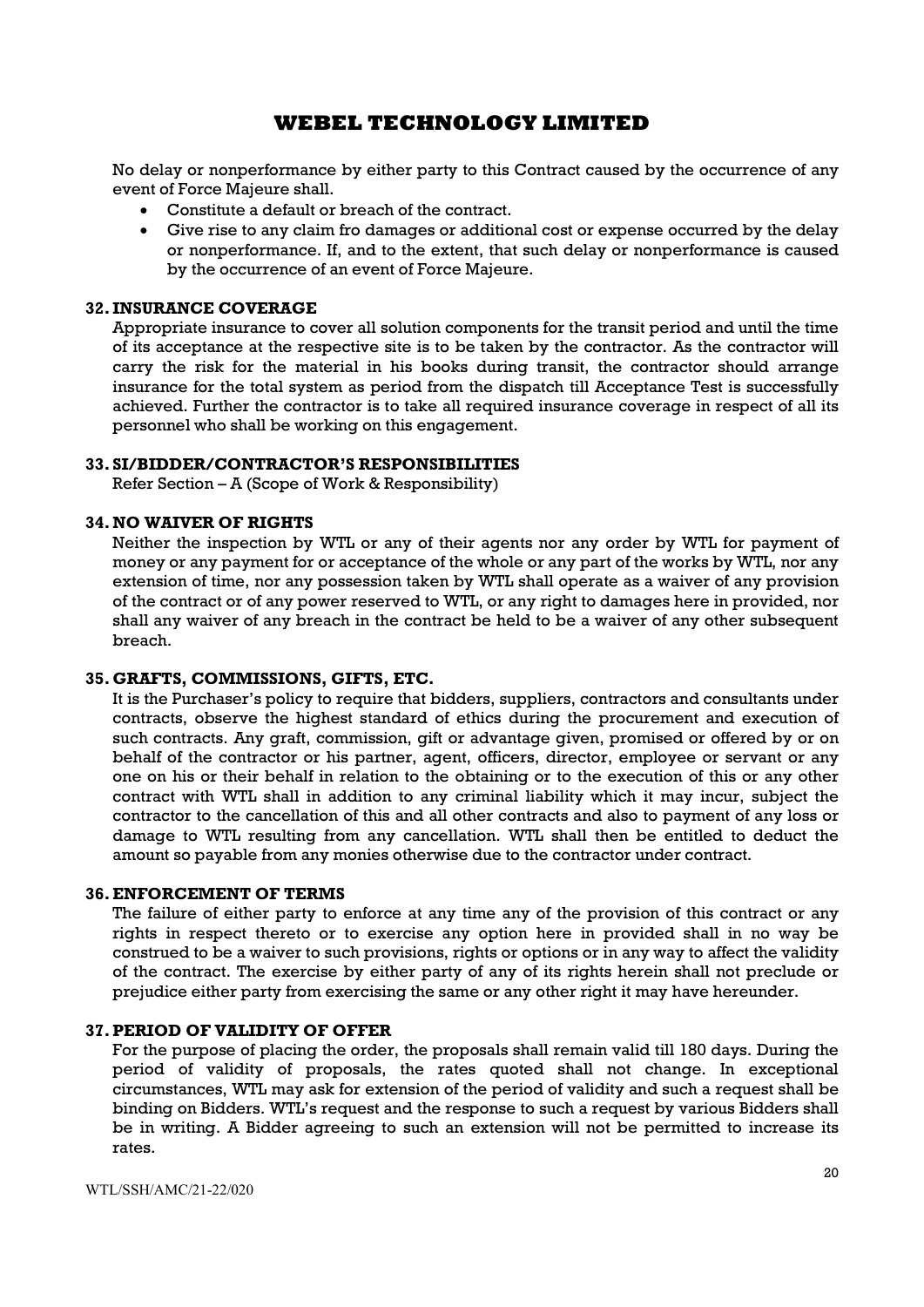#### 38.TAXES & DUTIES

- The prices shall be inclusive of all taxes & levies including GST and other statutory duties as applicable. Rate of taxes should be indicated separately in the Price Bid.
- Contract Price specified in Price Bid should be based on the taxes & duties and charges prevailing at the date one day prior to the last date of Bid submission.
- Statutory deduction, wherever applicable, shall be made from invoice as per government rules. Necessary certificate will be issued for such deductions.
- Bidder submitting a bid shall produce valid statutory documents / certificates with respect to GST, Income Tax, ROC, Prof. Tax, Trade Licence, etc. All such documents / certificates shall remain valid on the last date of tender submission.
- In case of inter-state transaction, WTL will provide "Waybill". However, statutory charges, if any will be borne by the bidder.
- GST component of the invoice of the bidder may be kept on hold in case there ia any mismatch / irregularity in GST return filling on the part of the bidder.

#### 39. DISCREPANCIES IN BID

- Discrepancy between description in words and figures, the rate which corresponds to the words quoted by the bidder shall be taken as correct.
- Discrepancy in the amount quoted by the bidder due to calculation mistake of the unit rate then the unit rate shall be regarded as firm.
- Discrepancy in totaling or carry forward in the amount quoted by the bidder shall be corrected.

#### 40.BID DUE DATE

The online tender has to submitted not later than the due date and time specified in the Important Dates Sheet. WTL may as its discretion on giving reasonable notice by fax, or any other written communication to all prospective bidders who have been issued the bid documents, extend the bid due date, in which case all rights and obligations of the WTL and the bidders, previously subject to the bid due date, shall thereafter be subject to the new bid due date as extended.

#### 41.LATE BID

Any proposal received by WTL after the deadline for submission of proposals may not be accepted.

#### 42. OPENING OF BID BY WTL

Bids shall be opened and downloaded electronically through operation of the process in the e-Tender portal in presence of Tender Committee. Bidders interested to remain present during electronic bid opening may attend the bid opening session at WTL premises at scheduled date & time.

#### 43. CONTACTING WTL

Bidder shall not approach WTL officers beyond office hours and/or outside WTL office premises from the time of the Bid opening to the time of finalization of successful bidder. Any effort by bidder to influence WTL office in the decision on Bid evaluation, Bid comparison or finalization may result in rejection of the Bidder's offer. If the bidder wishes to bring additional information to the notice of WTL, it should be in writing following the procedure mentioned hereinabove.

#### 44.WTL'S RIGHT TO REJECT ANY OR ALL BIDS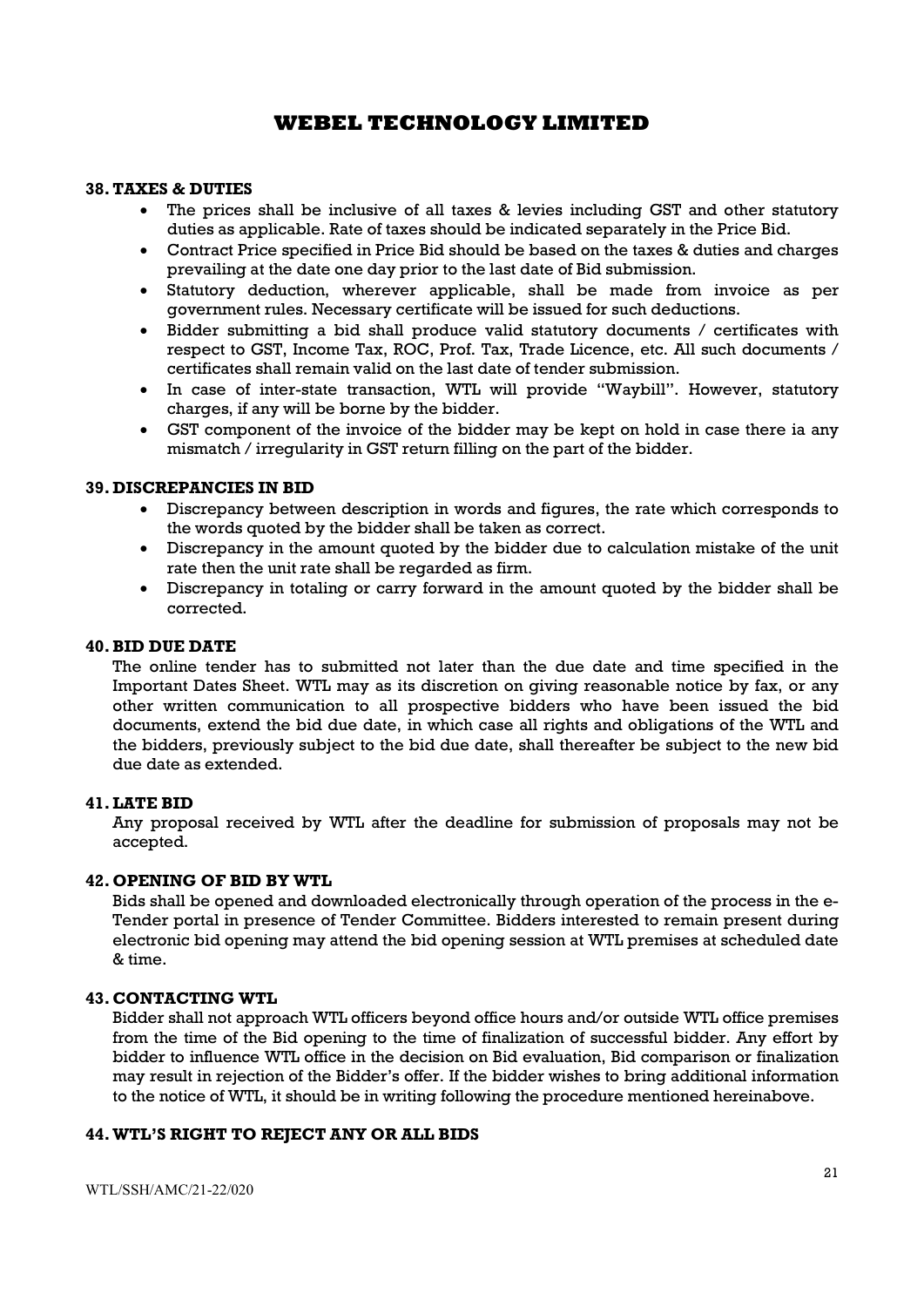WTL reserves the right to reject any bid and to annul the bidding process and reject all bids at any time prior to award of Contract, without thereby incurring any liability to the affected bidder(s) or any obligation to inform the affected bidder(s) of the grounds for such decision.

#### 45.BID CURRENCIES

Prices shall be quoted in Indian Rupees, inclusive of all prevailing GST, levies, duties, cess etc.

#### 46.PRICE

- Price should be quoted in the Price Bid format only. No deviation in any form in the Price Bid sheet is acceptable.
- Price quoted should be firm, inclusive of packing, forwarding, insurance and freight charges.
- Percentage/specified amount of taxes & duties should be clearly mentioned otherwise WTL reserves the right to reject such vague offer.
- Price to be quoted inclusive of supply, installation & commissioning charges.

#### 47. CANVASSING

Canvassing or support in any form for the acceptance of any tender is strictly prohibited. Any bidder doing so will render him liable to penalties, which may include removal of this name from the register of approved Contractors.

#### 48.NON-TRANSFERABILITY OF TENDER

This tender document is not transferable.

#### 49.FORMATS AND SIGNING OF BID

The original and all copies of the proposals shall be neatly typed and shall be signed by an authorized signatory(ies) on behalf of the Bidder. The authorization shall be provided by written Power of Attorney accompanying the proposal. All pages of the proposal, except for un-amended printed literature, shall be initialed by the person or persons signing the proposal. The proposal shall contain no interlineations, erase or overwriting. In order to correct errors made by the Bidder, all corrections shall be done & initialed with date by the authorized signatory after striking out the original words/figures completely.

#### 50.WITHDRAWAL OF BID

Bid cannot be withdrawn during the interval between their submission and expiry of Bid's validity period. Fresh Bid may be called from eligible bidders for any additional item(s) of work not mentioned herein, if so required.

#### 51. INTERPRETATION OF DOCUMENTS

If any bidder should find discrepancies or omission in the specifications or other tender documents, or if he should be in doubt as to the true meaning of any part thereof, he shall make a written request to the tender inviting authority for correction/clarification or interpretation or can put in a separate sheet along with his technical bid document.

#### 52. SPLITTING OF THE CONTRACT AND CURTAILMENT OF WORK

WTL reserve the right to split up and distribute the work among the successful bidders and to curtail any item of work in the schedule partly or fully.

#### 53.PREPARATION OF TENDER

Tender shall be submitted in accordance with the following instructions: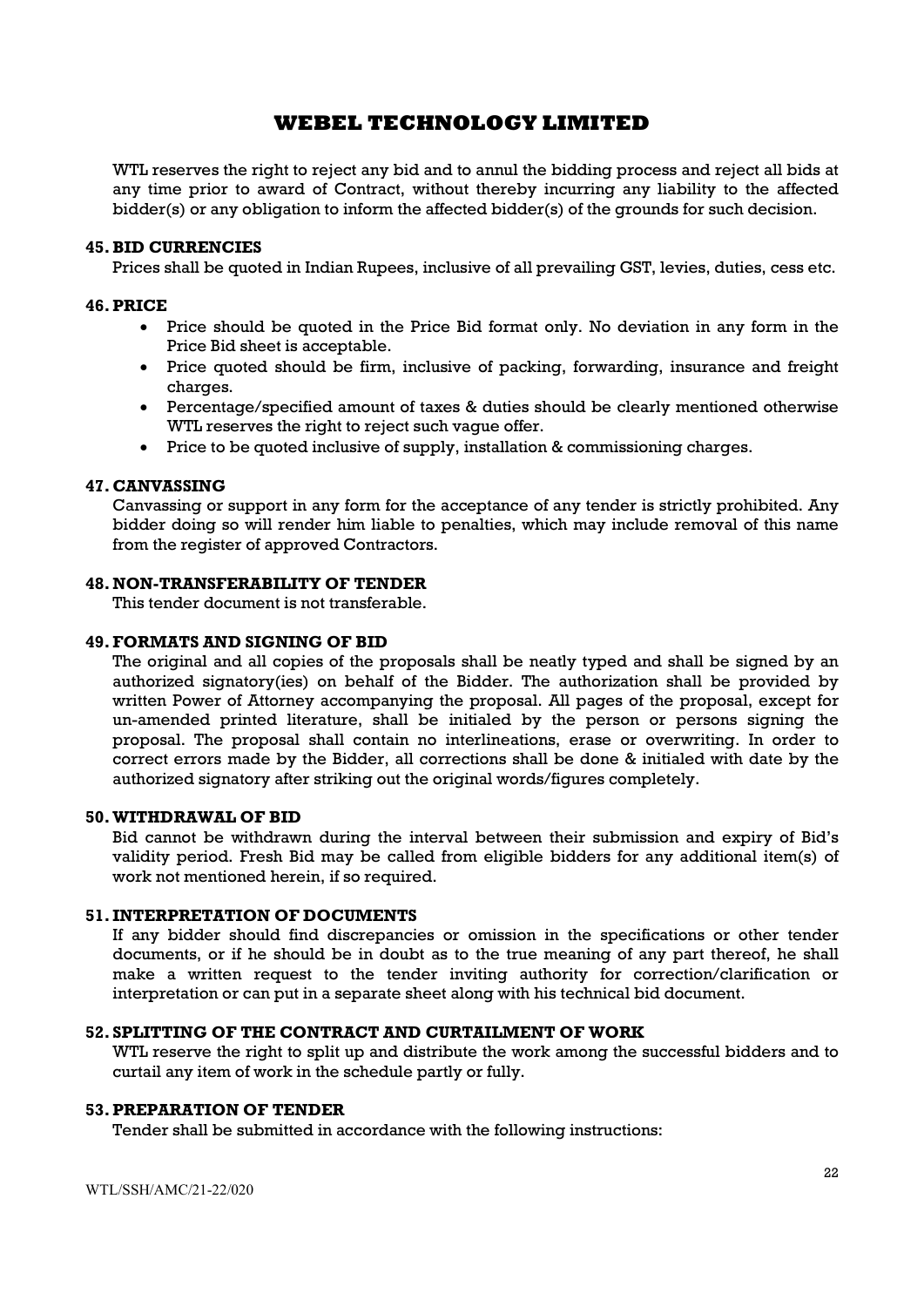- a) Tenders shall be submitted in the prescribed forms. Digital signatures shall be used. Where there is conflict between the words and the figures, the words shall govern.
- b) All notations must be in ink or type written. No erasing or overwriting will be permitted. Mistakes may be crossed out and corrections typed or written with ink adjacent thereto and must be initialed in ink by the person or persons signing the tender.
- c) Tenders shall not contain any recapitulation of the work to be done. Alternative proposals will not be considered unless called for. No written, oral, telegraphic or telephonic proposals for modifications will be acceptable.
- d) Tenders shall be uploaded as notified on or before the date and time set for the opening of tenders in the Notice Inviting Tenders.
- e) Tenders subject to any conditions or stipulations imposed by the bidder are liable to be rejected.
- f) Each and every page of the tender document must be signed with company seal by the bidder.
- g) Any bidder may withdraw his tender by written request at any time prior to the scheduled closing time for receipt of tenders and not thereafter.

#### 54.PRE-DISPATCH INSTRUCTION

All materials / equipments supplied against the purchase order shall be subjected to Inspection, check and /or test by the authorized representative from WTL.

#### 55.FINAL INSPECTION

Final inspection will be carried by the authorized representative from WTL.

#### 56. SITE INSPECTION

Bidder can inspect (at their own cost) the sites if required, for which they have to take necessary permission from WTL in writing. WTL will take at least four days to organize such permission.

#### 57.ERASURES OR ALTERNATIONS

The offers with overwriting and erasures may make the tender liable for rejection if each of such overwriting/erasures/manuscript ions is not only signed by the authorized signatory of the bidder. There should be no hand-written material, corrections or alterations in the offer. Technical details must be completely filled up. Correct technical information of the product being offered must be filled in. Filling up of the information using terms such as "OK", "accepted", "noted", "as given in brochure/manual" is not acceptable. The Customer may treat offers not adhering to these guidelines as unacceptable. The Customer may, at its discretion, waive any minor non-conformity or any minor irregularity in the offer. This shall be binding on all bidders and the Tender Committee reserves the right for such waivers.

#### 58. COMPLIANCE WITH LAW

The contractor hereto agrees that it shall comply with all applicable union, state and local laws, ordinances, regulations and codes in performing its obligations hereunder, including the procurement of licenses, permits certificates and payment of taxes where required. The contractor shall establish and maintain all proper records (particularly, but without limitation, accounting records) required by any law, code/practice of corporate policy applicable to it from time to time including records and returns as applicable under labor legislation.

#### 59. CLARIFICATION OF BIDS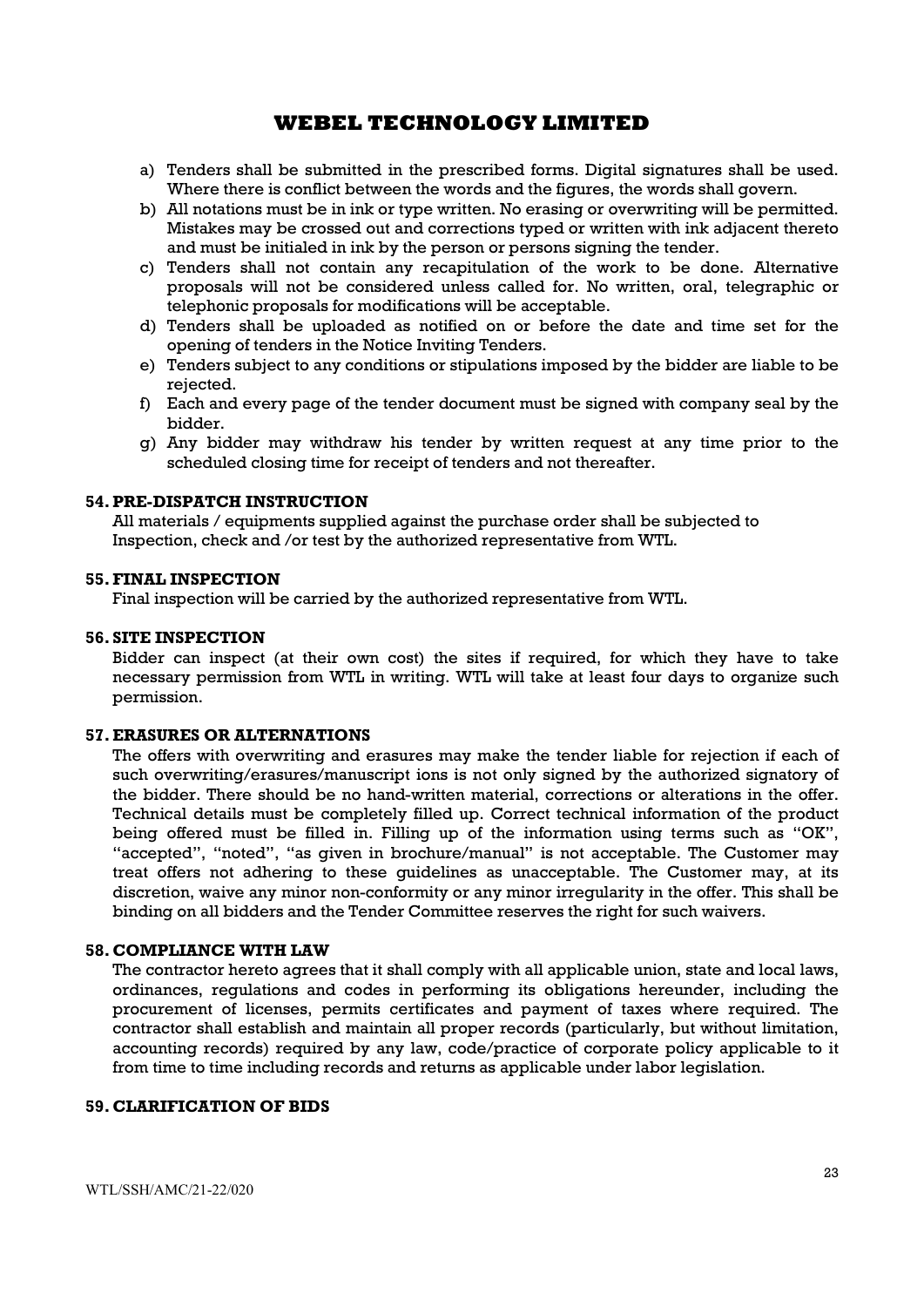During evaluation of the bids, the Customer/Tender Committee, at its discretion may ask the bidder for clarification of its bid. The request for the clarification and the response shall be in writing (fax/email) and no change in the substance of the bid shall seek offered or permitted.

#### 60. DEEMED ACCEPTANCE

Repairing / replacement of defective items will be deemed to be fully and finally accepted by WTL.

#### 61. QUALITY CONTROL

- The contractor is obliged to work closely with WTL, act within its authority and abide by directive issued by them on implementation activities.
- The contractor will abide by the safety measures and free WTL from all demands or responsibilities arising from accident/loss of life, the cause of which is due to their negligence. The bidder will pay all indemnities arising from such incidents and will not hold WTL responsible.
- The contractor will treat as confidential all data and information about the system, obtained in the execution of its responsibilities in strict confidence and will not reveal such information to any party without the prior written approval of WTL.
- WTL reserves the right to inspect all phases of contractor's operation to ensure conformity to the specifications. WTL shall have engineers, inspectors or other duly authorized representatives made known to the contractor, present during the progress of the work and such representatives shall have free access to the work at all times. The presence or absence of representatives of WTL does not relieve the contractor of the responsibility for quality control in all phases.
- The Court of Kolkata only will have the jurisdiction to deal with and decide any legal matters or dispute whatsoever arising out of the contract.

#### 62. SITE NOT READY

The bidder shall not be in any manner liable for any delay arising out at customer locations

#### 63. GENERAL TERMS

- a) All the pages of the bid document including documents submitted therein must be duly signed and stamped failing which the offer shall be liable to be rejected.
- b) All the documents to be submitted by the bidder along with their offer should be duly authenticated by the person signing the offer and if at any point of time during procurement process or subsequently it is detected that documents submitted are forged/tampered/manipulated in any way, the total responsibility lies with the bidder and WTL reserves the full right to take action as may be deemed fit including rejection of the offer and such case is to be kept recorded for any future dealing with them.
- c) No Technical/Commercial clarification will be entertained after opening of the tender.
- d) Overwriting and erasures may make the tender liable for rejection if each of such overwriting/erasures/manuscription is not only signed by the authorized signatory of the bidder. All overwriting should be separately written and signed by the authorized signatory of the bidder.
- e) Quantity mentioned in the tender document is indicative only and orders shall be placed subject to actual requirement. WTL reserve the right to increase or decrease the quantity specified in the tender.
- f) WTL reserve the right to reject or accept or withdraw the tender in full or part as the case may be without assigning the reasons thereof. No dispute of any kind can be raised the right of buyer in any court of law or elsewhere.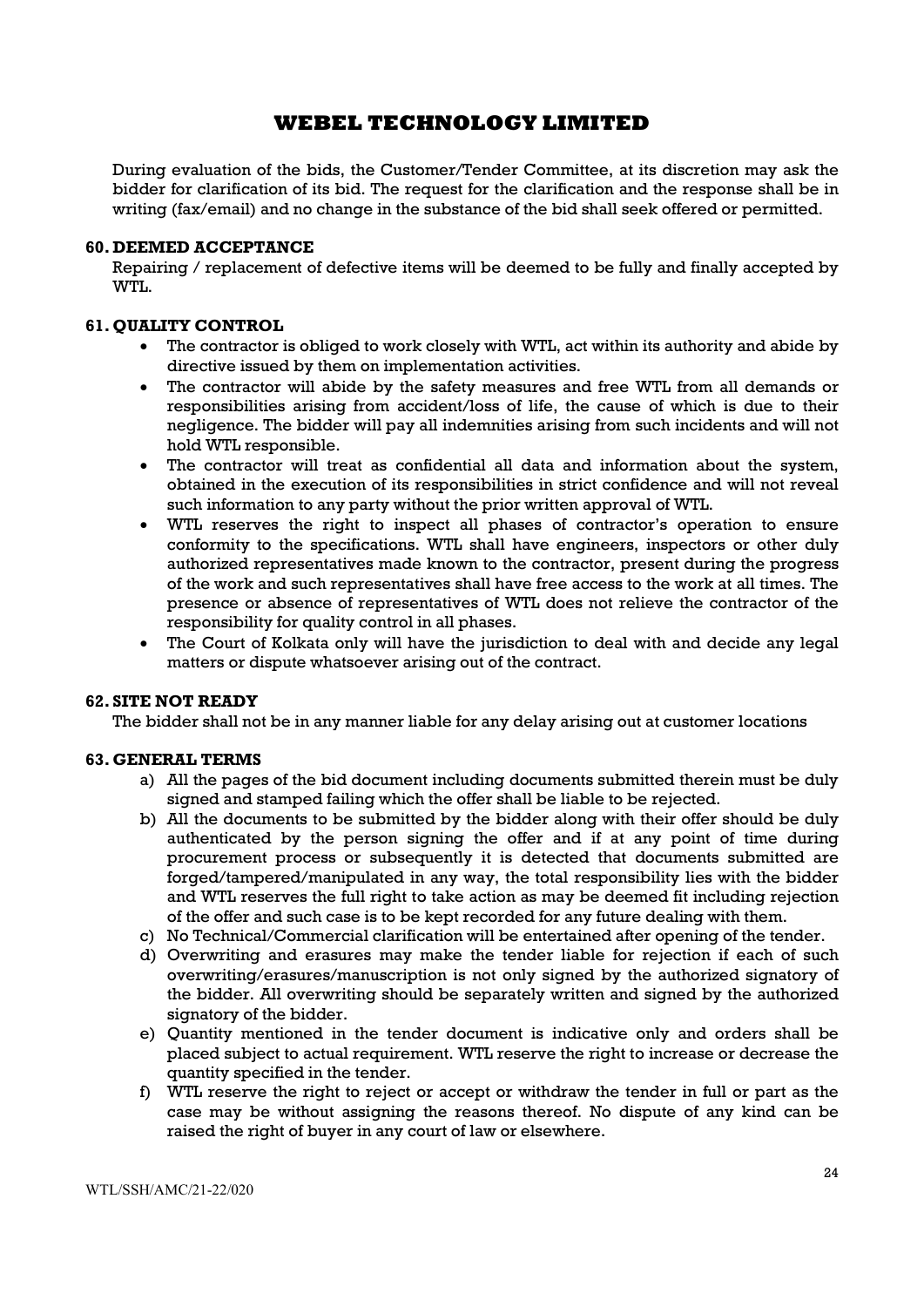- g) WTL reserve the right to ask for clarification in the bid documents submitted by the bidder. Documents may be taken if decided by the committee.
- h) Supporting technical brochures / catalogues indicating each feature in respect of offered model and make must be submitted along with the offer, in absence of which the offer is liable to be ignored.
- i) No dispute by the bidders in regard to Technical/Commercial points will be entertained by WTL and decision taken by the Tender Committee will be final.
- j) Discrepancy in the amount quoted by the bidder due to calculation mistake, the unit rate shall be regarded as firm and the totaling or carry in the amount quoted by the bidder shall be corrected accordingly.
- k) The price offers shall remain firm within the currency of contract and no escalation of price will be allowed.
- l) The acceptance of the tender will rest with the accepting authority who is not bound to accept the lowest or any tender and reserves the right to reject in part or in full any or all tender(s) received and to split up the work among participants without assigning any reason thereof.
- m) WTL at its discretion may extend the deadline for the submission of Bids.
- n) The Court of Kolkata only will have the jurisdiction to deal with and decide any legal matters or dispute whatsoever arising out of the contract.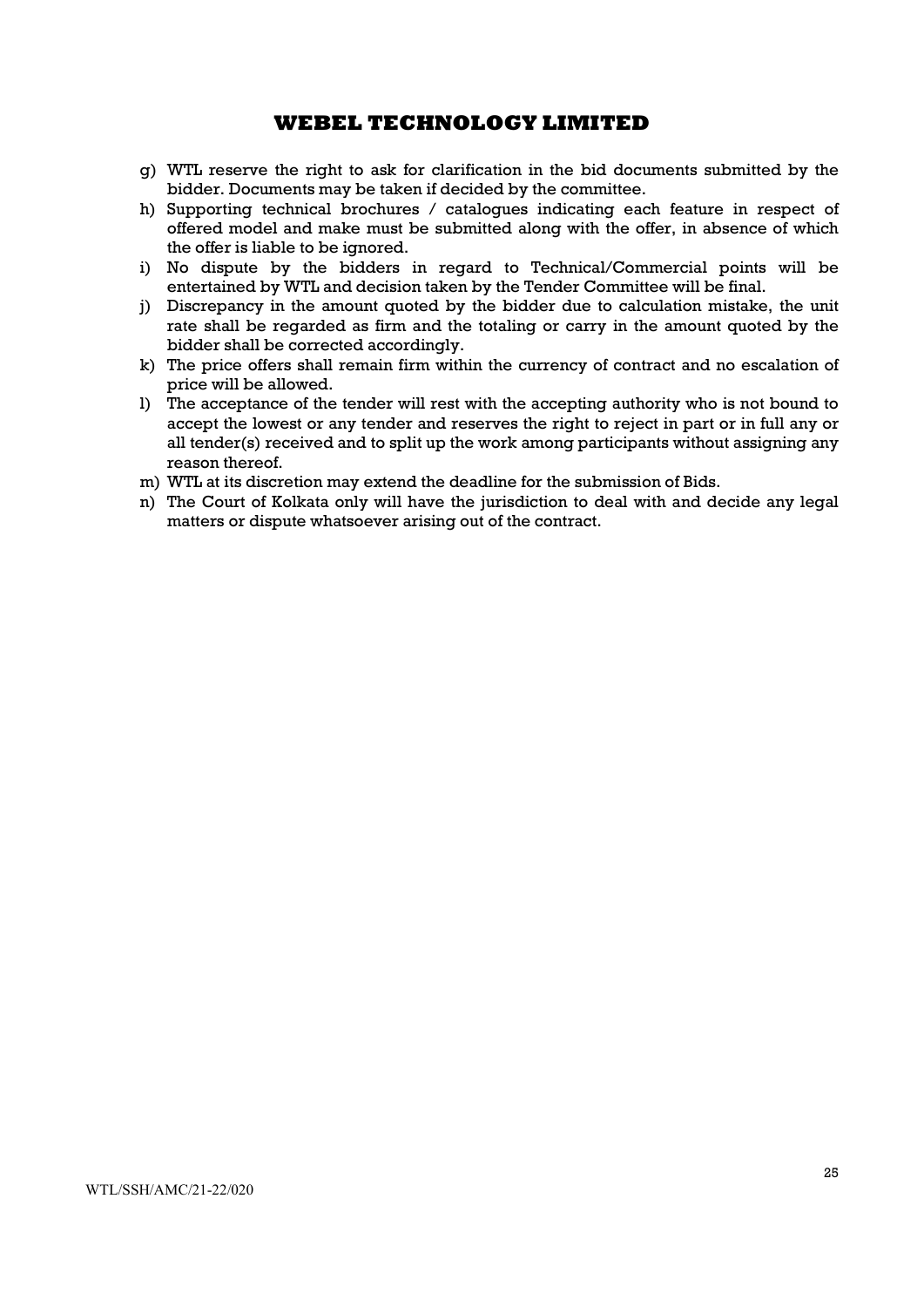## SECTION – E

## BID FORM

(Bidders are requested to furnish the Bid Form in the Format given in this section, filling the entire Blank and to be submitted on Letter Head in original)

To Webel Technology Limited Plot – 5, Block – BP, Sector - V, Salt Lake City, Kolkata – 700091.

#### Sub: AMC different ELV systems and Network infrastructure at 41 SSH's and 5 MCH

Dear Sir,

We the undersigned bidder/(s), having read and examined in details the specifications and other documents of the subject tender no. WTL/SSH/AMC/21-22/020 dated 11.10.2021, do hereby propose to execute the job as per specification as set forth in your Bid documents.

- 1. The prices of all items stated in the bid are firm during the entire period of job irrespective of date of completion and not subject to any price adjusted as per in line with the bidding documents. All prices and other terms & conditions of this proposal are valid for a period of 180 (one hundred eighty) days from the date of opening of bid. We further declare that prices stated in our proposal are in accordance with your bidding.
- 2. We confirm that our bid prices include all other taxes and duties and levies applicable on bought out components, materials, equipments and other items and confirm that any such taxes, duties and levies additionally payable shall be to our account.
- 3. Earnest Money Deposit: EMD remittance done for a sum of Rs 18,00,000/-.
- 4. We declare that items shall be executed strictly in accordance with the specifications and documents irrespective of whatever has been stated to the contrary anywhere else in our proposal. Further, we agree that additional conditions, deviations, if any, found in the proposal documents other than those stated in our deviation schedule, save that pertaining to any rebates offered shall not be given effect to.
- 5. If this proposal is accepted by you, we agree to provide services and complete the entire work, in accordance with schedule indicated in the proposal. We fully understand that the work completion schedule stipulated in the proposal is the essence of the job, if awarded.
- 6. We agree that WTL reserves the right to accept in full/part or reject any or all the bids received or split order within successful bidders without any explanation to bidders and his decision on the subject will be final and binding on Bidder.

Dated, this …………………..day of ……………………2021

WTL/SSH/AMC/21-22/020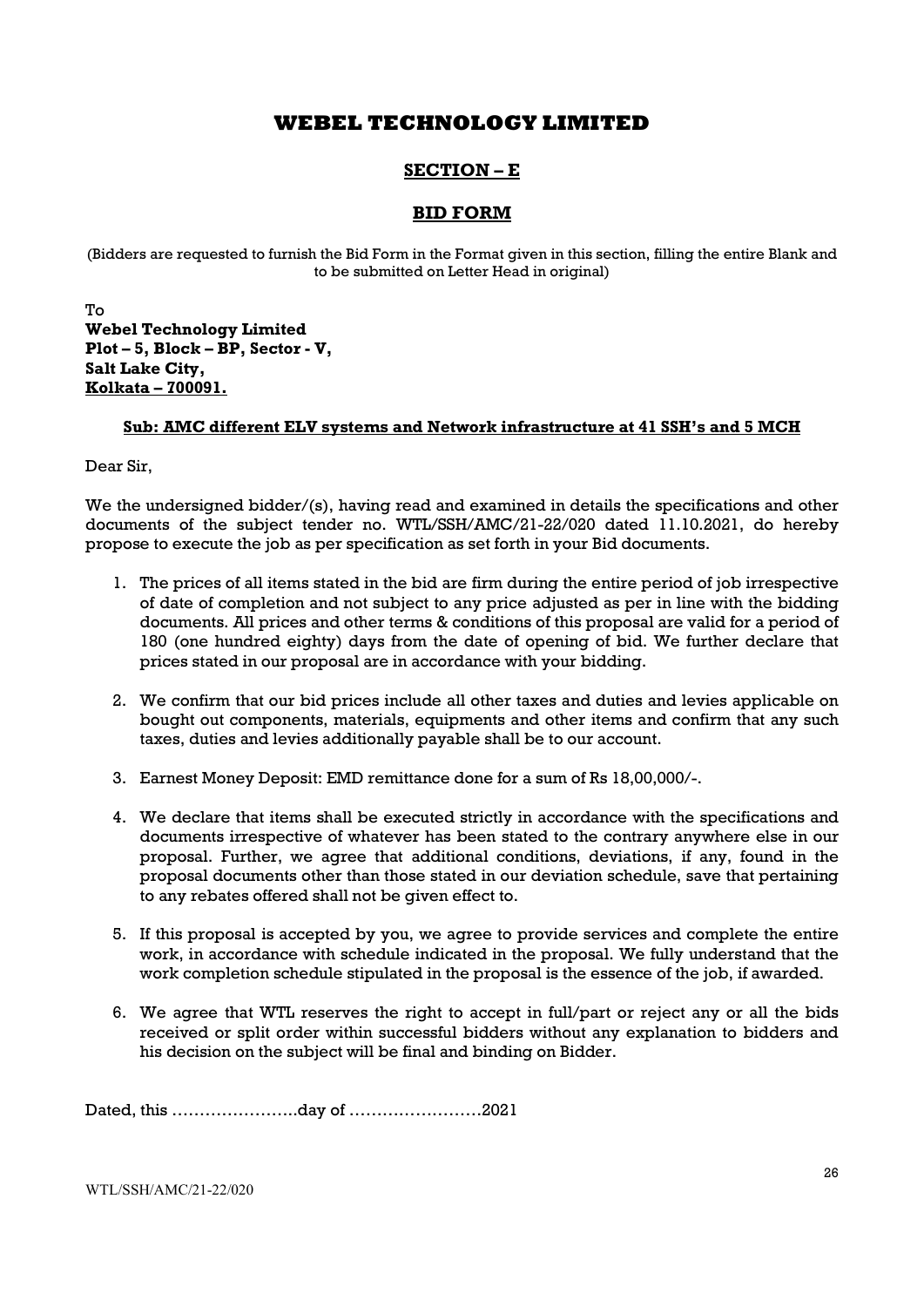Thanking you, we remain,

Yours faithfully

………………………………………………… Signature

……………………………………………………….. Name in full

……………………………………………………….. Designation

## Signature & Authorized Verified by

…………………………………………………

Signature

………………………………………………… Name in full

………………………………………………… Designation

………………………………………………… Company Stamp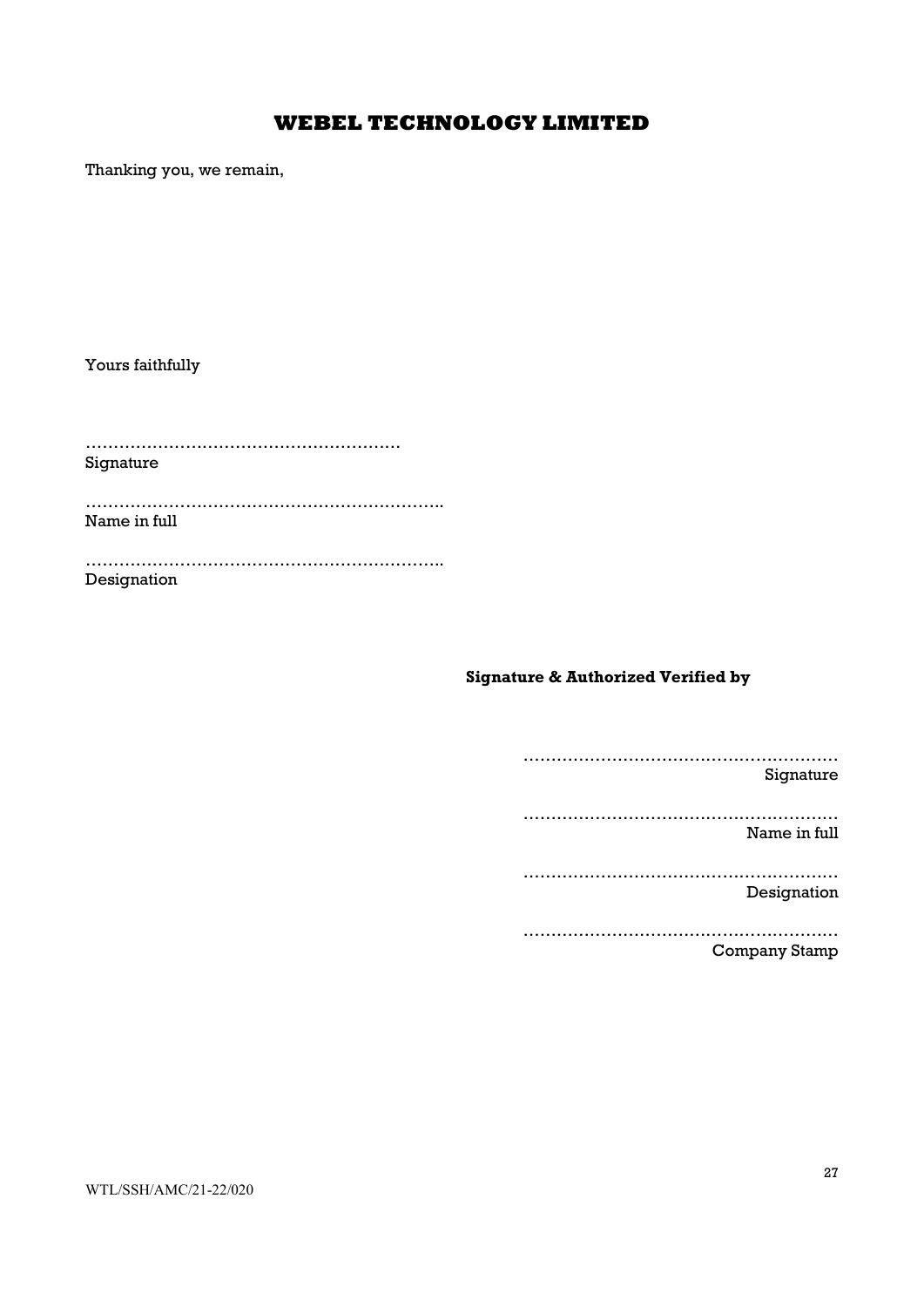## SECTION – F

## EVALUATION & AWARDING OF CONTRACT

## 1. EVALUATION PROCEDURE

- The Eligibility Criteria (Section B) will be evaluated by Tender Committee and those qualify will be considered for further evaluation.
- After qualifying in Eligibility Criteria, qualified bidders will only be considered for Financial Bid evaluation.

#### 2. FINAL EVALUATION

Financial Proposal of the bidders qualifying in the evaluation of Eligibility Criteria will be evaluated. The bidder who has qualified in the Eligibility Criteria evaluation and returns with lowest quote (L1 from separate price section) in financial bid would normally be awarded the contract subject to Post Qualification. L1 will be decided line item wise based on the lowest price.

#### 3. AWARDING OF CONTRACT

An affirmative Post Qualification determination will be prerequisite for award of the contract to the lowest quoted bidders (L1 from separate price section). A negative determination will result in rejection of bidder's bid, in which event the WTL will proceed to the next lowest evaluated bidder to make a similar determination of that bidder's capability to perform satisfactorily.

#### 4. POST QUALIFICATION

The determination will evaluate the Bidder's financial, technical, design, integration, customization, production, management and support capabilities and will be based on an examination of the documentary evidence of the Bidder's qualification, as well as other information WTL deems necessary and appropriate. This determination may include visits or interviews with the Bidder's client's reference in its bid, site inspection, and any other measures.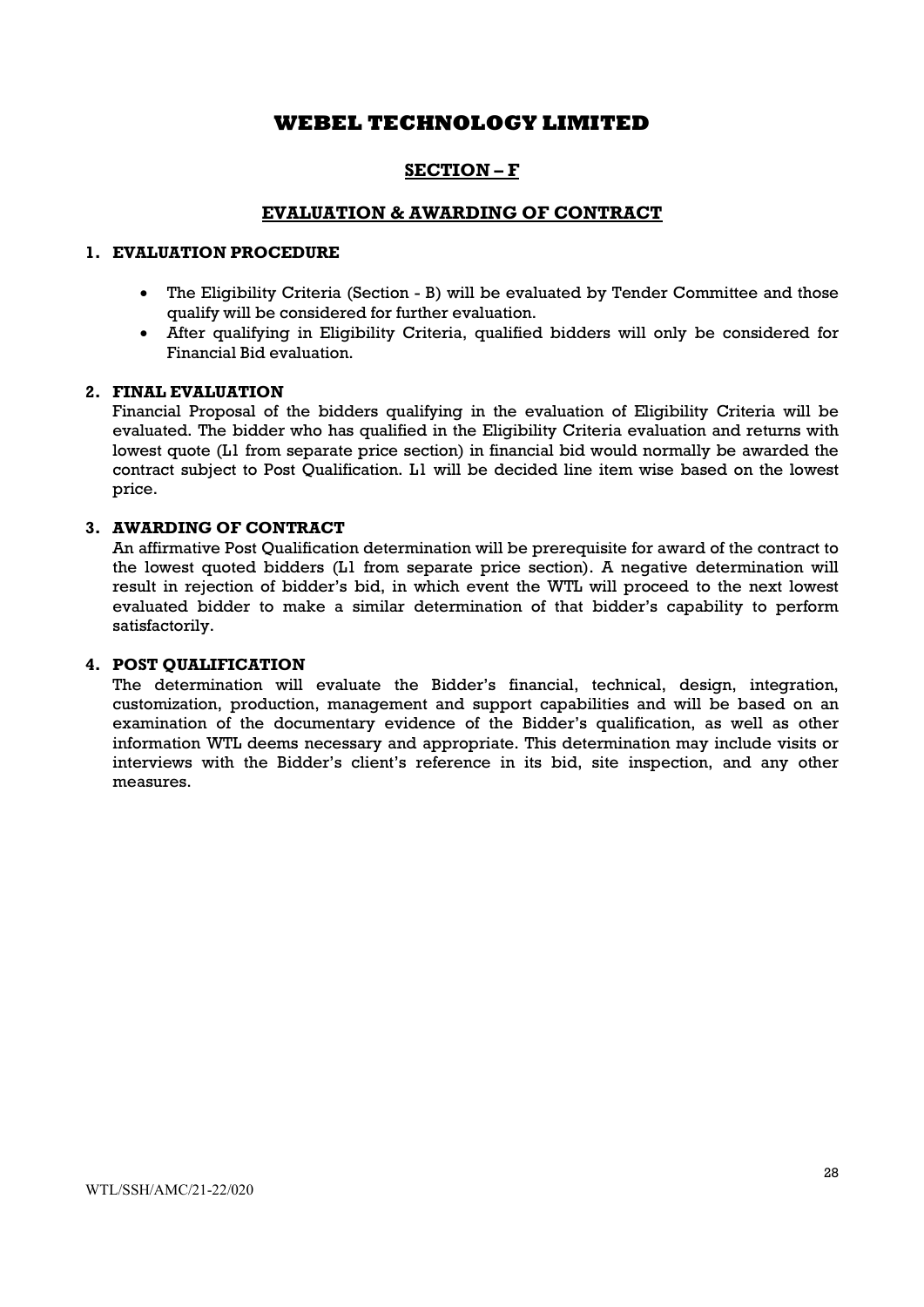## SECTION – G

## GUIDANCE FOR E-TENDERING

Instructions / Guidelines for electronic submission of the tenders have been annexed for assisting the Bidders to participate in e-Tendering.

#### Registration of Bidder:

Any Bidder willing to take part in the process of e-Tendering will have to be enrolled & registered with the Government e-Procurement System through logging on to **https://wbtenders.gov.in.** The Bidder is to click on the link for e-Tendering site as given on the web portal.

#### Digital Signature Certificate (DSC):

Each Bidder is required to obtain a Class-II or Class-III Digital Signature Certificate (DSC) for submission of tenders from the approved service provider of the National Informatics Centre (NIC) on payment of requisite amount. Details are available at the Web Site stated above. DSC is given as a USB e-Token.

 The Bidder can search & download N.I.T. & BOQ electronically from computer once he logs on to the website mentioned above using the Digital Signature Certificate. This is the only mode of collection of Tender Documents.

#### Participation in more than one work:

A prospective bidder shall be allowed to participate in the job either in the capacity of individual or as a partner of a firm. If, found to be applied severally in a single job all the applications will be rejected.

#### Submission of Tenders:

Tenders are to be submitted through online to the website stated above in two folders at a time, one in Techno Commercial Proposal & the other is Financial Proposal before the prescribed date & time using the Digital Signature Certificate (DSC). The documents are to be uploaded virus scanned copy duly Digitally Signed. The documents will get encrypted (transformed into non readable formats)

The proposal should contain scanned copies of the following in two covers (folders).

#### Techno Commercial Cover:

#### Technical Document 1 (scanned & join in pdf format then upload)

1. Documents required for Eligibility Criteria (Section – B)

#### Technical Document 2 (scanned & join in pdf format then upload)

- 1. NIT Declaration duly stamped & signed in letter head of bidder (Section N)
- 2. Bid Form as per format (Section E)

#### Financial Cover:

BOQ will be downloaded and same will be uploaded with quoted rates. While uploading BOQ file name shall remain unchanged. Absence of this document shall lead to summary rejection of the bid.

#### NON-STATUTARY COVER (MY SPACE) CONTAIN FOLLOWING DOCUMENT:

#### (In each folder, scanned coy will be uploaded with single file having multiple pages)

| S1.<br>No. | <b>Category Name</b> | <b>Sub Category Name</b> | <b>Sub Category Description</b> |
|------------|----------------------|--------------------------|---------------------------------|
|------------|----------------------|--------------------------|---------------------------------|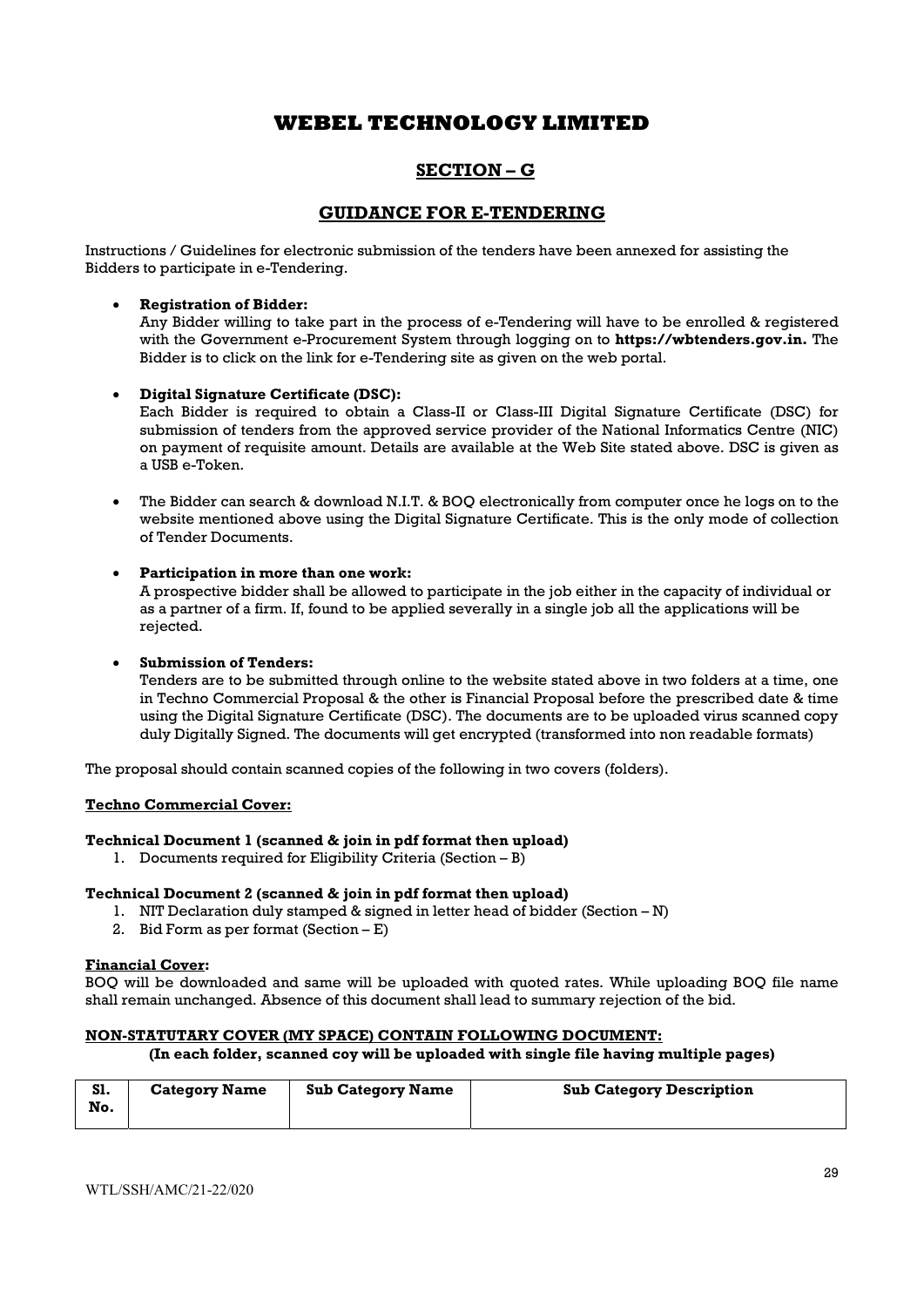| A  | <b>CERTIFICATES</b>    | A <sub>1</sub> . CERTIFICATES          | <b>GST Registration Certificate</b><br><b>PAN</b><br><b>Trade License</b><br>As required |  |
|----|------------------------|----------------------------------------|------------------------------------------------------------------------------------------|--|
| B  | <b>COMPANY DETAILS</b> | <b>B1. COMPANY</b><br><b>DETAILS 1</b> | As required                                                                              |  |
|    |                        | <b>B2. COMPANY</b>                     | Company Profile (Not more than 3 pages)                                                  |  |
|    |                        | DETAILS <sub>2</sub>                   | As required                                                                              |  |
| C  | <b>CREDENTIAL</b>      | <b>CREDENTIAL 1</b>                    | Order copies as per Clause no. 4 of Section - B                                          |  |
| D  | <b>DECLARATION</b>     | DECLARATION 1                          | List of Clients as per format $(Section - M)$                                            |  |
|    |                        | DECLARATION 2                          | Financial Capability of Bidder as per format<br>$(Section - I)$                          |  |
|    |                        | DECLARATION 3                          | Bidder's Details as per format (Section $-K$ )                                           |  |
|    |                        | DECLARATION 4                          | Details of Order Execution as per format (Section -                                      |  |
|    |                        | DECLARATION 5                          | As required                                                                              |  |
| E. | FINANCIAL INFO         | P/L & BALANCE SHEET<br>2017-2018       | P/L & BALANCE SHEET 2017-2018                                                            |  |
|    |                        | P/L & BALANCE SHEET<br>2018-2019       | P/L & BALANCE SHEET 2018-2019                                                            |  |
|    |                        | P/L & BALANCE SHEET<br>2019-2020       | P/L & BALANCE SHEET 2019-2020                                                            |  |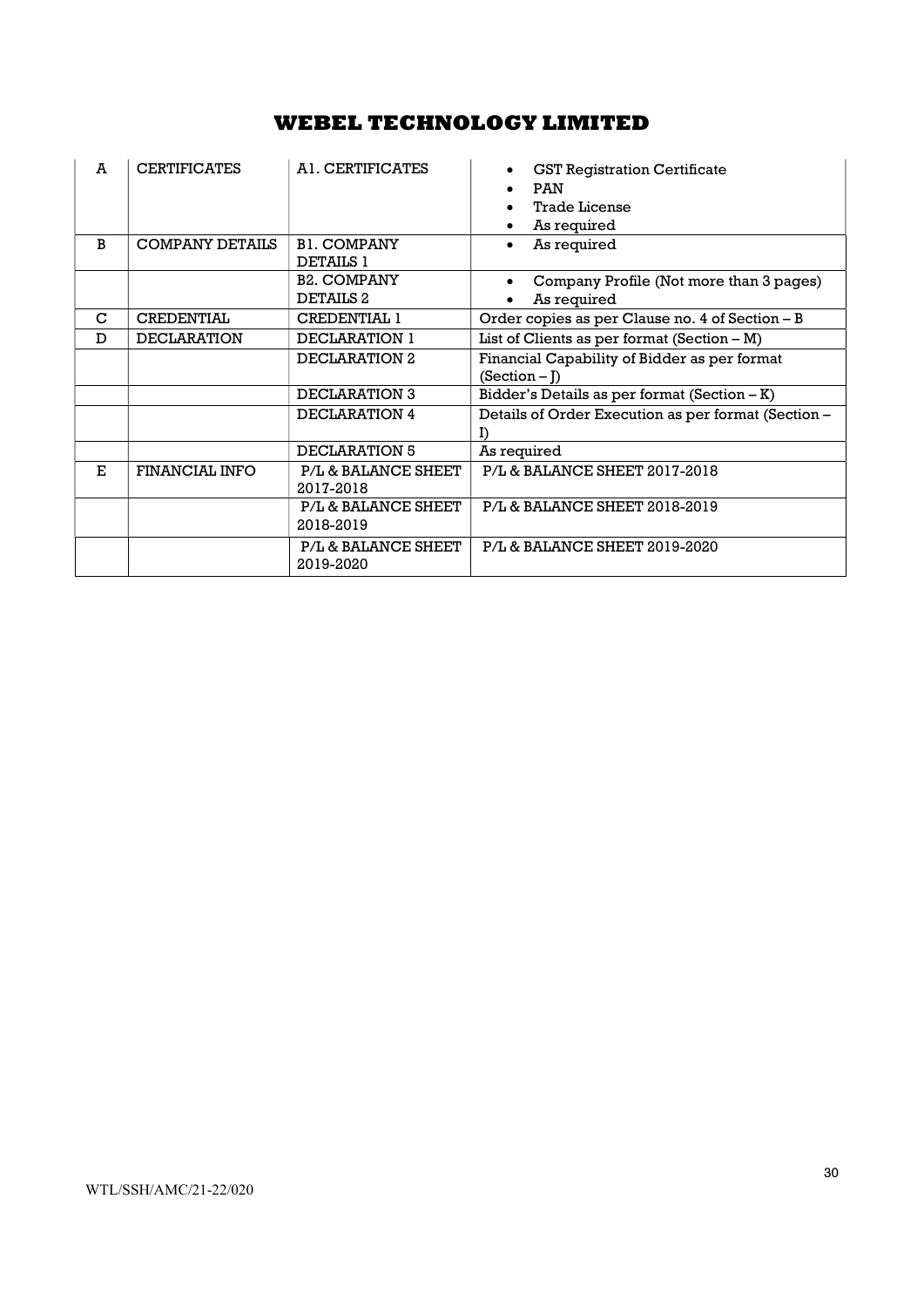## SECTION – H

# BILL OF MATERIALS

## $PART - A$

| S1. | <b>Item Description</b>                                             | Otv | <u>Unit</u> |
|-----|---------------------------------------------------------------------|-----|-------------|
| No. |                                                                     |     |             |
| . . | Annual Maintenance Contract Cost for Server, Network infrastructure |     | LS          |
|     | (Active & Passive) and other related items as per scope of work in  |     |             |
|     | Section – A and BoO under Part - A                                  |     |             |

| Sl No          | <b>Asset Type</b>    | <b>Make</b>    | <b>Model</b>            | Quantity |
|----------------|----------------------|----------------|-------------------------|----------|
| ı              | Server               | <b>CISCO</b>   | CISCO UCS M220M4        | 60       |
| $\overline{2}$ | Server               | <b>DELL</b>    | DELL T430               | 9        |
| 3              | Server               | HP             | HP ProLiant DL 380 G9   | 54       |
| 4              | <b>Access Switch</b> | <b>CISCO</b>   | SW-C2960-TX             | 220      |
| 5              | Access Switch        | D-LINK         | DGS-1210-28P            | 240      |
| 6              | Core Switch          | <b>CISCO</b>   | SW-C3850-XS             | 17       |
| $\mathbf 7$    | Core Switch          | D-LINK         | DGS-3130                | 25       |
| 8              | IP Phone             | <b>CISCO</b>   | CP-3905                 | 2480     |
| 9              | <b>EPBAX</b>         | <b>CISCO</b>   | <b>CUCM 11.5</b>        | 17       |
| 10             | <b>AP Controller</b> | <b>CISCO</b>   | <b>Cisco 2504</b>       | 17       |
| 11             | <b>AP</b>            | <b>CISCO</b>   | <b>CAP 1702I</b>        | 225      |
| 12             | АP                   | <b>DLINK</b>   | F6612-I                 | 350      |
| 13             | <b>VC SET</b>        | <b>CISCO</b>   | Cisco TTC7-21 CTS-SX20  | 19       |
| 14             | <b>VC SET</b>        | <b>POLYCOM</b> | REAL PRESENCE GROUP 500 | 25       |
| 15             | <b>FIREWALL</b>      | <b>CISCO</b>   | ASA 5516-X              | 22       |
| 16             | Voice Router         | <b>CISCO</b>   | <b>CISCO 2921</b>       | 17       |
| 17             | <b>Voice Router</b>  | D-LINK         | <b>DVG 2025S</b>        | 50       |

## PART - B

| S1. | <b>Item Description</b>                                                | Otv | <u>Unit</u> |
|-----|------------------------------------------------------------------------|-----|-------------|
| No. |                                                                        |     |             |
| . . | Annual Maintenance Contract Cost for different ELV system and other    |     | LS          |
|     | related items as per scope of work in Section – A and BoQ under Part - |     |             |
|     |                                                                        |     |             |

|          | Surveillance |        |        |            |           |         |     |         |                       |  |  |  |
|----------|--------------|--------|--------|------------|-----------|---------|-----|---------|-----------------------|--|--|--|
| S1<br>No |              | Camera |        |            | NVR / DVR |         |     | Display | <b>CCTV</b><br>Switch |  |  |  |
|          | Make         | Dome   | Bullet | <b>PTZ</b> | Make      | Channel | Qty | Config  | Qty                   |  |  |  |
|          | Honeywell    | 31     | ິ      |            | Honeywell | 24      |     | 32"     |                       |  |  |  |
|          | Neos         |        |        | 8          | Neos      | 40      |     | 32"     |                       |  |  |  |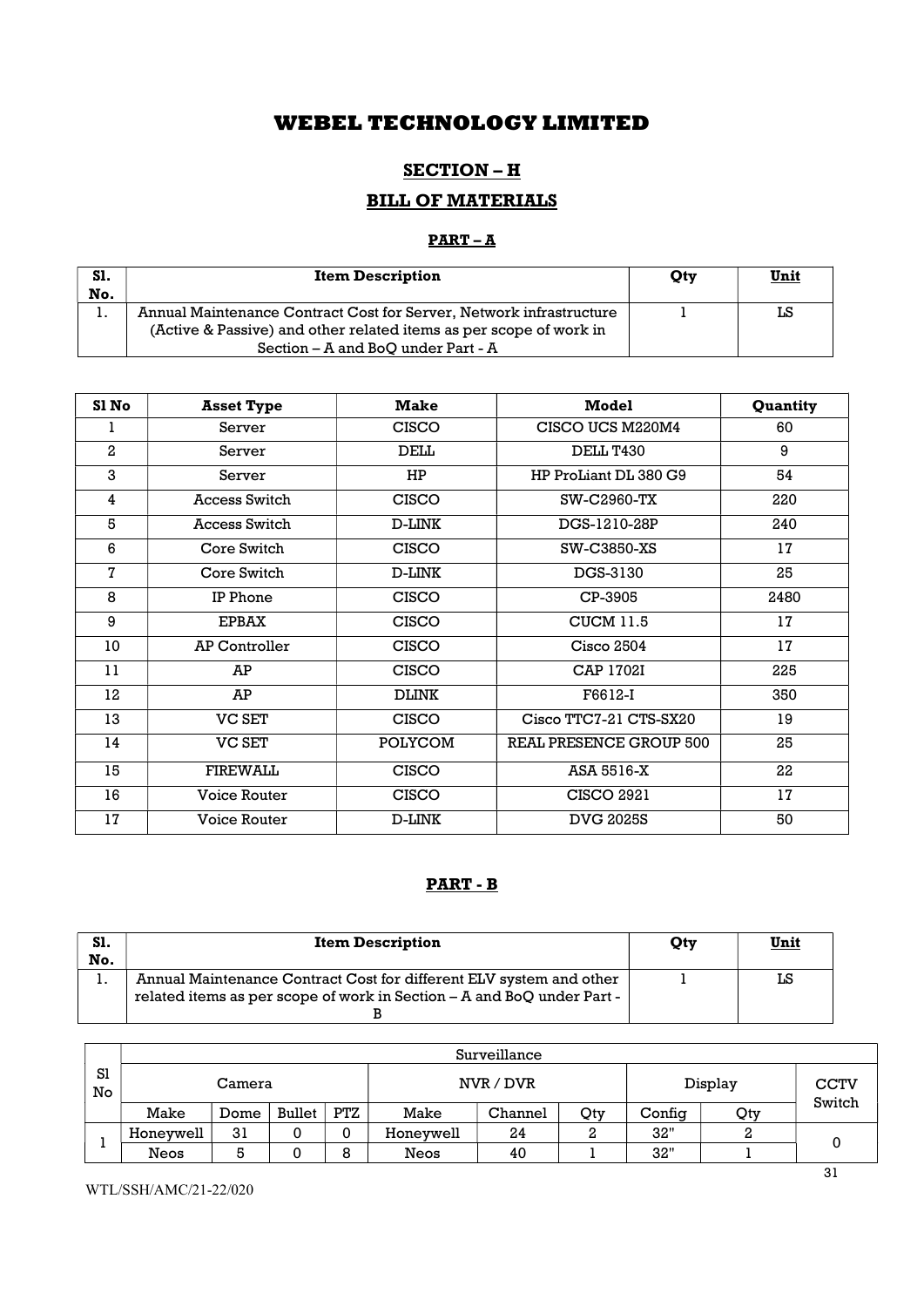|                  | Honeywell   | 31          | 0  | 0           | Honeywell   | 24     | 2                       | 32"            | 2                       |             |
|------------------|-------------|-------------|----|-------------|-------------|--------|-------------------------|----------------|-------------------------|-------------|
| 2                | <b>Neos</b> | 10          | 0  | 6           | Neos        | 40     | ı                       | 32"            | 1                       | 0           |
|                  | Honeywell   | 51          | 0  | 0           | Honeywell   | 24     | 3                       | 32"            | 5                       |             |
| 3                | Neos        | $\mathbf 0$ | 20 | $\mathbf 0$ | Neos        | 40     | ı                       | 32"            | $\overline{\mathbf{c}}$ | $\mathbf 0$ |
|                  | Hikvision   | 100         | 3  | 0           | Hikvision   | 24     | 5                       | 17"            | 5                       | 0           |
|                  | Honeywell   | 21          | 0  | $\pmb{0}$   | Honeywell   | 24     | ı                       | 32"            | $\bf{l}$                |             |
| $\overline{4}$   | Neos        | 10          | 4  | $\pmb{0}$   | Neos        | 40     | 1                       | 32"            | $\bf{l}$                | $\mathbf 0$ |
|                  | Honeywell   | 27          | 0  | $\pmb{0}$   |             |        |                         |                |                         |             |
| $\bf 5$          | Neos        | 5           | 0  | $\mathbf 0$ | Honeywell   | 24     | $\,2$                   | 32"            | 2                       | 2           |
|                  | Honeywell   | 26          | 0  | 0           | Honeywell   | 24     | 2                       | 32"            | 2                       |             |
| 6                | Neos        | $10$        | 5  | $\mathbf 0$ | Neos        | 40     | $\mathbf{l}$            | 32"            | $\bf{l}$                | $\pmb{0}$   |
|                  | Honeywell   | 23          | 0  | $\pmb{0}$   | Honeywell   | 24     | ı                       | 32"            | $\,2$                   |             |
| 7                | Neos        | $10$        | 10 | $\pmb{0}$   | Neos        | 40     | ı                       | 32"            | $\bf{l}$                | $\pmb{0}$   |
|                  | Honeywell   | 16          | 0  | $\mathbf 0$ | Honeywell   | 16     | 1                       | 32"            | $\bf{l}$                |             |
| 8                | Neos        | 32          | 0  | $\pmb{0}$   | Neos        | 40     | ı                       | 32"            | 1                       | 5           |
|                  |             |             |    |             |             |        |                         |                |                         |             |
|                  | Honeywell   | 26          | 0  | 0           | Honeywell   | 16     | $\boldsymbol{2}$        | 32"            | 2                       |             |
| $\boldsymbol{9}$ |             |             |    |             |             |        |                         |                |                         | 5           |
|                  | Neos        | 13          | 5  | 0           | Neos        | 40     | 1                       | 32"            | 1                       |             |
|                  | Honeywell   | 27          | 0  | $\pmb{0}$   | Honeywell   | 24     | $\,2\,$                 | 32"            | $\overline{\mathbf{2}}$ |             |
| 10               | Neos        | 8           | 10 | $\mathbf 0$ | <b>Neos</b> | 40     | ı                       | 32"            | $\bf{l}$                | $\pmb{0}$   |
|                  | Honeywell   | 21          | 0  | 0           | Honeywell   | 24     | ı                       | 32"            | $\overline{\mathbf{c}}$ |             |
| 11               | Neos        | 10          | 4  | $\mathbf 0$ | Neos        | 40     | 1                       | 32"            | $\boldsymbol{2}$        | 0           |
|                  | Honeywell   | 23          | 0  | $\mathbf 0$ |             |        |                         |                |                         |             |
| $12\,$           | Neos        | 5           | 0  | $\mathbf 0$ | Honeywell   | 24     | $\,2$                   | 32"            | 2                       | $\pmb{0}$   |
|                  | Honeywell   | 28          | 0  | $\mathbf 0$ | Honeywell   | 24     | $\,2\,$                 | 32"            | 2                       |             |
| 13               | Neos        | 35          | 5  | 0           | <b>Neos</b> | 40     | 2                       | 32"            | 2                       | $\mathbf 0$ |
|                  | Honeywell   | 15          | 0  | $\pmb{0}$   | Honeywell   | 16     | l                       | 32"            | 1                       |             |
| 14               | Neos        | 5           | 10 | $\mathbf 0$ | Neos        | 40     | $\mathbf{l}$            | 32"            | $\overline{\mathbf{c}}$ | 5           |
|                  | Dahua       | 13          | 0  | $\,6\,$     |             |        |                         |                |                         |             |
| 15               | Neos        | $\mathbf 0$ | 10 | $\mathbf 0$ | Neos        | 40     | 1                       | 32"            | 1                       | $\pmb{0}$   |
|                  | Honeywell   | 63          | 7  | 0           | Honeywell   | 16     | 5                       | 17"            | 5                       |             |
| 16               | Neos        | $\mathbf 0$ | 21 | $\pmb{0}$   | Neos        | 40     | 1                       | 32"            | 3                       | 5           |
| 17               | Honeywell   | 25          | 0  | 0           | Honeywell   | 24     | 2                       | 32"            | 2                       | $\pmb{0}$   |
|                  | Dahua       | 36          | 0  | 8           | Honeywell   | $16\,$ | 4                       | 32"            | 4                       | $\bf 5$     |
| 18               | Neos        | 36          |    | 0           | Neos        | 40     | 2                       | 32"            | 4                       |             |
|                  | Honeywell   | 10          | 0  | 0           | Honeywell   | 16     | 2                       | 32"            | $\,2$                   |             |
| 19               | Neos        | $\mathbf 0$ | 9  | $\,2$       | Neos        | 40     | 1                       | 32"            | $\bf{l}$                |             |
|                  | Honeywell   | 57          | 0  | 7           | Honeywell   | 32     | 2                       | 43"            | $\boldsymbol{2}$        |             |
|                  | Dahua       | $10\,$      | 0  | 0           | Dahua       | 16     | ı                       | 32"            | 1                       |             |
| 20               | Neos        | $\pmb{0}$   | 10 | $\pmb{0}$   | Neos        | 40     | ı                       | 32"            | $\bf{l}$                | 5           |
|                  | Honeywell   | 15          | 0  | 0           | Honeywell   | 16     | ı                       | $32\mathrm{"}$ | $\bf{l}$                |             |
|                  | Honeywell   | 81          | 14 | 0           | Honeywell   | 24     | $\overline{\mathbf{4}}$ | 32"            | 1                       |             |
| 21               | Neos        | 36          | 16 | 0           | Neos        | 40     | $\boldsymbol{2}$        | 32"            | 2                       | 5           |
|                  | Dahua       | 7           | 0  | 0           | Dahua       | 8      | ı                       | 17"            | 1                       |             |
| 22               | Neos        | $\pmb{0}$   | 35 | 4           | Neos        | 40     | ı                       | 32"            | $\overline{\mathbf{2}}$ |             |
|                  | Honeywell   | 26          | 0  | $\pmb{0}$   | Honeywell   | 16     | $\,2$                   | 32"            | 1                       | 5           |
| 23               | Honeywell   | 82          | 0  | 0           | Honeywell   | 32     | 3                       | 32"            | 1                       |             |
|                  | Neos        | 1           | 22 | 0           | Neos        | 40     | ı                       | 32"            | 1                       | 5           |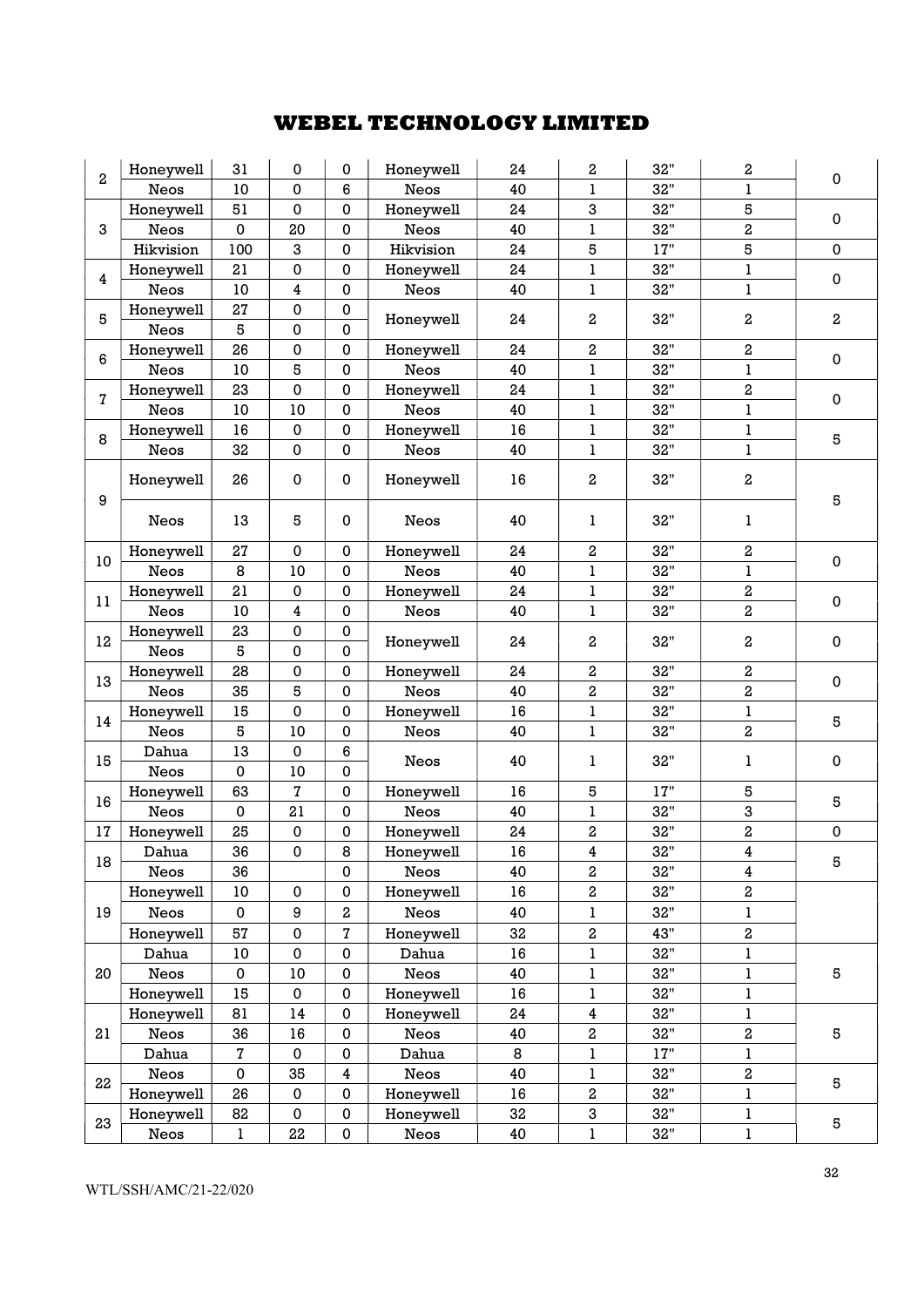|    |             |                         |                |             | Honeywell   | 24 | 1                       |       |                         |                         |
|----|-------------|-------------------------|----------------|-------------|-------------|----|-------------------------|-------|-------------------------|-------------------------|
| 24 | Honeywell   | 50                      | $\Omega$       | 0           | Honeywell   | 24 | 3                       | 32"   | 4                       | $\mathbf 0$             |
|    | <b>Neos</b> | 10                      | 44             | $\mathbf 0$ | <b>Neos</b> | 40 | $\overline{2}$          | 32"   | 3                       |                         |
| 25 | <b>Neos</b> | $\mathbf 0$             | 20             | 0           | Neos        | 40 | 1                       | 32"   | $\bf{l}$                | $\overline{\mathbf{c}}$ |
| 26 | <b>Neos</b> | $\mathbf 0$             | 10             | $\mathbf 0$ | <b>Neos</b> | 40 | ı                       | 32"   | $\mathbf{1}$            | 0                       |
|    | Honeywell   | 26                      | 0              | $\mathbf 0$ | Honeywell   | 16 | $\overline{2}$          | 32"   | 4                       |                         |
| 27 | Honeywell   | 39                      | 0              | $\mathbf 0$ | Honeywell   | 24 | $\overline{\mathbf{c}}$ | 32"   | $\overline{2}$          | $\mathbf 0$             |
|    | Neos        | $\mathbf 0$             | 15             | $\mathbf 0$ | <b>Neos</b> | 40 | $\mathbf{I}$            | 32"   |                         |                         |
| 28 | Honeywell   | 32                      | 0              | 0           | Honeywell   | 16 | $\boldsymbol{2}$        | 32"   | $\boldsymbol{2}$        |                         |
|    | Neos        | 32                      | 0              | $\mathbf 0$ | <b>Neos</b> | 40 | ı                       | 32"   | $\bf{l}$                | 5                       |
| 29 | <b>Neos</b> | 6                       | 10             | $\mathbf 0$ | Neos        | 40 | $\mathbf{l}$            | 32"   | $\bf{l}$                |                         |
|    | Honeywell   | 29                      | 0              | $\mathbf 0$ | Honeywell   | 24 | $\overline{2}$          | 32"   | $\overline{2}$          | 0                       |
| 30 | Honeywell   | 67                      | 4              | $\mathbf 0$ | Honeywell   | 16 | 5                       | 22"   | 5                       | $\overline{2}$          |
|    | <b>Neos</b> | $\mathbf 0$             | 31             | $\,2\,$     | <b>Neos</b> | 40 | $\bf{l}$                | 32"   | $\overline{\mathbf{c}}$ |                         |
| 31 | Dahua       | 3                       | 0              | $\,$ 5      |             |    |                         | 32"   |                         |                         |
|    | <b>Neos</b> | $\mathbf 0$             | 10             | 0           | Neos        | 40 | 1                       |       | 1                       | 1                       |
| 32 | Dahua       | $\mathbf 0$             | 0              | 4           |             |    |                         | 32"   |                         |                         |
|    | Neos        | $\mathbf 0$             | 18             | 3           | Neos        | 40 | 1                       |       | 1                       | 5                       |
|    | Dahua       | $\mathbf 0$             | $\mathbf 0$    | 5           |             |    |                         |       |                         |                         |
| 33 | Neos        | $\mathbf 0$             | 20             | $\mathbf 0$ | Neos        | 40 | 1                       | 32"   | 2                       | 2                       |
| 34 | Honeywell   | 16                      | 0              | 0           | Honeywell   | 16 | 1                       | 32"   | $\bf{l}$                | $\mathbf 0$             |
| 35 | Honeywell   | 16                      | 0              | 0           | Honeywell   | 16 | 1                       | 32"   | 1                       | 5                       |
|    | <b>Neos</b> | $\mathbf 0$             | 10             | $\mathbf 0$ | <b>Neos</b> | 40 | ı                       | 32"   | $\mathbf{1}$            |                         |
| 36 | Honeywell   | 147                     | 0              | $\mathbf 0$ | Honeywell   | 16 | 5                       | 22"   | 5                       | $\pmb{0}$               |
| 37 | Honeywell   | 28                      | 0              | 0           | Honeywell   | 24 | $\overline{\mathbf{c}}$ | 32"   | $\,2$                   | $\pmb{0}$               |
|    | Neos        | $\mathbf 0$             | 28             | $\pmb{0}$   | Neos        | 40 | ı                       | 32"   | $\bf{l}$                |                         |
| 38 | Honeywell   | 28                      | 0              | $\mathbf 0$ | Honeywell   | 24 | $\boldsymbol{2}$        | 32"   | $\boldsymbol{2}$        | 0                       |
|    | Neos        | $\overline{\mathbf{4}}$ | 16             | $\mathbf 0$ | <b>Neos</b> | 40 | ı                       | 32"   | 3                       |                         |
| 39 | Honeywell   | 52                      | 4              | $\mathbf 0$ | Honeywell   | 16 | 4                       |       | <b>NA</b>               | 5                       |
|    | Neos        | $\mathbf 0$             | $\overline{7}$ | 0           | <b>Neos</b> | 40 | $\bf{l}$                | 32"   | $\overline{2}$          |                         |
| 40 | Honeywell   | 40                      | 8              | 0           | Honeywell   | 8  | $\boldsymbol{2}$        | 32"   | 2                       | 21                      |
|    |             |                         |                |             | Honeywell   | 32 | ı                       |       |                         |                         |
| 41 | Dahua       | 74                      | 0              | 5           | Dahua       | 16 | 5                       | $17"$ | 5                       | NA                      |

| Voice        |         |         |                   |       | PA System     |               |                |    |          |         |                         |
|--------------|---------|---------|-------------------|-------|---------------|---------------|----------------|----|----------|---------|-------------------------|
| Analog EPABX |         |         |                   | Make  | Controla<br>r | Amplifie<br>r | Pagin<br>g Sys | DV |          |         | <b>Existing Speaker</b> |
| Make         | Analoge | Digital | IP/<br><b>SIP</b> |       | Qty           | Qty           | Qty            | D  | Hor<br>n | Bo<br>x | Cellin<br>g             |
| Cisco        |         |         |                   | Bosch | 1             | 1             | $\mathbf{2}$   | 1  | 5        | 12      | 59                      |
| Cisco        |         |         |                   | Bosch |               | 1             | 4              | 1  | 9        | 12      | 73                      |
| Cisco        |         |         |                   | Bosch |               | 3             | 4              | 1  | 4        | 18      | 99                      |
| Cisco        |         |         |                   | Bosch |               | 1             | 4              | 1  | 3        | 10      | 51                      |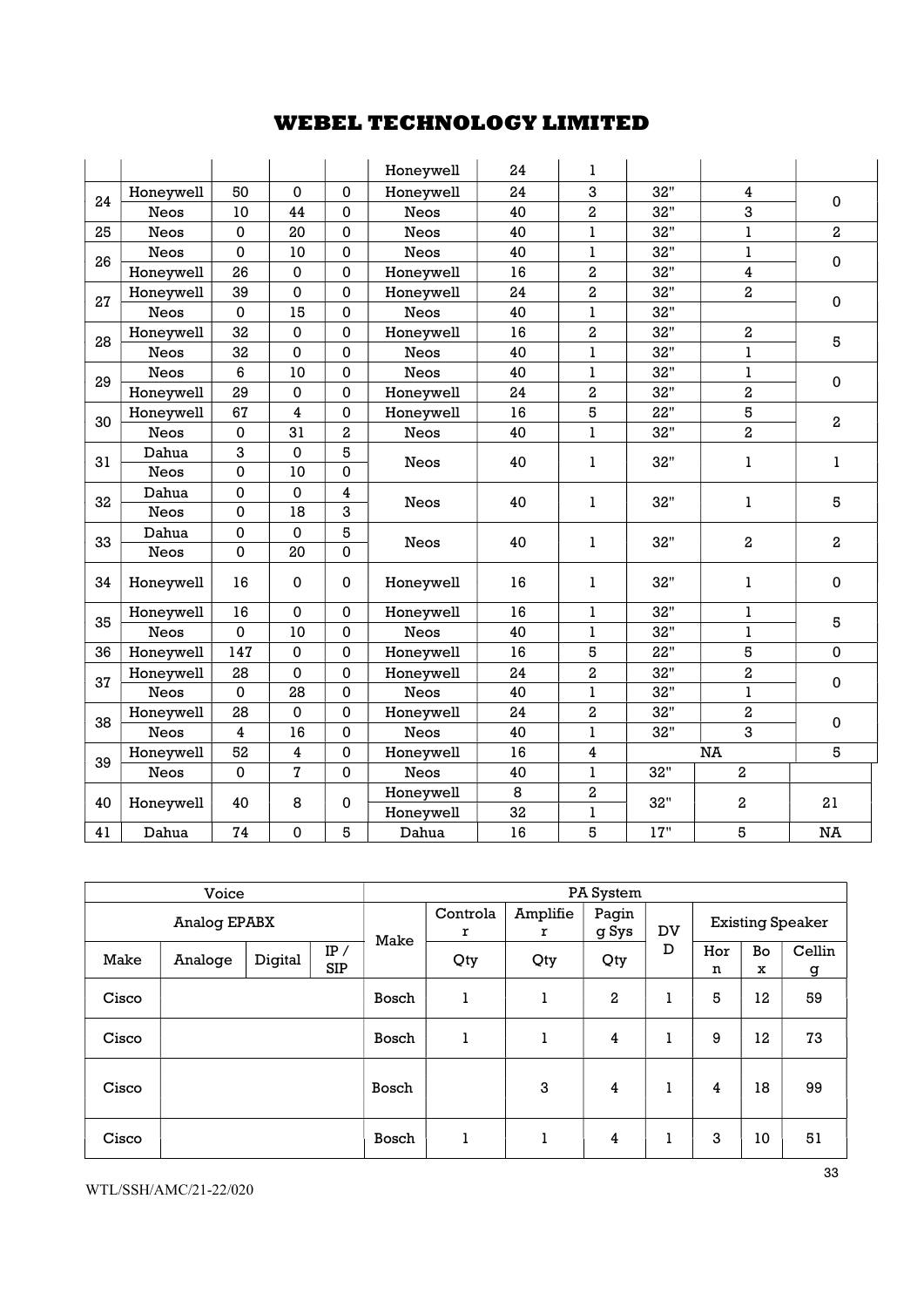| Cisco               |     |          |             | Bosch |                  | $\,2\,$                 | 3                       | $\bf{l}$     | $\overline{\mathbf{4}}$ | 14        | 54          |
|---------------------|-----|----------|-------------|-------|------------------|-------------------------|-------------------------|--------------|-------------------------|-----------|-------------|
| Cisco               |     |          |             | Bosch | $\bf{l}$         | $\mathbf{1}$            | 4                       | ı            | 3                       | 10        | 48          |
| Cisco               |     |          |             | Bosch | $\bf{l}$         | $\mathbf{1}$            | 4                       | 1            | $\,2$                   | 10        | 52          |
| <b>ALE</b><br>OXO   | 80  | 8        | 10          | Bosch | $\,2$            | 4                       | $\mathbf{1}$            | ı            | 0                       | 16        | 80          |
| ALE<br>OXO          | 156 | 8        | $\mathbf 0$ | Bosch | $\boldsymbol{2}$ | 6                       | $\bf{l}$                | ı            | 0                       | 49        | 203         |
| Cisco               |     |          |             | Bosch | $\bf{l}$         | $\mathbf{1}$            | 4                       | 1            | 5                       | 10        | 54          |
| Cisco               |     |          |             | Bosch | $\bf{l}$         | $\mathbf{1}$            | 4                       | ı            | 3                       | 10        | 49          |
| Cisco               |     |          |             | Bosch | $\bf{l}$         | $\mathbf 2$             | 8                       | 1            | 4                       | 8         | 59          |
| Cisco               |     |          |             | Bosch | $\mathbf{I}$     | $\mathbf{1}$            | 4                       | 1            | 5                       | 10        | 58          |
| <b>ALE</b><br>OXO   | 80  | 8        | $\mathbf 0$ | Bosch | $\bf{l}$         | 3                       | $\boldsymbol{2}$        | 1            | 0                       | 30        | 100         |
| ${\tt NEC}$         | 120 | 8        | $\pmb{0}$   | Bosch | $\bf{l}$         | $\boldsymbol{3}$        | $\mathbf{1}$            | ı            | 0                       | $\pmb{0}$ | 273         |
| $_{\rm NEC}$        | 104 | 8        | $\pmb{0}$   | Bosch | $\bf{l}$         | $\bf 7$                 | 1                       | 1            | 43                      | $\pmb{0}$ | $\mathbf 0$ |
| Cisco               |     |          |             | Bosch | $\bf{l}$         | $\bf{l}$                | $\,2$                   | $\bf{l}$     | $\pmb{0}$               | $\pmb{0}$ | 90          |
| Matrix              | 168 | $\bf{l}$ | $\pmb{0}$   | Bosch | $\bf{l}$         | $\overline{\mathbf{4}}$ | $\mathbf{1}$            | 1            | 0                       | $\pmb{0}$ | 220         |
| ALE<br>OXO          | 224 | 8        | $\pmb{0}$   | Bosch | $\bf{l}$         | 6                       | 1                       | ı            | 6                       | 83        | 220         |
| <b>ALE</b><br>OXO   | 80  | 8        | $\pmb{0}$   | Bosch | $\mathbf{1}$     | $\overline{\mathbf{4}}$ | $\,2$                   | ı            | 0                       | 15        | 65          |
| Matrix              | 148 | $\bf 8$  | $\pmb{0}$   | Bosch |                  | $\bf{l}$                | $\bf{l}$                | 1            | $\pmb{0}$               | $\pmb{0}$ | 31          |
| ALE<br><b>OXO</b>   | 156 | 8        | $\pmb{0}$   | Bosch | $\bf{l}$         | 5                       | $\bf{l}$                | $\mathbf{1}$ | 0                       | 75        | 176         |
| Panason<br>$\rm ic$ | 80  | $\,2$    | $\pmb{0}$   | Bosch | $\mathbf{1}$     | $\mathbf{1}$            | 1                       | $\bf{l}$     | $\pmb{0}$               | $\pmb{0}$ | 37          |
| Cisco               |     |          |             | Bosch | $\mathbf{1}$     | $\bf{l}$                | 4                       | $\bf{l}$     | $\mathbf 7$             | 16        | 159         |
| <b>ALE</b><br>OXO   | 80  | $\bf 8$  | $\pmb{0}$   | Bosch | $\bf{l}$         | $\bf{l}$                | $\,2$                   | $\bf{l}$     | 0                       | 80        | 175         |
| Cisco               |     |          |             | Bosch | $\bf{l}$         | $\bf{l}$                | $\boldsymbol{2}$        | $\bf{l}$     | 3                       | 10        | 56          |
| Cisco               |     |          |             | Bosch | $\bf{l}$         | $\bf{l}$                | $\overline{\mathbf{4}}$ | $\bf{l}$     | $\overline{\mathbf{4}}$ | $10\,$    | 60          |

WTL/SSH/AMC/21-22/020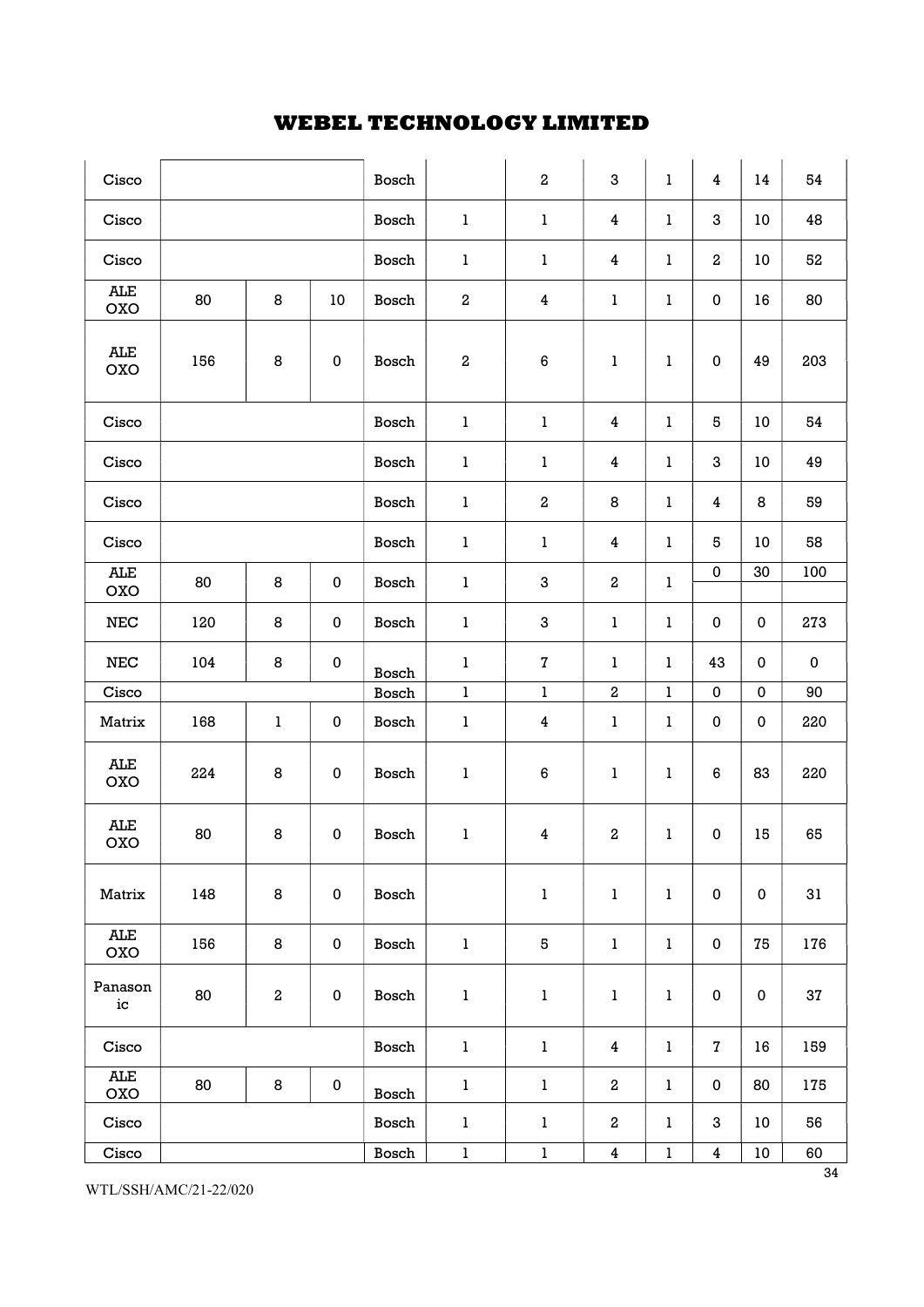| Matrix                   | 148 | 8                       | $\mathbf{0}$ | Bosch | 1                       | $\overline{2}$          | ı                       | 1            | 3         | 10           | 50           |
|--------------------------|-----|-------------------------|--------------|-------|-------------------------|-------------------------|-------------------------|--------------|-----------|--------------|--------------|
| Cisco                    |     |                         |              | Bosch | 1                       | $\boldsymbol{2}$        | 3                       | $\mathbf{1}$ | 6         | 10           | 80           |
| $_{\rm NEC}$             | 104 | 8                       | 0            | Bosch | 1                       | $\overline{\mathbf{2}}$ | 1                       | 1            | 21        | $\mathbf 0$  | $\mathbf 0$  |
| $_{\rm NEC}$             | 120 | 8                       | 0            | Bosch | 1                       | 3                       | $\,2\,$                 | 1            | 10        | 0            | 90           |
| ${\tt NEC}$              | 96  | 8                       | 0            | Bosch | 1                       | $\overline{\mathbf{4}}$ | 1                       | 1            | 3         | 10           | 238          |
| NEC                      | 120 | 8                       | 0            | Bosch | $\mathbf{1}$            | $\boldsymbol{2}$        | 3                       | 1            | $\pmb{0}$ | 0            | 90           |
| <b>ALE</b><br><b>OXO</b> | 136 | 8                       | 0            | Bosch | $\overline{\mathbf{2}}$ | 5                       | $\mathbf{1}$            | 1            | $\,2\,$   | 31           | 110          |
| <b>ALE</b><br>OXO        | 56  | 8                       | 0            | Bosch | $\,2\,$                 | 4                       | ı                       | 1            | 0         | 19           | 84           |
| NA                       |     |                         |              | Bosch | $\mathbf{1}$            | 5                       | ı                       | 1            | 97        | $\mathbf{0}$ | $\mathbf{0}$ |
| Cisco                    |     |                         |              | Bosch | $\bf{l}$                | $\bf{l}$                | $\boldsymbol{2}$        | 1            | 5         | 8            | 54           |
| Cisco                    |     |                         |              | Bosch | 1                       | 1                       | ı                       | 1            | 3         | 10           | 56           |
| Panason<br>ic            | 120 | $\overline{\mathbf{2}}$ | 0            | Bosch | 1                       | 1                       | 1                       | 1            | 0         | 0            | 32           |
| <b>ALE</b><br><b>OXE</b> | 104 | $\mathbf 0$             | 0            | Bosch | 1                       | 1                       | $\overline{\mathbf{c}}$ | 1            | ı         | 25           | 80           |
| Matrix                   | 172 | 8                       | 0            | Bosch | $\overline{\mathbf{2}}$ | $\,2\,$                 | $\mathbf{1}$            | ı            | 0         | 0            | 195          |

# Bill of Materials/Quantity may change at the time of ordering of Purchase Order.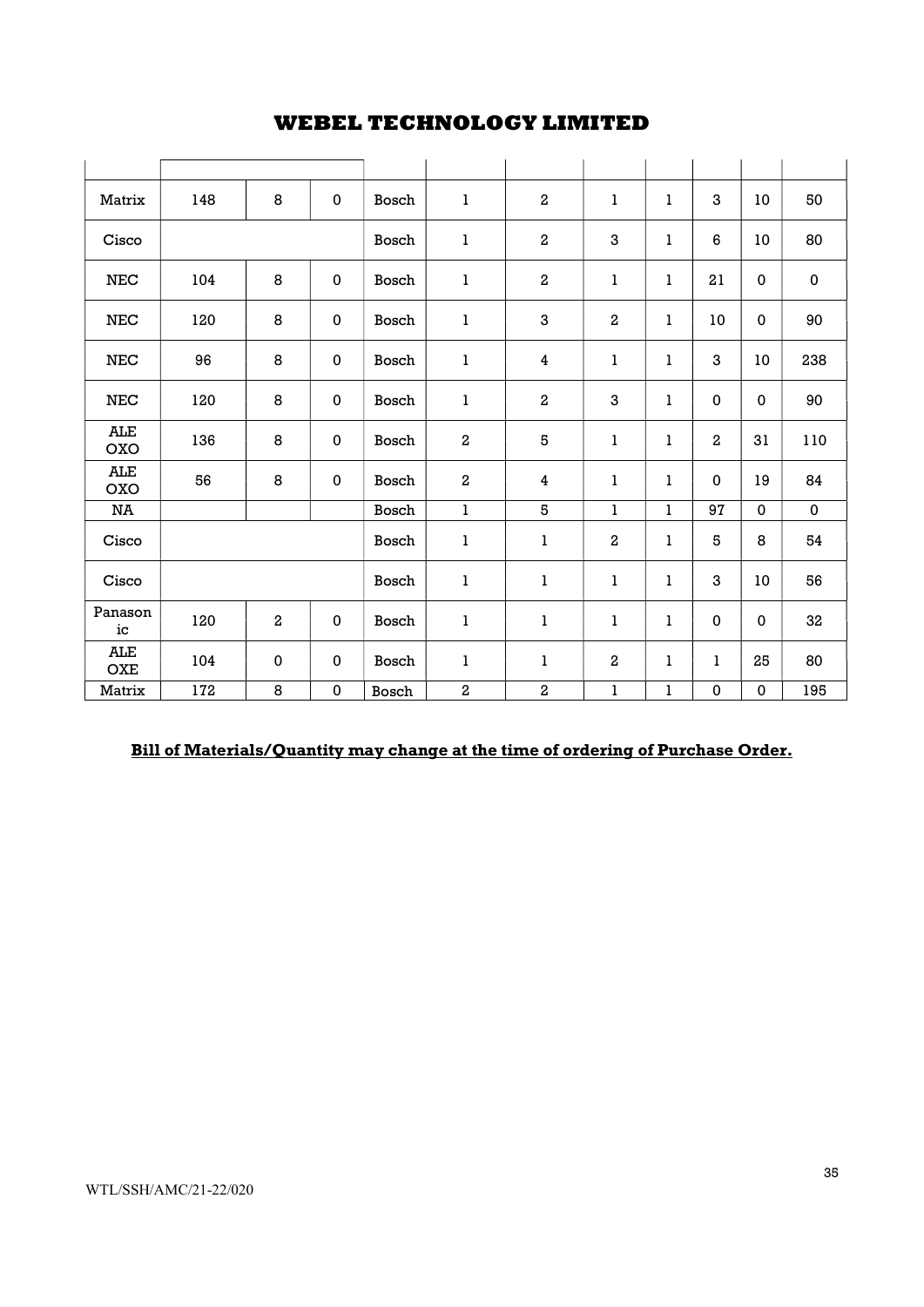## SECTION - I

### DETAILS OF ORDERS EXECUTED BY BIDDER

(Tender No. WTL/SSH/AMC/21-22/020)

| S1.<br>No. | Order<br>No. | Order<br><b>Date</b> | Order<br><b>Value</b> | <b>Brief description</b><br>of items and job<br>details | Completed<br>(Yes/NO) | Name of<br>the<br><b>Customer</b> | <b>Contact</b><br>details of<br>the<br><b>Customer</b> |
|------------|--------------|----------------------|-----------------------|---------------------------------------------------------|-----------------------|-----------------------------------|--------------------------------------------------------|
|            |              |                      |                       |                                                         |                       |                                   |                                                        |
|            |              |                      |                       |                                                         |                       |                                   |                                                        |
|            |              |                      |                       |                                                         |                       |                                   |                                                        |
|            |              |                      |                       |                                                         |                       |                                   |                                                        |
|            |              |                      |                       |                                                         |                       |                                   |                                                        |
|            |              |                      |                       |                                                         |                       |                                   |                                                        |
|            |              |                      |                       |                                                         |                       |                                   |                                                        |
|            |              |                      |                       |                                                         |                       |                                   |                                                        |

Authorized Signatory (Signature In full): \_\_\_\_\_\_\_\_\_\_\_\_\_\_\_\_\_\_\_\_\_\_\_\_\_\_\_\_\_\_\_\_\_

Name and title of Signatory: \_\_\_\_\_\_\_\_\_\_\_\_\_\_\_\_\_\_\_\_\_\_\_\_\_\_\_\_\_\_\_\_\_\_\_\_\_\_\_\_\_\_

Stamp of the Company: \_\_\_\_\_\_\_\_\_\_\_\_\_\_\_\_\_\_\_\_\_\_\_\_\_\_\_\_\_\_\_\_\_\_\_\_\_\_\_\_\_\_\_\_\_\_

#### Note:

- A. Type of Project shall indicate the implementation of services (Delivery & Installation of Desktop Computer, Laser Printers and Line Interactive UPS).
- B. Scope of work shall indicate whether it is implementation, Operation or maintenance.
- C. Submit Customer Order Copy details of the order indicating the project value, customer contact details.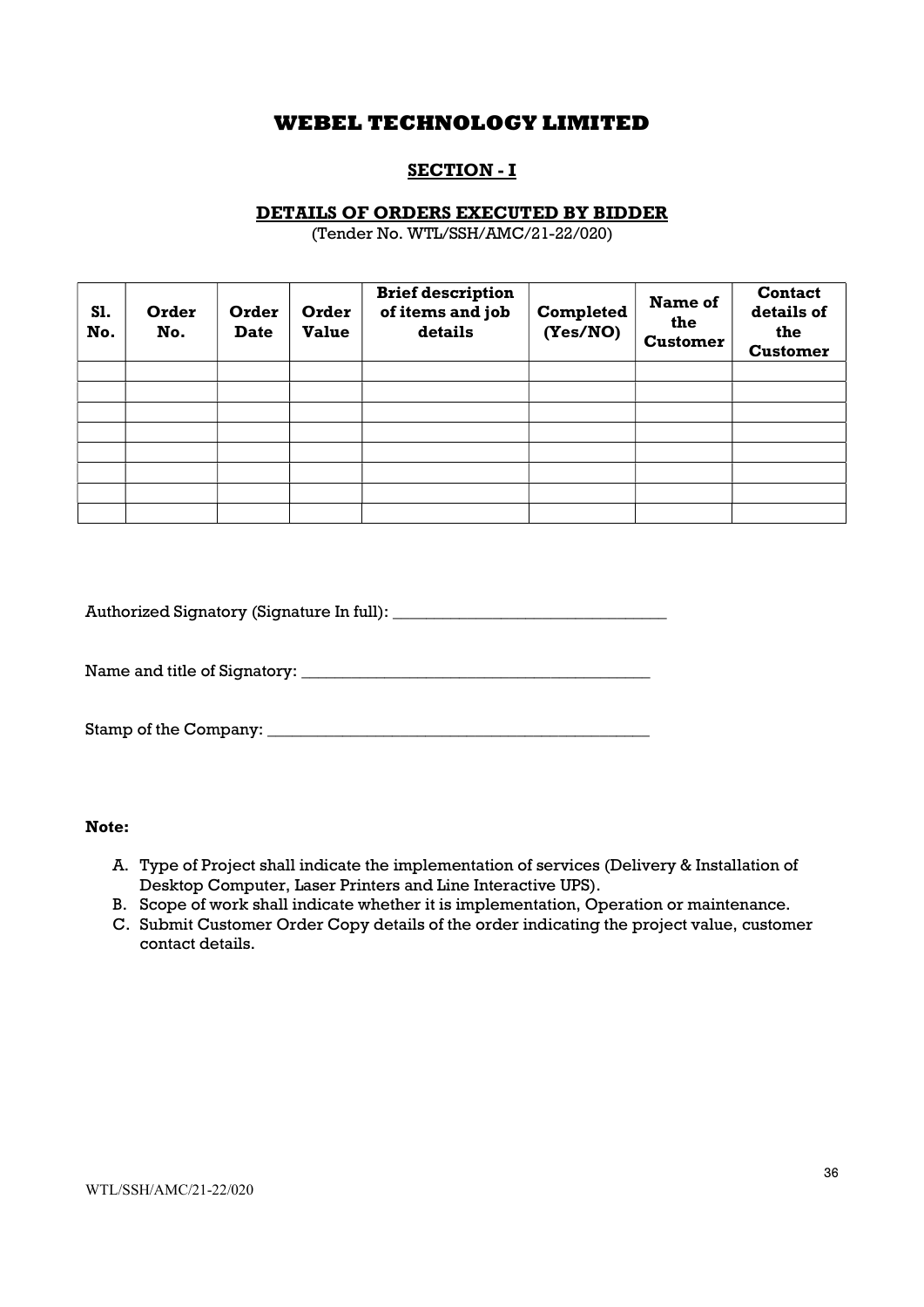# SECTION-J

### FINANCIAL CAPABILITY OF BIDDER

(Tender No. WTL/SSH/AMC/21-22/020)

|         | Name of the Bidder | Turnover (Rs. / Crores) |         |         |  |  |  |  |
|---------|--------------------|-------------------------|---------|---------|--|--|--|--|
| Sl. No. |                    | 2017-18                 | 2018-19 | 2019-20 |  |  |  |  |
|         |                    |                         |         |         |  |  |  |  |
|         |                    |                         |         |         |  |  |  |  |
|         |                    |                         |         |         |  |  |  |  |

Authorized Signatory (Signature In full): \_\_\_\_\_\_\_\_\_\_\_\_\_\_\_\_\_\_\_\_\_\_\_\_\_\_\_\_\_\_\_\_\_

Name and title of Signatory: \_\_\_\_\_\_\_\_\_\_\_\_\_\_\_\_\_\_\_\_\_\_\_\_\_\_\_\_\_\_\_\_\_\_\_\_\_\_\_\_\_\_

Stamp of the Company: \_\_\_\_\_\_\_\_\_\_\_\_\_\_\_\_\_\_\_\_\_\_\_\_\_\_\_\_\_\_\_\_\_\_\_\_\_\_\_\_\_\_\_\_\_\_

Note:

Submit the audited financial statement/ audited annual report of the last three financial years.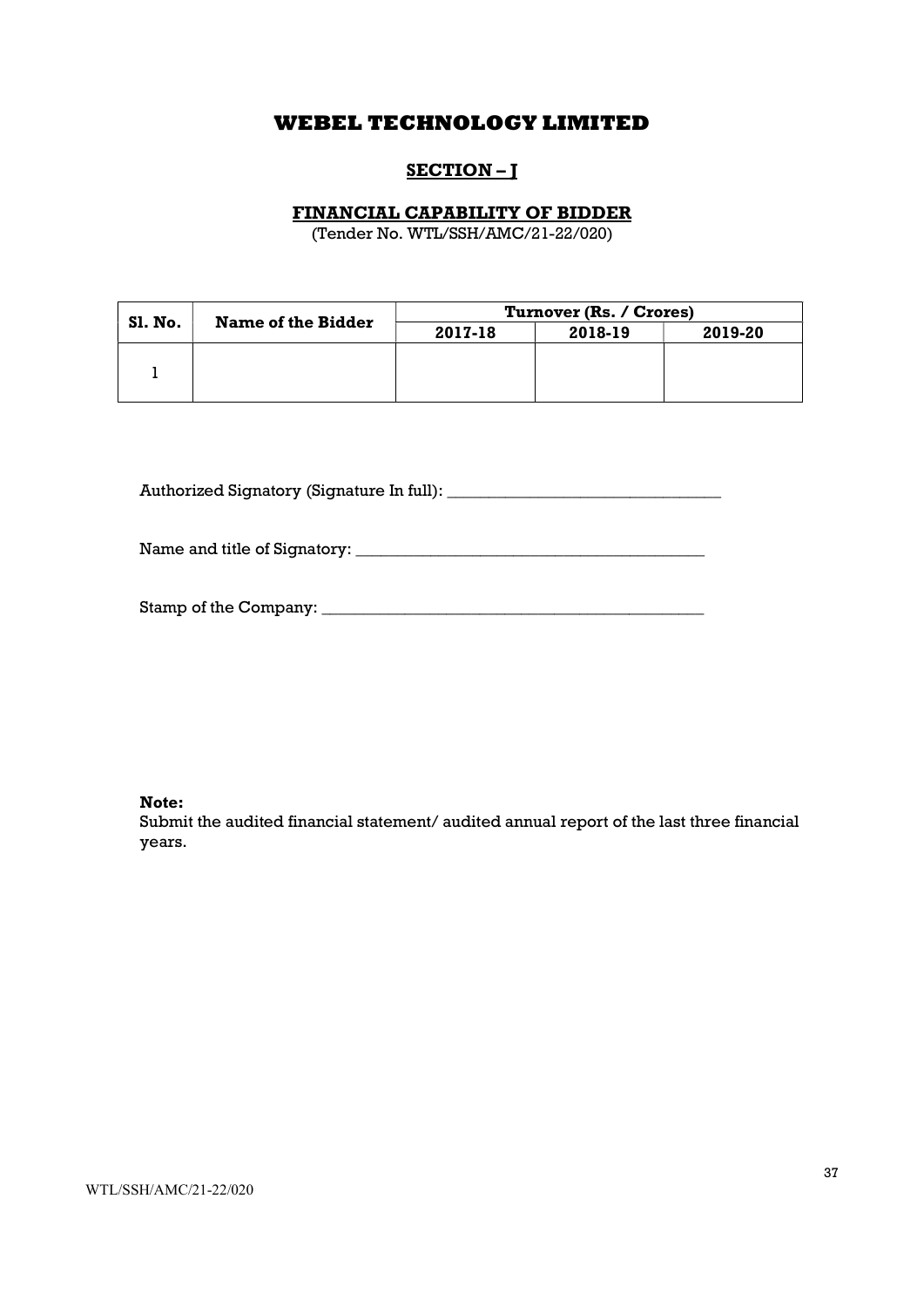## SECTION – K

## BIDDERS'S DETAILS

(Tender No. WTL/SSH/AMC/21-22/020)

| 1            | Name of the Firm                                      |  |
|--------------|-------------------------------------------------------|--|
| $\mathbf{2}$ | <b>Registered Office Address</b>                      |  |
|              | <b>Contact Number</b>                                 |  |
|              | <b>Fax Number</b>                                     |  |
|              | E-mail                                                |  |
| 3            | Correspondence / Contact address                      |  |
|              | Name & Designation of Contact person                  |  |
|              | <b>Address</b>                                        |  |
|              | <b>Contact Number</b>                                 |  |
|              | <b>Fax Number</b>                                     |  |
|              | E-mail                                                |  |
| 4            | Is the firm a registered company? If yes, submit      |  |
|              | documentary proof                                     |  |
|              | Year and Place of the establishment of the company    |  |
| 6            | Former name of the company, if any                    |  |
| 7            | Is the firm                                           |  |
|              | a Government/ Public Sector Undertaking<br>٠          |  |
|              | a propriety firm<br>٠                                 |  |
|              | a partnership firm (if yes, give partnership<br>٠     |  |
|              | deed)                                                 |  |
|              | a limited company or limited corporation<br>٠         |  |
|              | a member of a group of companies, (if yes,<br>٠       |  |
|              | give                                                  |  |
|              | name and address and description of other<br>٠        |  |
|              | companies)                                            |  |
|              | a subsidiary of a large corporation (if yes give<br>٠ |  |
|              | the name and address of the parent                    |  |
|              | organization). If the company is subsidiary,          |  |
|              | state what involvement if any, will the parent        |  |
|              | company have in the project.                          |  |
| 8            | Is the firm registered with Sales Tax department? If  |  |
|              | yes, submit valid GST Registration certificate.       |  |
| 9            | Total number of employees. Attach the organizational  |  |
|              | chart showing the structure of the organization.      |  |
| 10           | Are you registered with any Government/               |  |
|              | Department/ Public Sector Undertaking (if yes, give   |  |
|              | details)                                              |  |
| 11           | How many years has your organization been in          |  |
|              | business under your present name? What were your      |  |
|              | fields when you established your organization         |  |
| 12           | What type best describes your firm? (Purchaser        |  |
|              | reserves the right to verify the claims if necessary) |  |
|              | Manufacturer                                          |  |
|              | Supplier                                              |  |
|              | System Integrator                                     |  |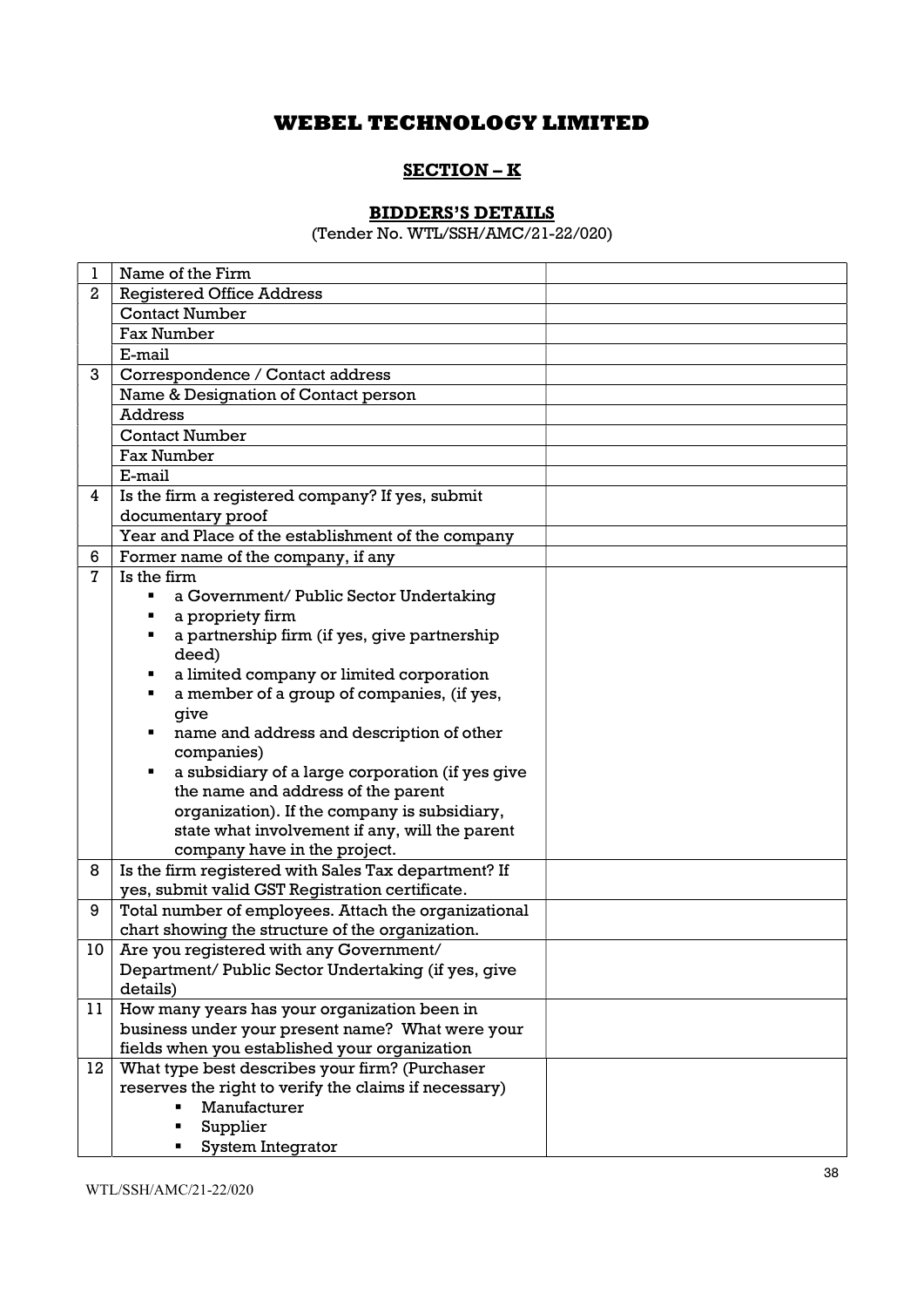|                 | Consultant                                             |  |  |  |  |  |  |
|-----------------|--------------------------------------------------------|--|--|--|--|--|--|
|                 | Service Provider (Pl. specify details)                 |  |  |  |  |  |  |
|                 | Software Development                                   |  |  |  |  |  |  |
|                 | Total Solution provider (Design, Supply,<br>٠          |  |  |  |  |  |  |
|                 | Integration, O&M)                                      |  |  |  |  |  |  |
|                 | IT Company                                             |  |  |  |  |  |  |
| 13              | Number of Offices in district head quarters in West    |  |  |  |  |  |  |
|                 | Bengal                                                 |  |  |  |  |  |  |
| 14              | Is your organization has ISO 9001:2015 certificates?   |  |  |  |  |  |  |
| 15              | List the major clients with whom your organization has |  |  |  |  |  |  |
|                 | been / is currently associated.                        |  |  |  |  |  |  |
| 16 <sup>1</sup> | Have you in any capacity not completed any work        |  |  |  |  |  |  |
|                 | awarded to you? (If so, give the name of project and   |  |  |  |  |  |  |
|                 | reason for not completing the work)                    |  |  |  |  |  |  |
| 17              | Have you ever been denied tendering facilities by any  |  |  |  |  |  |  |
|                 | Government / Department / Public sector                |  |  |  |  |  |  |
|                 | Undertaking? (Give details)                            |  |  |  |  |  |  |

Authorized Signatory (Signature In full): \_\_\_\_\_\_\_\_\_\_\_\_\_\_\_\_\_\_\_\_\_\_\_\_\_\_\_\_\_\_\_\_\_

Name and title of Signatory: \_\_\_\_\_\_\_\_\_\_\_\_\_\_\_\_\_\_\_\_\_\_\_\_\_\_\_\_\_\_\_\_\_\_\_\_\_\_\_\_\_\_

Company Rubber Stamp: \_\_\_\_\_\_\_\_\_\_\_\_\_\_\_\_\_\_\_\_\_\_\_\_\_\_\_\_\_\_\_\_\_\_\_\_\_\_\_\_\_\_\_\_\_\_\_\_\_\_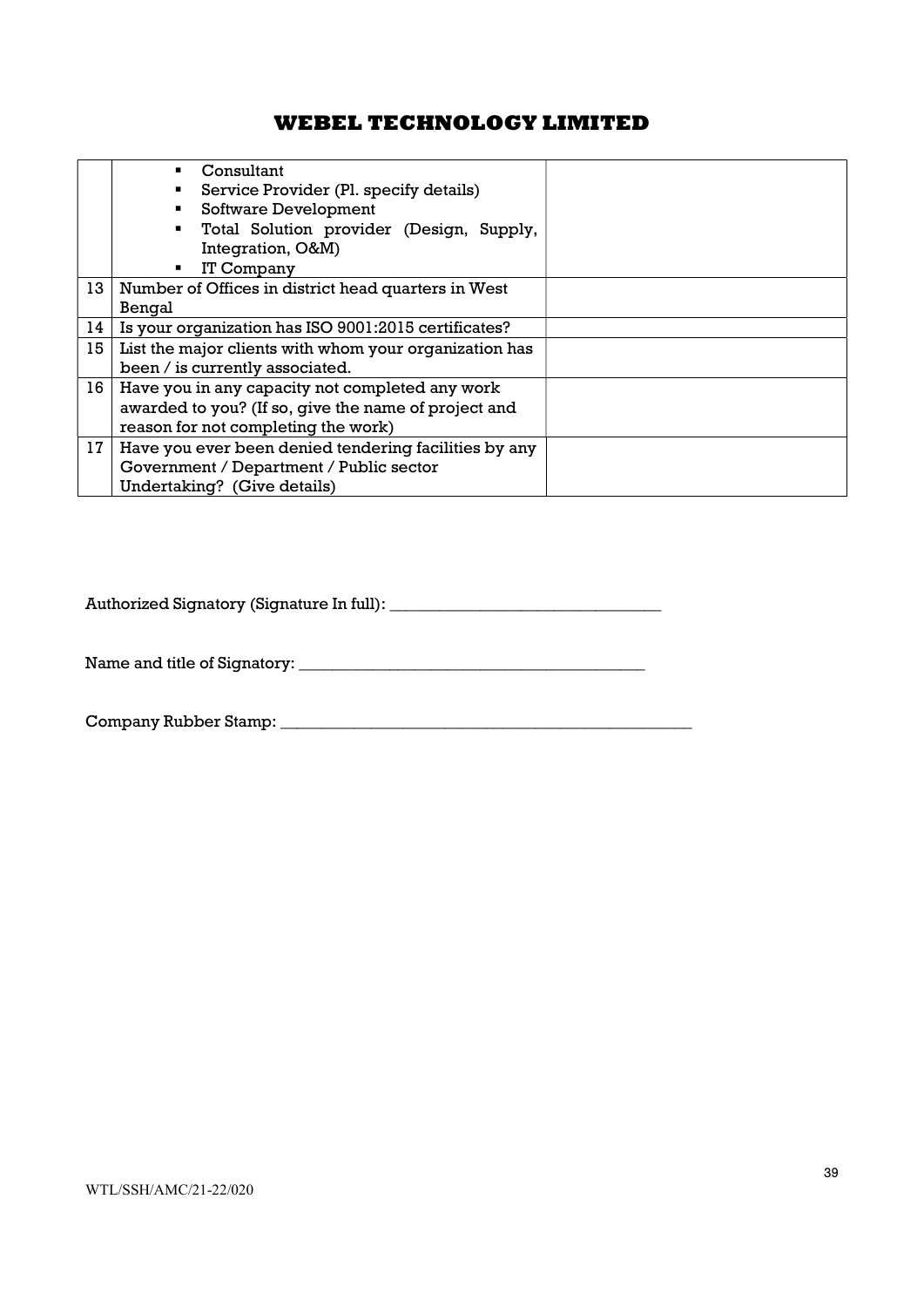## SECTION – L

#### FORMAT FOR PRE-BID MEETING QUERY

(Tender No. WTL/SSH/AMC/21-22/020)

Name of the Bidder:

**Oueries** 

| SI.<br>No. | <b>Section</b><br>No. | <b>Clause</b><br>No. | Page<br>No. | Queries |
|------------|-----------------------|----------------------|-------------|---------|
|            |                       |                      |             |         |
|            |                       |                      |             |         |
|            |                       |                      |             |         |
|            |                       |                      |             |         |
|            |                       |                      |             |         |
|            |                       |                      |             |         |
|            |                       |                      |             |         |
|            |                       |                      |             |         |
|            |                       |                      |             |         |

Note: The filled form to be submitted in XLS & PDF Format. There is a cut off date for receiving of queries before Pre Bid Meeting. Queries received after the cutoff period will not be accepted. The Purchaser reserves the right to respond all queries over e-mail.

Authorized Signatory (Signature In full): \_\_\_\_\_\_\_\_\_\_\_\_\_\_\_\_\_\_\_\_\_\_\_\_\_\_\_\_\_\_\_\_\_

Name and title of Signatory: \_\_\_\_\_\_\_\_\_\_\_\_\_\_\_\_\_\_\_\_\_\_\_\_\_\_\_\_\_\_\_\_\_\_\_\_\_\_\_\_\_\_

Company Rubber Stamp: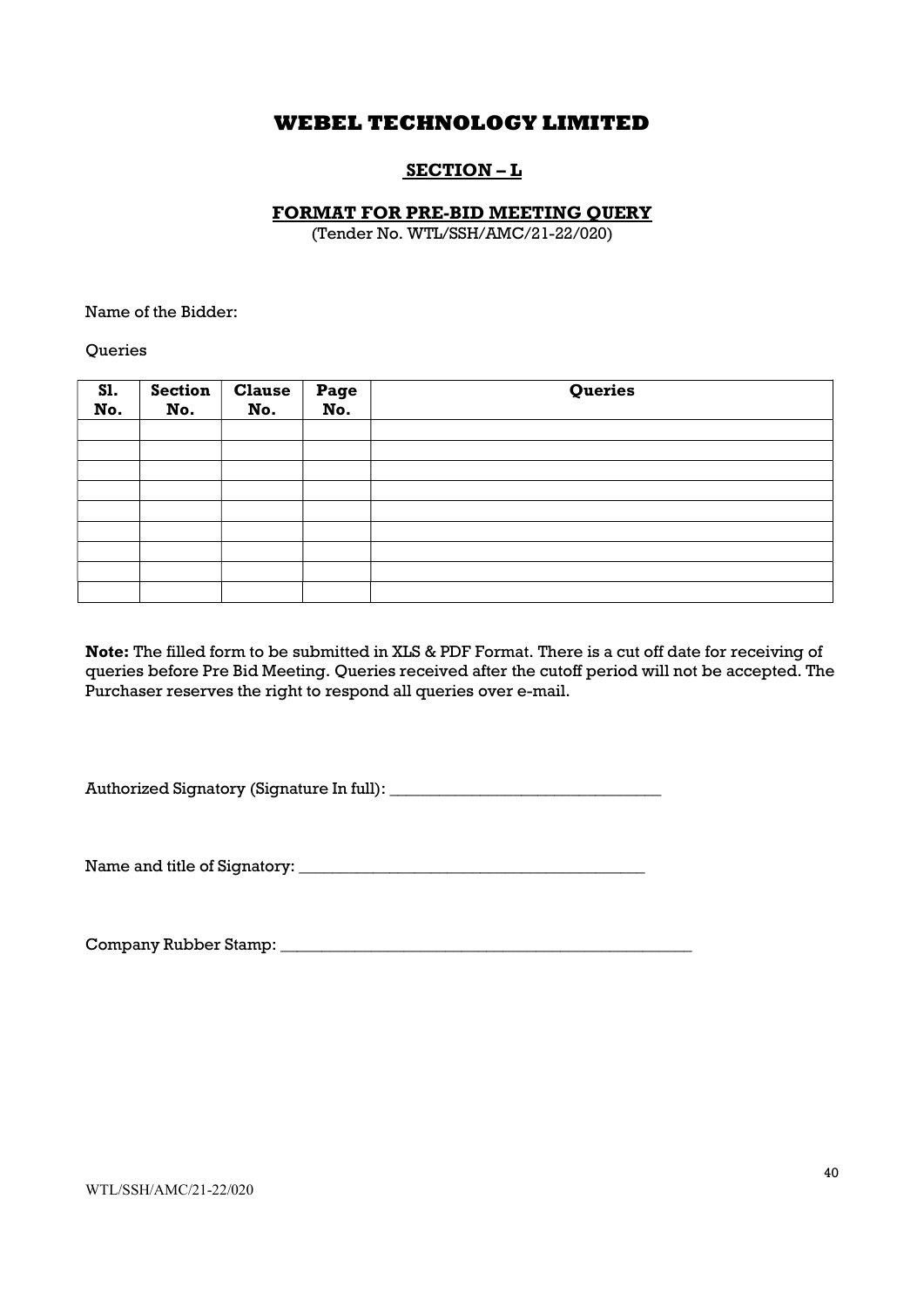# SECTION – M

### LIST OF CLIENTS OF SIMILAR ORDERS

(Tender No. WTL/SSH/AMC/21-22/020)

| <b>S1.</b><br>No. | <b>Name of the Client</b> | <b>Address</b> | <b>Contact</b><br>Person | <b>Designation</b> | <b>Contact</b><br><b>Numbers</b> |
|-------------------|---------------------------|----------------|--------------------------|--------------------|----------------------------------|
|                   |                           |                |                          |                    |                                  |
|                   |                           |                |                          |                    |                                  |
|                   |                           |                |                          |                    |                                  |
|                   |                           |                |                          |                    |                                  |
|                   |                           |                |                          |                    |                                  |
|                   |                           |                |                          |                    |                                  |
|                   |                           |                |                          |                    |                                  |
|                   |                           |                |                          |                    |                                  |
|                   |                           |                |                          |                    |                                  |
|                   |                           |                |                          |                    |                                  |
|                   |                           |                |                          |                    |                                  |
|                   |                           |                |                          |                    |                                  |
|                   |                           |                |                          |                    |                                  |
|                   |                           |                |                          |                    |                                  |
|                   |                           |                |                          |                    |                                  |
|                   |                           |                |                          |                    |                                  |

Authorized Signatory (Signature In full): \_\_\_\_\_\_\_\_\_\_\_\_\_\_\_\_\_\_\_\_\_\_\_\_\_\_\_\_\_\_\_\_\_

Name and title of Signatory: \_\_\_\_\_\_\_\_\_\_\_\_\_\_\_\_\_\_\_\_\_\_\_\_\_\_\_\_\_\_\_\_\_\_\_\_\_\_\_\_\_\_

Company Rubber Stamp: \_\_\_\_\_\_\_\_\_\_\_\_\_\_\_\_\_\_\_\_\_\_\_\_\_\_\_\_\_\_\_\_\_\_\_\_\_\_\_\_\_\_\_\_\_\_\_\_\_\_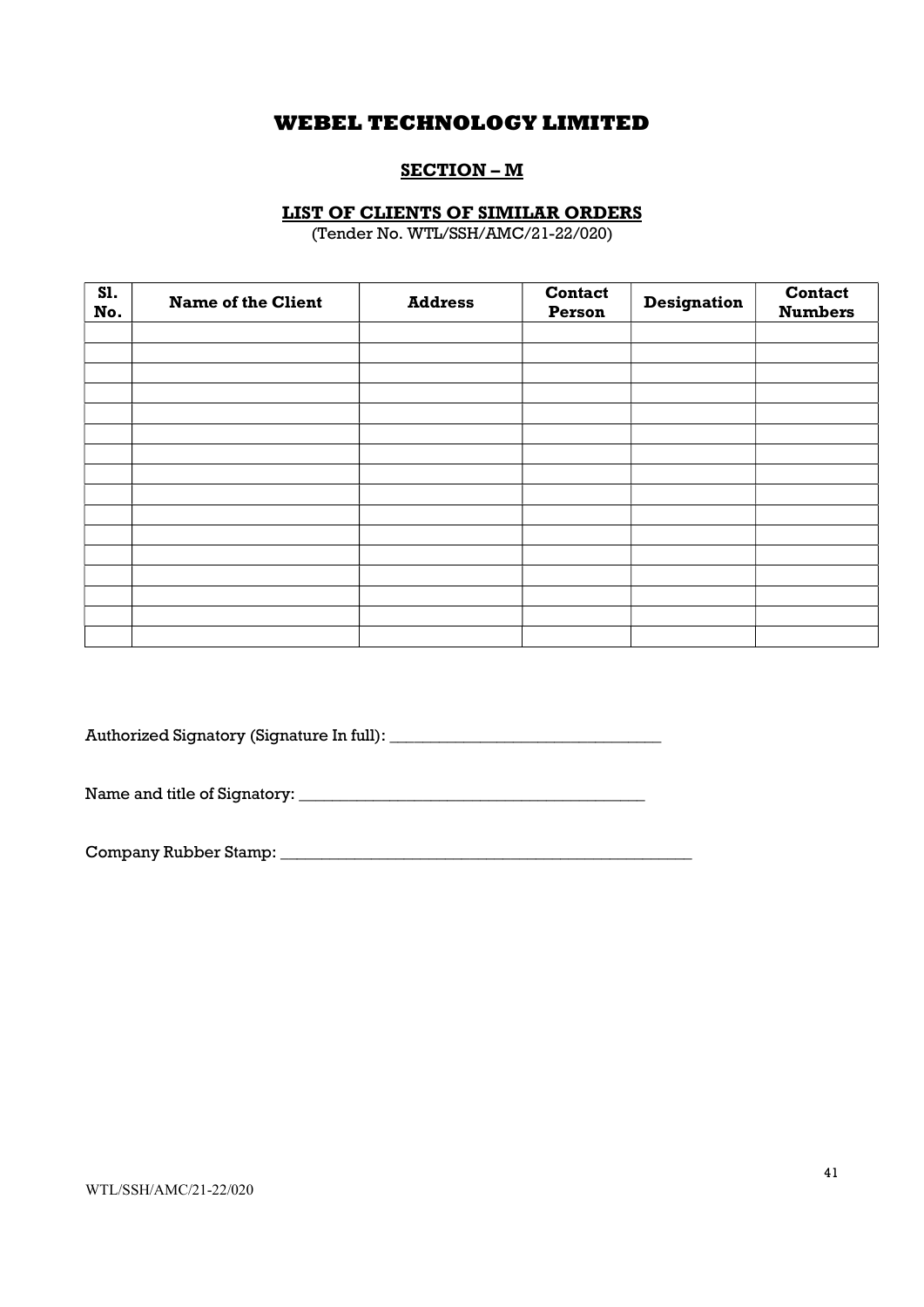## SECTION – N

#### NIT DECLARATION FOR BIDDER

(Bidders are requested to furnish the Format given in this section, filling the entire Blank and to be submitted on Bidder's Letter Head)

To Webel Technology Limited Plot – 5, Block – BP, Sector - V, Salt Lake City, Kolkata – 700091.

#### Sub: AMC different ELV systems and Network infrastructure at 41 SSH's and 5 MCH

Dear Sir,

We the undersigned bidder/(s) declare that we have read and examined in details the specifications and other documents of the subject Tender No. WTL/SSH/AMC/21-22/020 dated 11.10.2021 for AMC different ELV systems and Network infrastructure at 41 SSH's and 5 MCH published by Webel Technology Limited in e-Tender website.

We further declare that we have agreed and accepted all the clauses / sub-clauses / formats / terms & conditions other requirements related to the said tender and we will abide by the same as mentioned in the tender document while participating and executing the said tender.

Thanking you, we remain

Yours faithfully ………………………………………………… Signature ………………………………………………………

.. Name in full

………………………………………………………

.. Designation

……………………………………………………… ..

Company Stamp

Dated, this …………………..day of ………………2021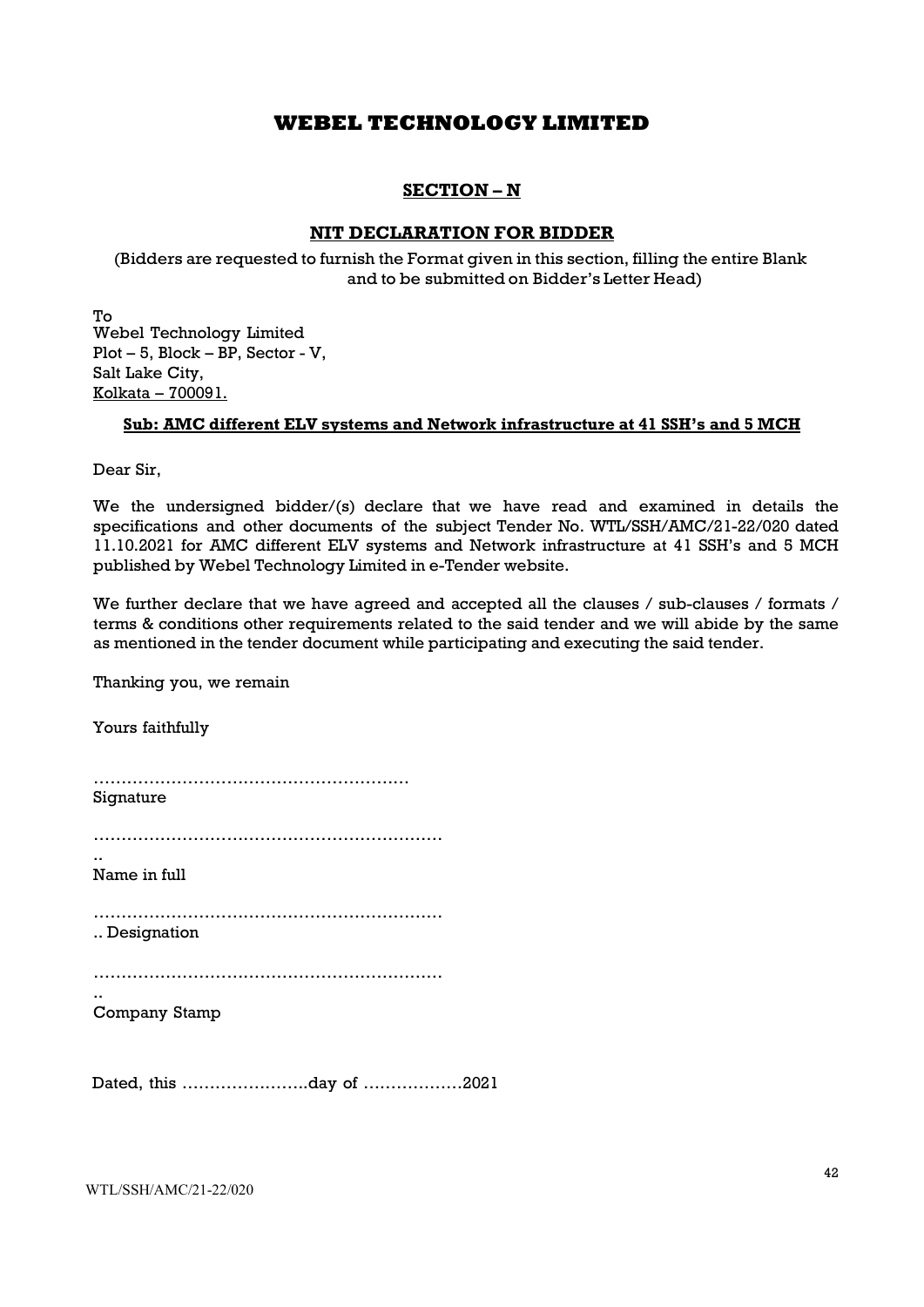## SECTION – O

### PROFORMA FOR PERFORMANCE BANK GUARANTEE

(On non-judicial stamp paper of appropriate value to be purchased in the name of executing Bank)

#### PROFORMA OF BANK GUARANTEE FOR SECURITY DEPOSIT –CUM-PRFORMANCE GUARANTEE

Ref …………………….. Bank Guarantee no…………….

Date…………………..

#### PROFORMA OF BG FOR SECURITY DEPOSIT

KNOW ALL MEN BY THESE PRESENTS that in consideration of WEBEL TECHNOLOGY LIMTED, a Government of West Bengal Undertaking incorporated under the Companies Act, 1956 having its Registered office at Webel Bhavan, Block EP&GP, Sector V, Kolkata-700 091 (hereinafter called "The Purchaser") having agreed to accept from \_\_\_\_\_\_\_\_\_\_\_\_\_\_\_\_\_\_\_\_\_\_(hereinafter called "The Contractor") Having its Head Office at \_\_\_\_\_\_\_\_\_\_\_\_\_\_\_\_\_\_, a Bank quarantee for Rs. \_\_\_\_\_\_\_\_\_\_\_\_\_ in lieu of Cash Security Deposit for the due fulfillment by the Contractor of the terms & conditions of the Work Order No. \_\_\_\_\_\_\_\_\_\_\_\_\_\_\_\_\_\_\_dated\_\_\_\_\_\_\_\_\_\_\_\_ issued by the Purchaser for **Exercise 2** (hereinafter called "the said work order dated \_\_\_\_\_\_\_\_\_\_\_\_\_)". We \_\_\_\_\_\_\_\_\_\_\_\_\_\_\_\_\_\_\_\_(Name & detailed address of the branch) (hereinafter called "the Guarantor") do hereby undertake to indemnify and keep indemnified the Purchaser to the extent of Rs. \_\_\_\_\_\_\_\_\_ (Rupees \_\_\_\_\_\_\_\_\_\_\_ \_\_\_\_\_\_\_\_\_\_\_\_) only against any loss or damage caused to or suffered by the Purchaser by reason of any breach by the Contractor of any of the terms and conditions contained in the said Work Order No. \_\_\_\_\_\_\_\_\_\_\_\_\_\_\_\_\_\_\_\_ dated\_\_\_\_\_\_\_\_\_\_\_\_\_\_\_\_\_\_ of which breach the opinion of the Purchaser shall be final and conclusive.

(2) AND WE, \_\_\_\_\_\_\_\_\_\_\_\_\_\_\_\_\_\_\_\_DO HEREBY Guarantee and undertake to pay forthwith on demand to the Purchaser such sum not exceeding the said sum of \_Rupees\_\_\_\_\_\_\_\_\_\_\_\_\_\_\_\_\_\_\_) only as may be specified in such demand, in the event of the Contractor failing or neglecting to execute fully efficiently and satisfactorily the order for Work Order no. , \_\_\_\_\_\_\_\_\_\_\_\_\_\_\_\_\_\_\_dated \_

(3) WE \_\_\_\_\_\_\_\_\_\_\_\_\_\_\_\_\_\_\_\_\_\_\_\_\_\_ further agree that the guarantee herein contained shall remain in full force and effect during the period that would be taken for the performance of the said order as laid down in the said Work Order No.  $\qquad \qquad$  dated including the warranty obligations and that it shall continue to be enforceable till all the dues of the Purchaser under or by virtue of the said Work Order No. \_\_\_\_\_\_\_\_\_\_\_\_\_\_\_\_\_ dated have been fully paid and its claims satisfied or is charged or till the Purchaser or its authorized representative certified that the terms and conditions of the said Work Order No. dated \_\_\_\_\_\_\_\_\_\_\_\_\_\_\_\_\_\_\_\_\_\_ have been fully and properly carried out by the said contractor and accordingly discharged the guarantee. (4) We \_\_\_\_\_\_\_\_\_\_\_\_\_\_\_\_\_\_\_\_\_\_\_\_\_\_\_\_\_ the Guarantor undertake to extend the validity of Bank Guarantee at the request of the contractor for further period of periods from time to time beyond its present validity period failing which we shall pay the Purchaser the amount of Guarantee.

(5) The liability under the Guarantee is restricted to Rs.  $\Box$  (Rupees  $\Box$ 

WTL/SSH/AMC/21-22/020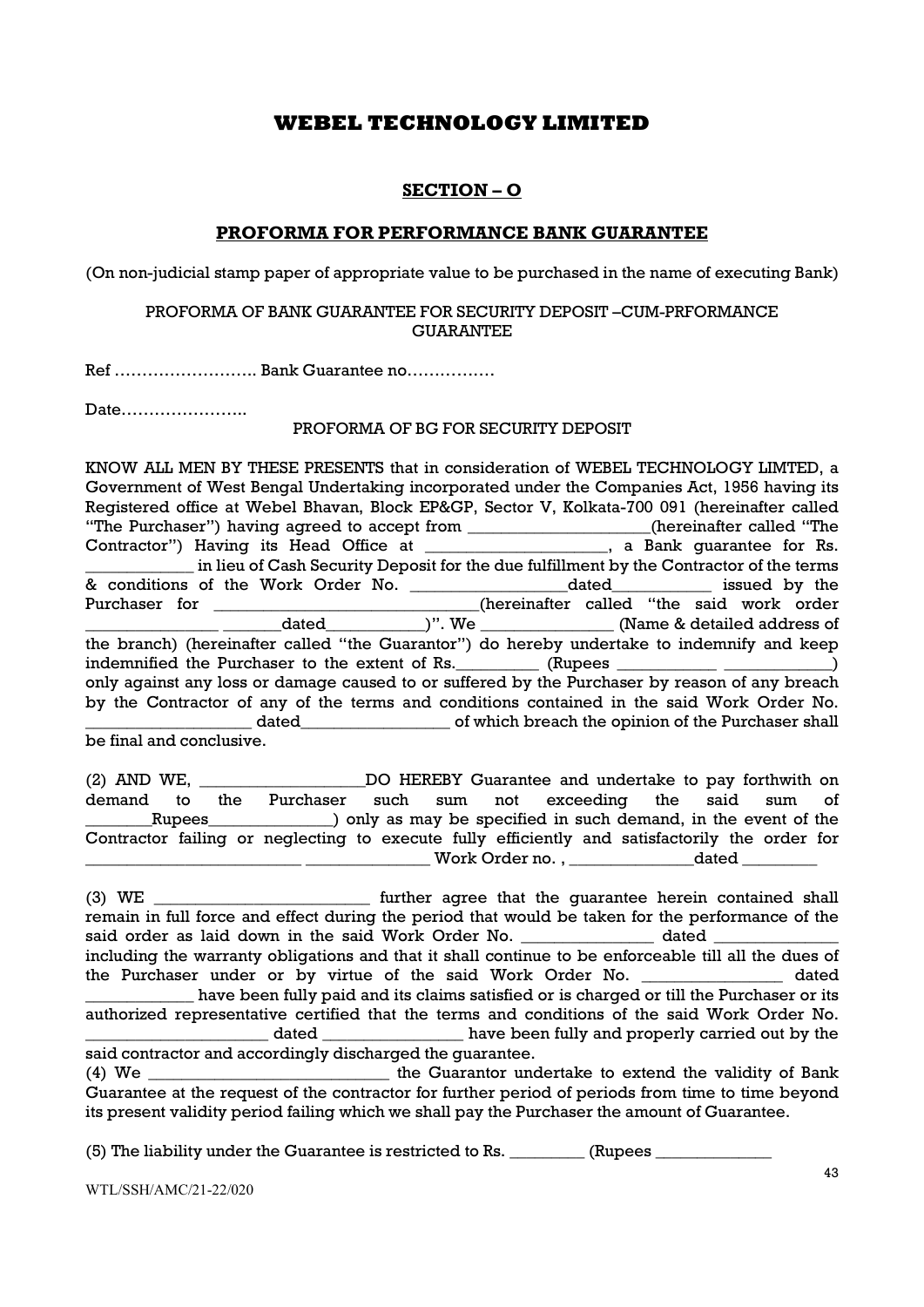\_\_\_\_\_\_\_\_\_\_\_\_\_\_\_\_\_\_\_) only and will expire on \_\_\_\_\_\_\_\_\_\_\_\_\_\_ and unless a claim in writing is presented to us or an action or suit to enforce the claim is filled against us within 6 months from \_\_\_\_\_\_\_\_\_\_\_\_\_\_\_ all your rights will be forfeited and we shall be relieved of and discharged from all our liabilities (thereinafter)

(6) The Guarantee herein contained shall not be determined or affected by liquidation or winding up or insolvency or closer of the Contractor.

(7) The executants has the power to issue this guarantee on behalf of Guarantor and holds full and valid power of Attorney granted in his favour by the Guarantor authorizing him to execute the Guarantee.

(8) Notwithstanding anything contained herein above, our liability under this guarantee is restricted to Rs. \_\_\_\_\_\_\_\_\_\_ (Rupees \_\_\_\_\_\_\_\_\_\_\_\_\_\_\_\_\_\_\_\_\_\_\_\_\_\_) only and our guarantee shall remain in force up to \_\_\_\_\_\_\_\_\_\_\_\_\_\_\_\_\_\_ and unless a demand or claim under the guarantee is made on us in writing on or before \_\_\_\_\_\_\_\_\_\_\_\_\_\_\_ all your rights under the guarantee shall be forfeited and we shall be relieved and discharged from all liabilities there under.

WE, we hastly undertake not to revoke this quarantee during the currency except with the previous consent of the Purchaser in writing. In witness whereof we \_\_\_\_\_\_\_\_\_\_\_\_\_\_\_\_\_\_\_\_\_\_\_\_\_\_\_have set and subscribed our hand on this \_\_\_\_\_\_\_\_\_\_\_\_\_\_\_\_\_\_\_\_\_\_\_\_

day of \_\_\_\_\_\_\_\_\_\_\_\_\_\_\_\_\_\_\_\_\_\_\_.

SIGNED, SEALED AND DELIVERED

\_\_\_\_\_\_\_\_\_\_\_\_\_\_\_\_\_\_\_\_\_\_ (Stamp of the executants)

WITNESS

1) \_\_\_\_\_\_\_\_\_\_\_\_\_\_\_\_\_\_\_\_\_\_

 $2)$ 

(Name & address in full with Rubber Stamp)